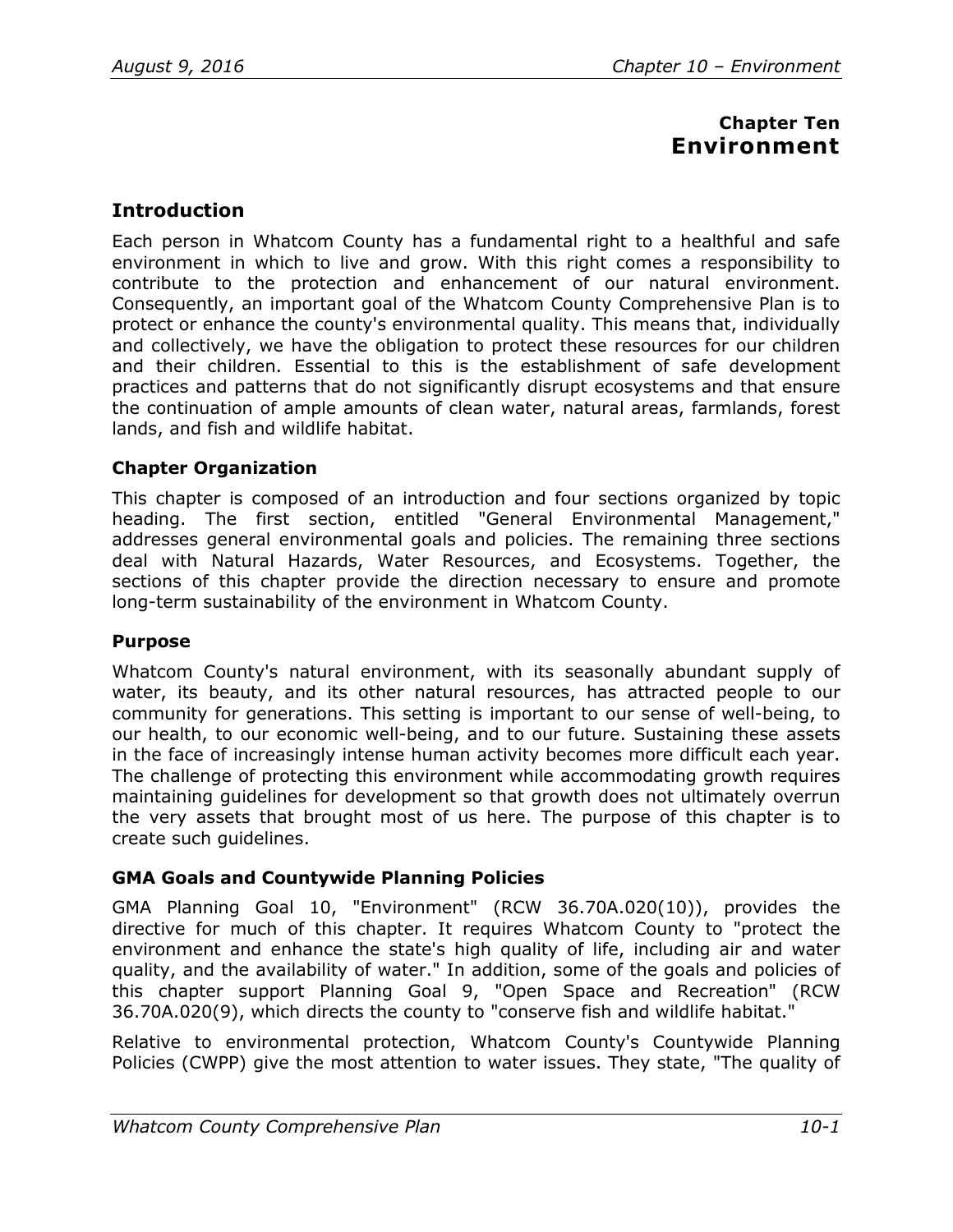life and economic health of Whatcom County communities depend on the maintenance of a safe and reliable water supply. All jurisdictions and water purveyors should cooperate to ensure the protection and quality of the area's water resources." Specific policies address water, promoting inter-jurisdictional cooperation in conserving, protecting, and managing the water resource, and in reducing water pollution (CWPP Policies  $N.1 - 6$ ). The CWPPs also support protecting wildlife habitat and corridors, natural drainage features, and "other environmental, cultural and scenic resources."

## **GMA Requirements**

The GMA requires Whatcom County to identify and manage critical areas in such a manner as to prevent destruction of the resource base and reduce potential losses to property and human life. The GMA has identified Critical Areas to include the following areas and ecosystems:

- Wetlands
- Critical Aquifer Recharge Areas
- Fish and wildlife habitat conservation areas
- Frequently flooded areas
- Geologically hazardous areas

# **Environmental Setting**

Whatcom County bedrock geology can be divided into five bedrock geologic provinces. From east to west these provinces are the Methow terrain, the Cascade Crystalline Core, the Northwest Cascades System, the Fraser Lowland, and the San Juan Island system. Tectonic activity over the past 15 million years has created the present North Cascades and the formation of Mount Baker, a 10,000-foot high composite volcano.

The mountains of Whatcom County, as well as the streams, lakes, valleys, hills, and shoreline features are the result of millions of years of geologic events. Over 2.5 million years ago, during the Ice Ages, glacial ice invaded the Puget Sound lowlands from the north at least four times, with the last major glacial event, the Fraser Glaciation, ending approximately 12,000 years ago. A minor advance of glacial ice, the Sumas Advance, ended approximately 10,000 years ago. The ice formed from the accumulation of snow in the British Columbia Coast Range and interior of British Columbia. Numerous glaciers are still present within the mountains of Whatcom County, and some of these mountain glaciers formerly extended far down the mountain valleys of the County. The underlying bedrock was deeply eroded during these glacial events creating very steep mountainsides, and in some areas, particularly in northwestern Whatcom County, a thick sequence of glacial related sediments was deposited. The glacial ice was approximately 6,000 feet thick in the vicinity of Bellingham.

Two main glacial advances are the most important to our area, the Salmon Springs glaciation and the later Vashon glaciation. Each time the massive glacier advanced, it dammed up the Puget lowlands to form a huge lake. As the floating ice melted,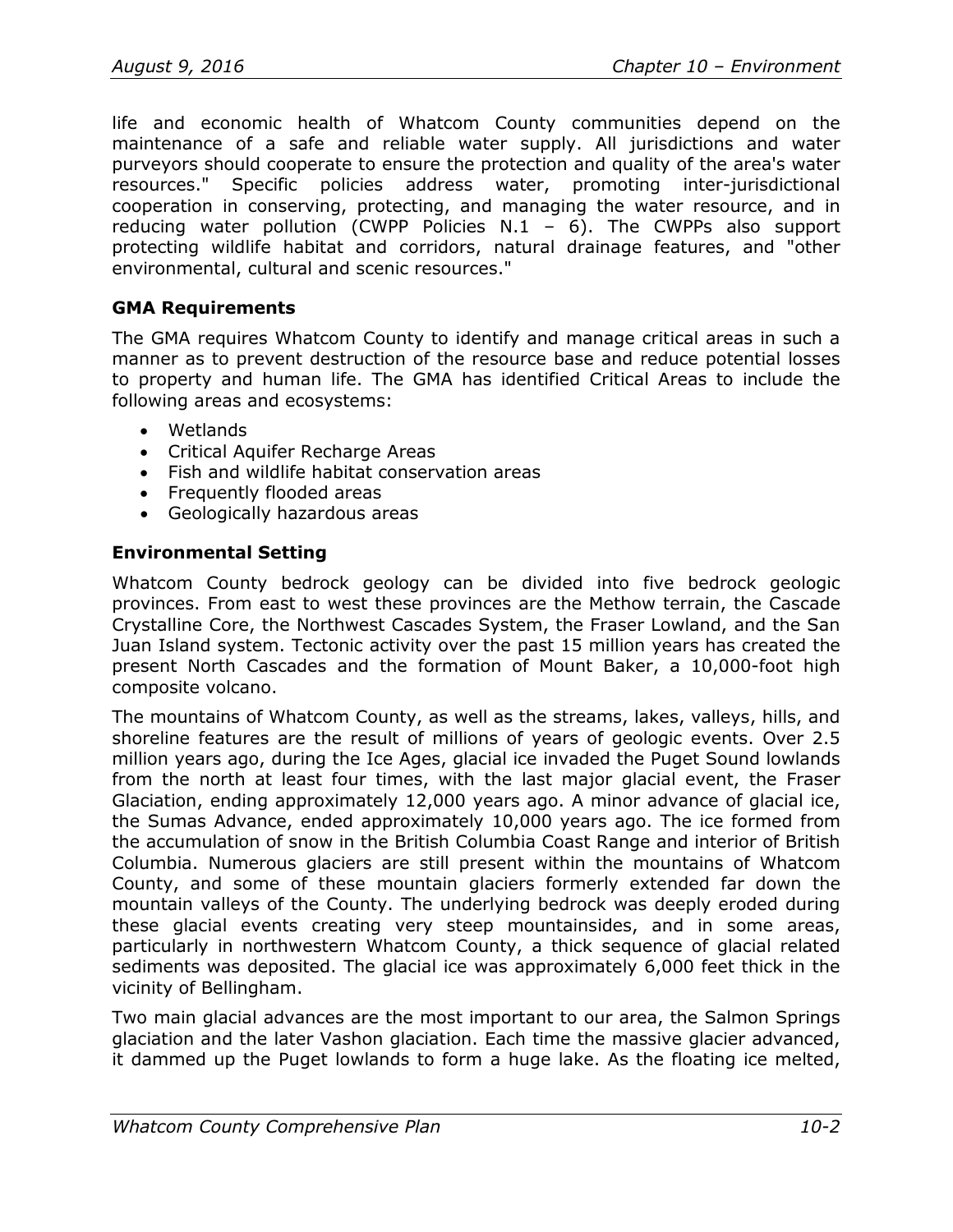sand, gravel, clay and occasional boulders would melt out of the ice and fall to the sea floor. This deposit, the Bellingham Drift, covers the ground surface over a large area of western Whatcom County. Each time the Ice Age glacier advanced, it also compacted underlying sediments with its great weight. It created a concrete-like material called "till" (also known as "hardpan") beneath it. Because the Bellingham Drift consists primarily of clay and silt, it is relatively impermeable; water tends to accumulate on the ground surface. Wetlands are common on the Bellingham Drift.

On the bottom of the lake, "rock flour", the finely ground remains of rocks pulverized by glacial action, settled out. These deposits became the familiar "blue clays" of the Puget lowland. The milky color of the Nooksack River is due to the same kind of rock flour, created by glacial activity on the slopes of Mount Baker.

Additionally, each time the glacier retreated, water from the melting ice deposited thick layers of sand and gravel known as "outwash." The outwash areas are typically where we find our most productive aquifers, since these loose sands and gravel are porous and drain rapidly. While these areas absorb rainwater for our later use from wells, they are also vulnerable to contamination. An example of this phenomenon is found in the outwash sands and gravels resulting from the Sumas Advance. Large meltwater streams and rivers flowed from this glacier depositing the Sumas Outwash sands and gravels. The Sumas Outwash sands and gravels make up the best non-floodplain farmland in the County and some of the highest quality construction gravel deposits. Abandoned outwash channels were formerly used as sources of peat.

Each of these glacial sediments, lake bed deposits, till and outwash is present in various places and in varied combinations in Whatcom County. These sediments provide both the formations that hold the groundwater for many of the area's wells, and the parent material for most of the different soils.

Out of these long physical processes a complex natural ecology has emerged that supports a diversity of wildlife. Many of our lakes, rivers, and streams support fish including, but not limited to, native species such as the five pacific salmon (Chinook, Coho, Sockeye, Chum, Pink) as well as Steelhead, Rainbow Trout, Cutthroat (coastal and resident), Bull Trout, and Dolly Varden. Every year salmon return to spawn in the streams and rivers of Whatcom County. Whatcom County is located within the Pacific Migratory Flyway and serves as a stopover and critical habitat area for many migratory birds. Bufflehead and goldeneye ducks winter here. Additionally, numerous bird species including scoters, snow geese, trumpeter swans, canvasbacks, cormorants, grebes, loons, and other migrating waterfowl pass through every spring and fall as they travel between their breeding grounds in Alaska and Canada and their wintering grounds in California and Mexico. Mallards, Canada geese, great blue herons, and numerous songbirds live in the county year-round. Maintaining these unique resources is a high priority for both present and future county residents. Whatcom County is home to a distinct subspecies of the Great Blue Heron, which has the third largest colony in the Puget Sound area. The wetlands, fields, streams, and nearshore habitat in the county support many birds of special concern, such as the bald eagle (protected under the Bald and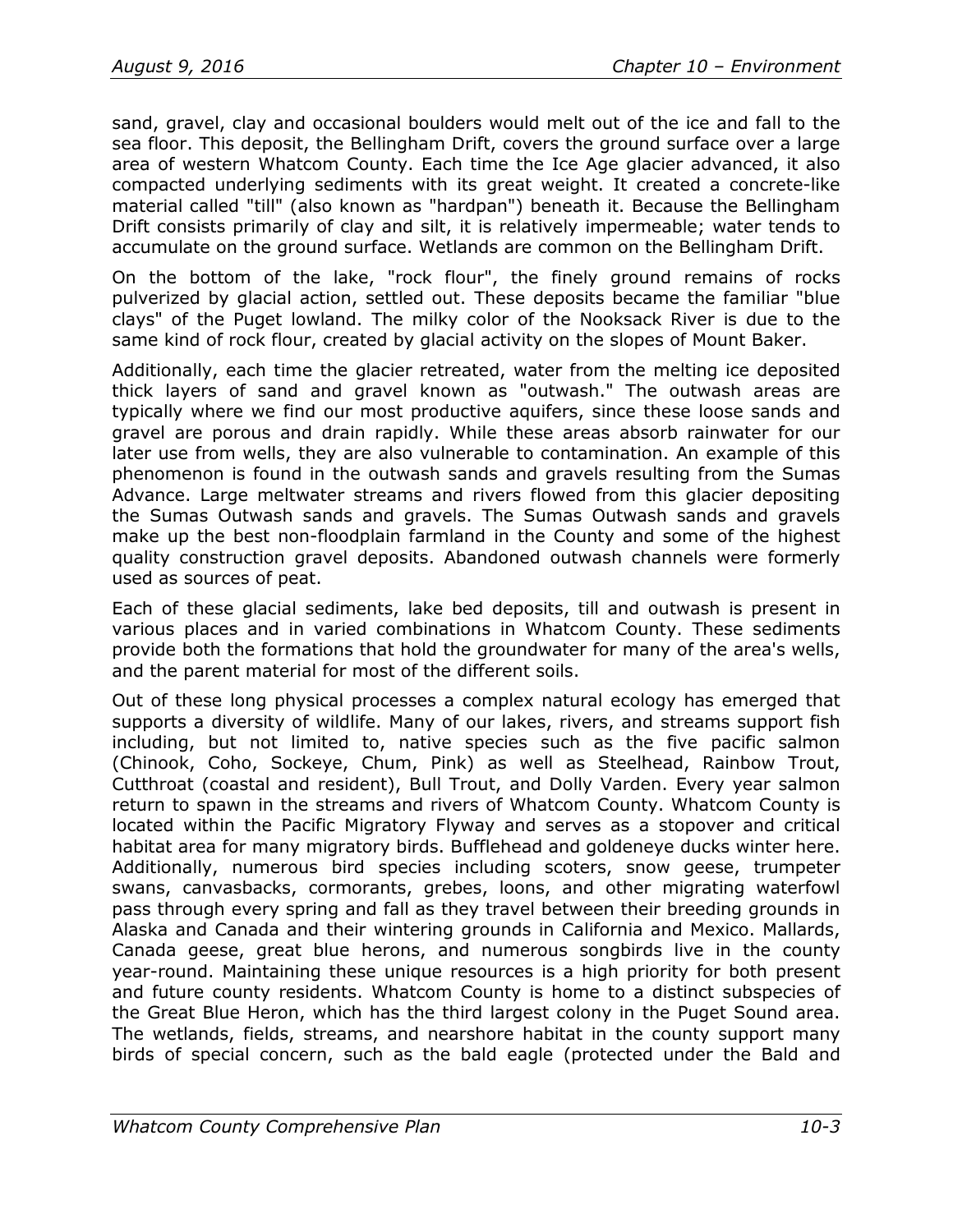Golden Eagle Protection Act), the pileated woodpecker (candidate for State threatened list), and the peregrine falcon (ESA candidate species). The National Audubon Society has designated Semiahmoo, Drayton Harbor, and Birch Bay as "Important Bird Areas."

## **Environmental Management**

### **Introduction**

General environmental goals and policies are intended to provide guidance for environmental management that will promote environmental protection and good stewardship practices through a balance of public education and involvement; incentives, acquisition, and voluntary programs; land use planning and regulations; environmental monitoring; and intergovernmental cooperation. These goals and policies are also intended to provide guidance to County government as it assists its citizens in maintaining a balance between individual property rights, economic development, and environmental protection.

#### **Background Summary**

Development in the last 100 years has had a significant impact on the natural environment in Whatcom County. At the turn of the  $20<sup>th</sup>$  century, some areas surrounding Lynden, Sumas, and Ferndale were logged, drained, and converted to agricultural land and other types of development. In the intervening years, many of the remaining forests were logged, many streams re-routed and channelized, and much of the native vegetation removed and replaced with a wide variety of introduced vegetative types. Roads now crisscross most areas, with homes, farms, businesses, and industries scattered throughout the county.

## **Issue, Goals, and Policies**

There are designated lands in Whatcom County that can still accommodate development. Whatcom County also has areas that are sensitive to human activity, including wetlands, streams, lakes, and marine shorelines, and lands that can pose a hazard to the community, including floodplains and unstable slopes. In these areas development must be carefully planned or limited to maintain environmental quality and public safety. This can be done through the creation and implementation of goals and policies that seek to reduce hazards and prevent adverse environmental impacts.

## **Community and Environmental Protection**

The elements of the natural environment: water, air, soil, plants, and animals; are interconnected and interdependent, functioning as one dynamic ecosystem. Environmental resources within this ecosystem are extensive and, in some cases, irreplaceable. They provide important beneficial uses to the community such as: the supply of clean drinking water; management of stormwater run-off and flood hazard management; support for a wide variety of fish and wildlife; fresh air; and a sense of place in which residents invest, enjoy, and expect.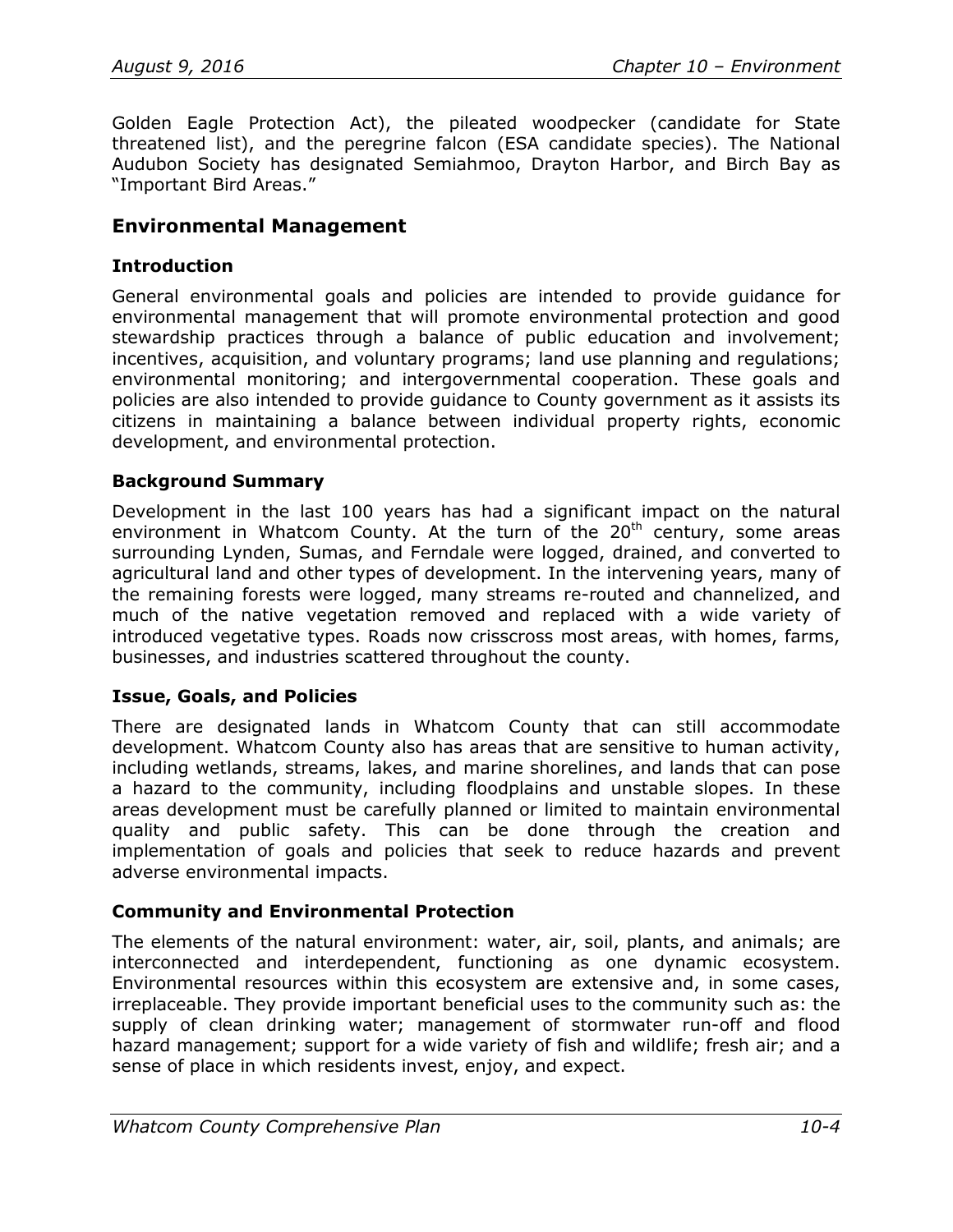Some of these same resources result in serious environmental constraints or pose a hazard to development and a danger to the community. Flooding in the Nooksack River is frequent and impacts much of the valley floor. There are numerous wetlands and hydric soils throughout the lowlands that provide critical wetland functions and are generally unsuitable for development. The steep gradient and geologic structure of the mountain ranges in conjunction with heavy annual precipitation can contribute to slope instability and flood-prone drainage basins.

Much of the environmental degradation and destruction to property occurs as a result of a lack of information or understanding rather than willful action. Ecosystems are subtle and complex. Too often both their benefits and hazards are not readily apparent to the community. Additionally, baseline information is not always available to help identify the real costs or hazards of building in Whatcom County. There is a need for further research and education.

#### **Goal 10A: Protect natural resources and systems, life, and property from potential hazards.**

- Policy 10A-1: Support good stewardship of Whatcom County lands, and apply this principle to the management of public lands.
- Policy 10A-2: Protect the environment through a comprehensive program that includes voluntary activity, education, incentives, regulation, enforcement, restoration, monitoring, acquisition, mitigation, and intergovernmental coordination.
- Policy 10A-3: Continue to identify, designate, and protect Critical Areas and other important environmental features.
- Policy 10A-4: Manage designated Critical Areas as needed, to minimize or protect against environmental degradation and reduce the potential for losses to property and human life.
- Policy 10A-5: Actively pursue voluntary, cooperative, and mutually beneficial efforts aimed at advancing county environmental goals.
- Policy 10A-6: Aim to meet or exceed national, state, and regional air quality standards. Work with the Northwest Clean Air Agency to ensure compliance with applicable air quality standards.
- Policy 10A-7: Using Best Available Science, support efforts to educate and inform the public as to the benefits of a healthy and viable environment, ecologically fragile areas, and their economic and social value.
- Policy 10A-8: Lead and/or coordinate efforts with property owners, citizen groups, and governmental and non-governmental agencies in furthering Whatcom County's environmental goals and policies.
- Policy 10A-9: Cooperate with state and federal agencies and neighboring jurisdictions to identify and protect threatened and endangered fish and wildlife species and their habitats.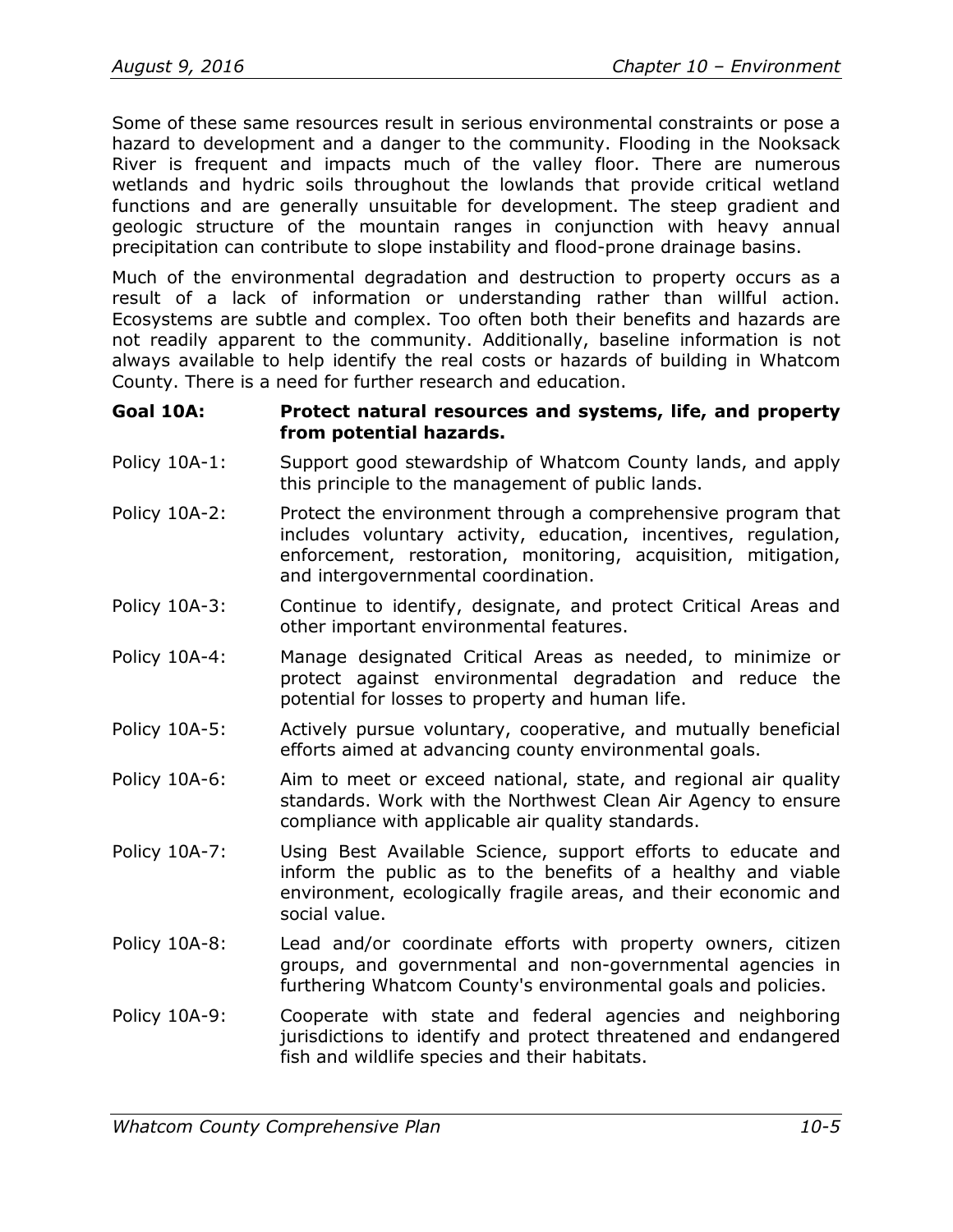- Policy 10A-10: Support acquisition, conservation easements, open space, and other such programs to protect high-value natural areas as identified through the GMA planning process, the Natural Heritage Plan, the state Priority Habitats and Species (PHS) program, the Lake Whatcom Management Program, and other sources.
- Policy 10A-11: Designate high-value open space and natural areas for acquisition, conservation easements, open space, and other such programs to protect these natural areas upon request or consent of the property owner.
- Policy 10A-12: Broadly inform the people of Whatcom County of the locations of potential development constraints associated with natural conditions. Information should include known natural hazards and an assessment of the potential danger to both the property owner and the public.

## **Administration and Regulation**

There are currently a multitude of regulations and administrative processes at the federal, state and local level that, together, have become excessive and difficult to understand. Conflicting regulations and complicated administrative processes can create undue hardship on community members and result in reduced levels of environmental protection.

#### **Goal 10B: Simplify and harmonize regulations relating to the identification, delineation, and protection of environmental features.**

- Policy: 10B-1: Develop, as a significant component of a comprehensive environmental management program, non-regulatory measures that include voluntary activity, education, incentives, restoration, acquisition, advanced mitigation (i.e., mitigation done in advance of impacts), and intergovernmental coordination.
- Policy 10B-2: Provide incentives for good stewardship of the land through the use of non-regulatory and innovative land use management techniques.
- Policy 10B-3: Support education as an important tool in developing public appreciation for the value of ecosystems and provide the public with informational materials and presentations relating to natural system functions, regulations, and issues.
- Policy 10B-4: Promote cooperation and coordination among involved government agencies when multiple agencies have jurisdiction over aspects of a single project.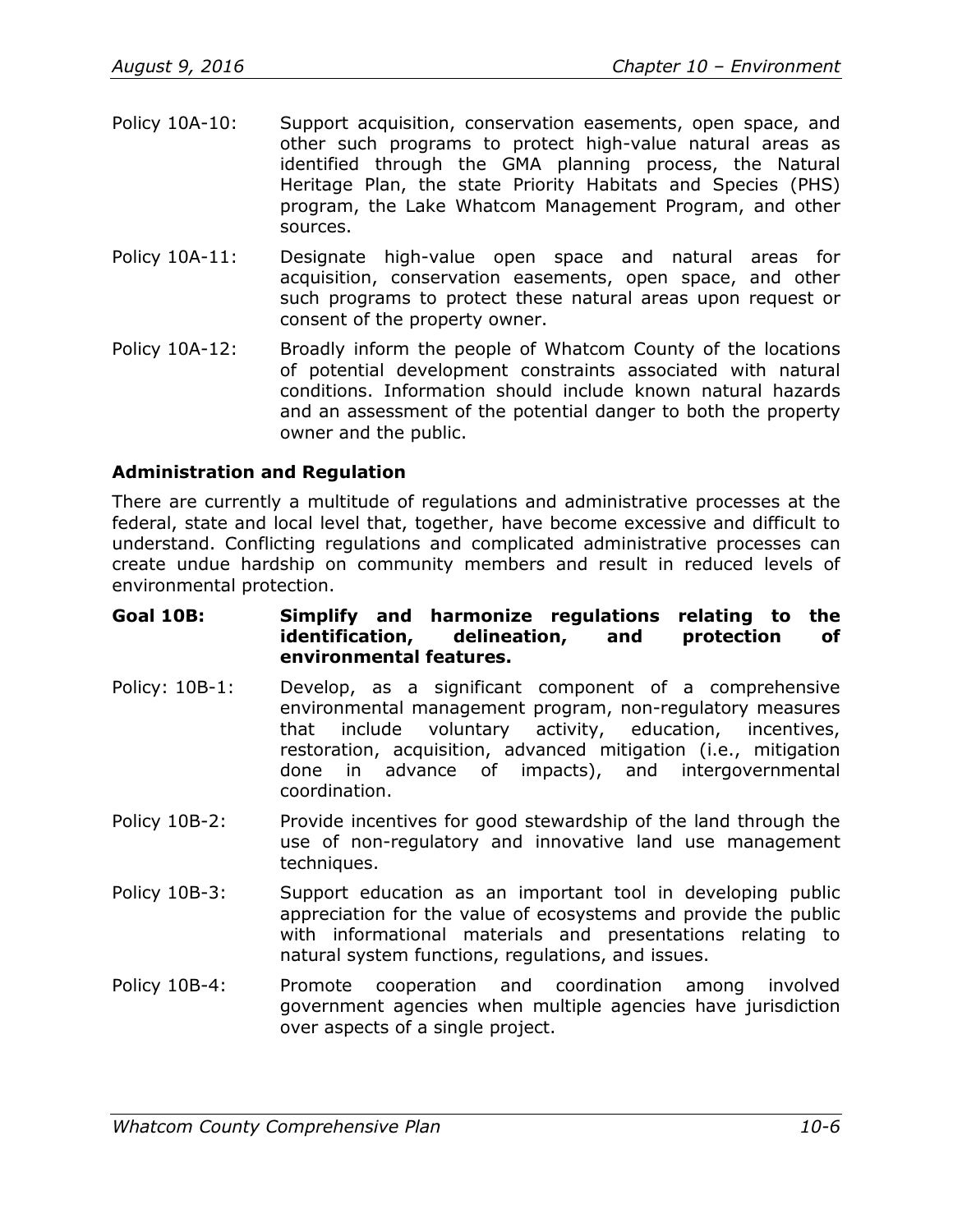- Policy 10B-5: Process the environmental review of building and development permit applications within an established timeframe that is predictable and expeditious.
- Policy 10B-6: Provide clear, timely, appropriate, and understandable direction to citizens, developers, and property owners.
- Policy 10B-7: Ensure regulations are as simple and easy to understand as possible and maintain effective inspection, compliance, and enforcement measures as necessary.
- Policy 10B-8: Recognize the policies of the Whatcom County Shoreline Management Program as constituting a "Shoreline Element" of this plan. The shoreline program regulations and policies shall be considered to be consistent with this plan.

## **The Environment and Property Rights**

Prior to the 1970s, growth in Whatcom County was relatively slow and received little management. As a result, private property owners were left to their own resources as they determined how best to use their land. However, as increasing numbers of people moved to this area and settled, a greater demand was placed on Whatcom County's natural resources.

The problems that arise from this situation have caused many to realize what one person does with his/her property may have an impact on the larger environmental system that sustains us as a community and on the rights of other property owners.

Land use decisions can no longer be considered exclusively private matters. We are aware public actions impact every private citizen in Whatcom County and private actions may have public consequences as well. To that end, the law must protect the public good from detrimental private actions. Nevertheless, the right of the individual to use his or her property, within the bounds permitted by law, is a value supported by law and the community and must be recognized when making land use decisions in Whatcom County.

- **Goal 10C: In implementing environmental policies, provide for protection of private property rights, economic opportunities, and plan appropriately for growth.**
- Policy 10C-1: Actively pursue voluntary and cooperative efforts that advance Whatcom County's goals in a mutually beneficial manner.
- Policy 10C-2: When adopting new environmental protection programs, consider multiple economic parameters including development objectives, impacts, and the economic benefits of the natural environment as both a resource and an amenity.
- Policy 10C-3: Emphasize an approach to environmental protection by encouraging the use of conservation easements, open space taxation, land acquisition, purchase/voluntary, workable transfer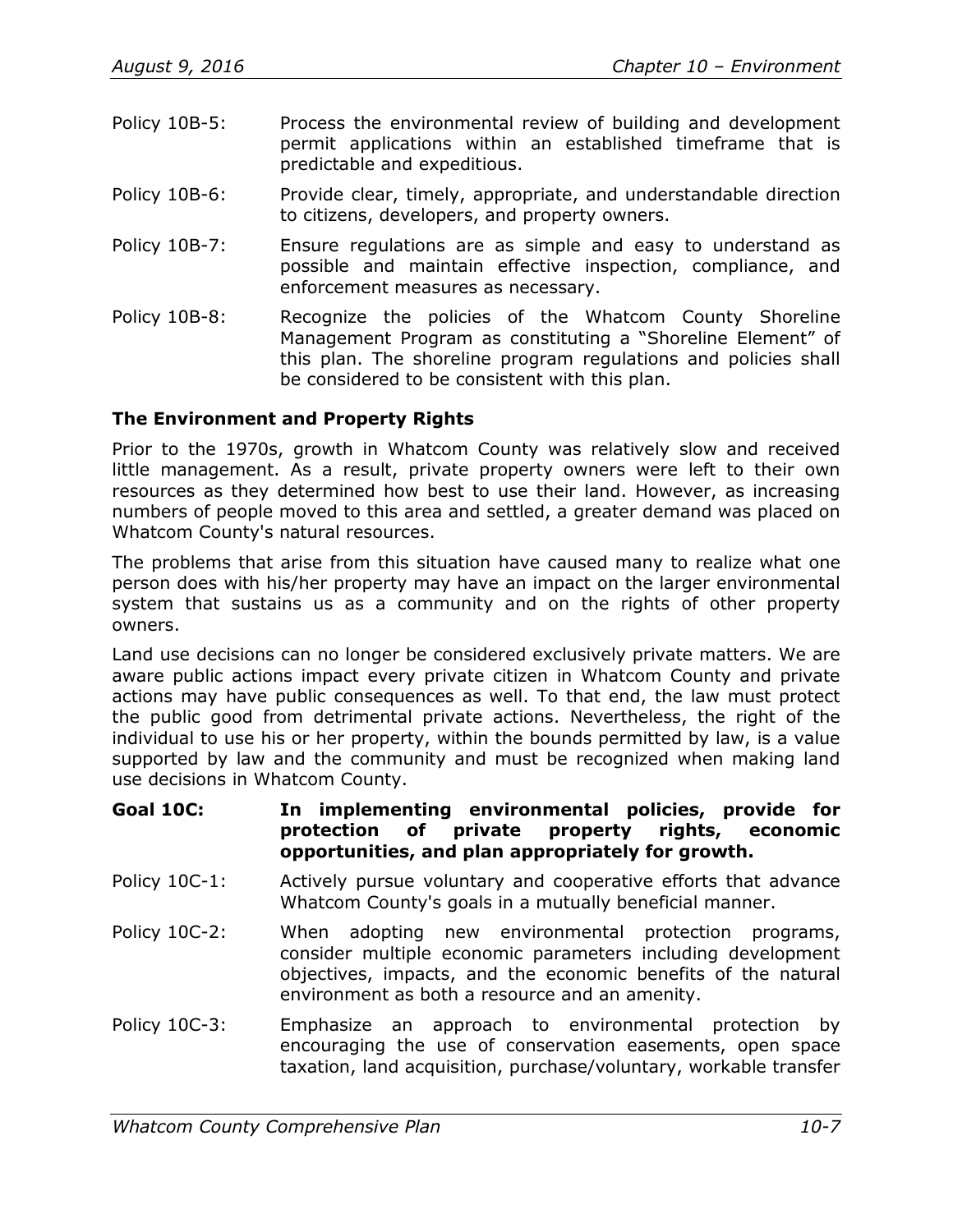of development rights, and other mechanisms that assist affected property owners.

Policy 10C-4: Avoid standards and procedures likely to require compensation to property owners or invalidation of such rules.

## **Climate Change**

Climate change is a global phenomenon that has the potential for significant local impacts to natural resources, ecosystem functions, as well as human health, infrastructure, and the economy. In Washington State, the Climate Impacts Group (CIG), a consortium of scientists at the University of Washington, has done the most extensive analysis of potential local climate change impacts in the Pacific Northwest. Based on a range of climate change model projections, as well as peerreviewed scientific publications, the CIG concludes that during the next 20-40 years the Pacific Northwest climate may change significantly. See *Climate Change Impacts and Adaptation in Washington State: Technical Summaries for Decision Makers, Climate Impacts Group, University of Washington, December 2013*. The CIG confirms that global climate models project mid-21 $<sup>st</sup>$  century temperatures in</sup> the Pacific Northwest higher than the natural range of temperature observed in the  $20<sup>th</sup>$  century. The CIG reports that as a result of likely climate change, causing slightly higher average annual temperature, impacts to the Pacific Northwest will likely affect a broad spectrum of the natural environment, but most notably changes to water resources, including:

- More precipitation falls as rain rather than snowfall in the Cascades due to an increased snow-line elevation;
- Decreased (winter) mountain snowpack and earlier (spring) snowmelt;
- Higher winter streamflow in rivers that depend on snowmelt;
- Higher winter streamflow in rain-fed river basins resulting in scouring floods that negatively affect salmon populations if winter precipitation and rain-onsnow events increases in the future as projected;
- Earlier peak (spring) streamflow in rivers that depend on snowmelt;
- Lower summer streamflow in rivers and streams; and,
- Decreased water in summer for irrigation, fish, human consumption and recreational use (more drought-like conditions).

Climate change impacts are likely to include longer-term shifts in forest types and species, potentially increasing wildfire risk and greater exposure to insects and disease. Nearshore and riverine fisheries may be subjected to increased stress due to even lower average summer stream flows (and higher summer stream temperatures) and increased acidity in Puget Sound. Agricultural sector concerns include the cost of climate adaptation, development of more climate-resilient technologies, and management and availability of adequate water supplies. Susceptibility to natural hazards is also expected to intensify due to climate change,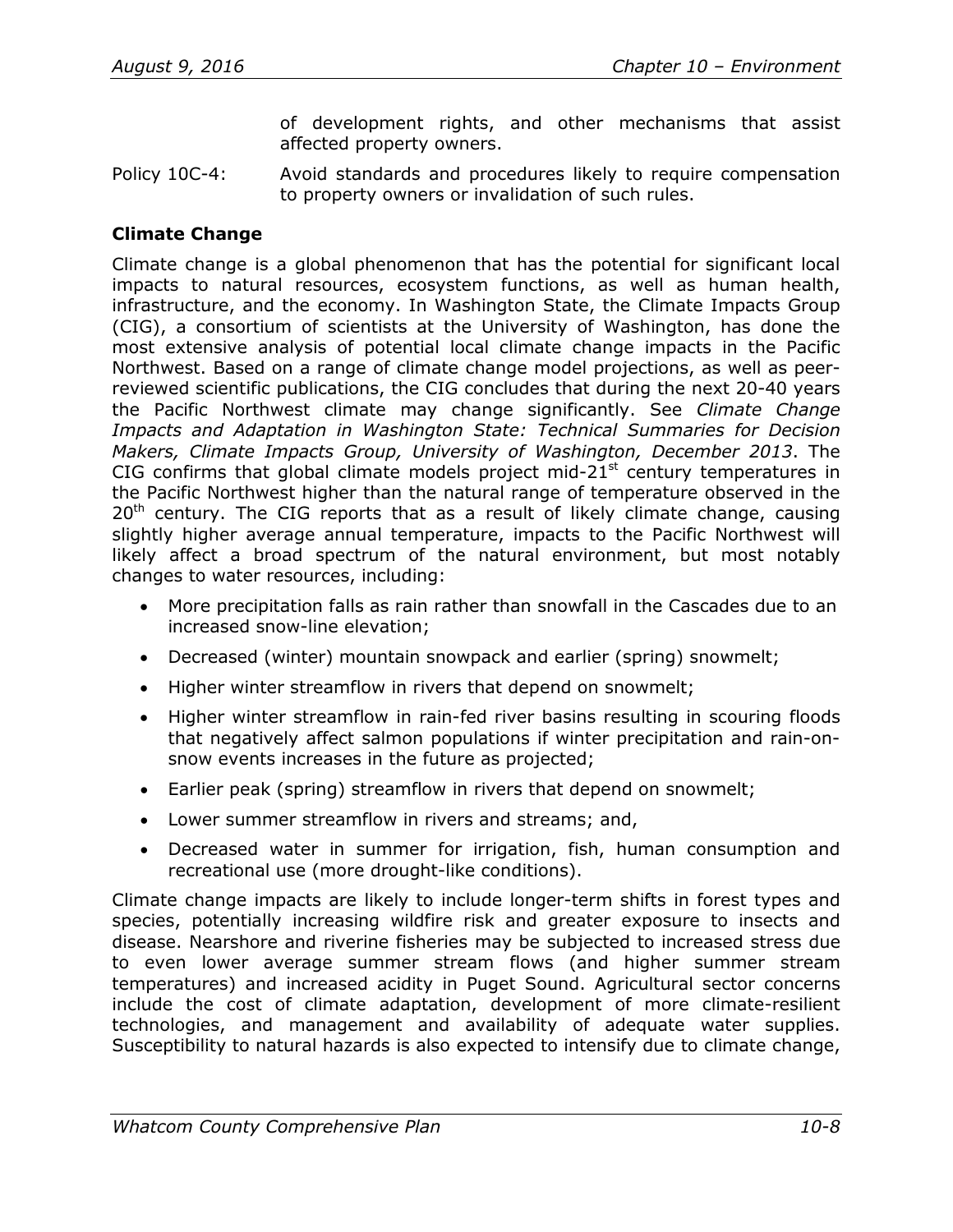including increased landslides, erosion, and coastal and riverine flooding due to more winter rainfall, and potential rising sea levels.

In 2007, Whatcom County completed a Climate Protection and Energy Conservation Action Plan that laid out specific actions and targets for reducing greenhouse gas emissions and increasing energy conservation efforts in response to potential climate change.

In addition many insurance industry experts are now factoring in the costs of climate change into insurance premiums as the increase in the frequency and severity of extreme weather events around the world results in a corresponding increase in claims costs.

Local government, residents and businesses must anticipate that as the climate changes, more frequent and severe damage to private and public infrastructure will occur. Maintenance costs and insurance premiums can be expected to increase accordingly.

## **Goal 10D: Strengthen the sustainability of Whatcom County's economy, natural environment, and built communities by responding and adapting to the impacts of climate change.**

- Policy 10D-1: Whatcom County's natural resource-based economic sectors, ecosystems, water resources, infrastructure, emergency management, and public health all face climate change related risks in the future. The County should consider potential longrange climate change implications into its on-going functional planning and implementation actions. The County should:
	- 1. Study the resilience of its natural and built environments to the potential impacts of climate change;
	- 2. Identify the relative vulnerability of these sectors to climate change; and,
	- 3. Examine the adaptive capacity of these sectors to cope with or mitigate climate change and take advantage of any beneficial opportunities.
- Policy 10D-2: Develop strategies that encourage a diversified and sustainable economy that is resilient to the impacts of climate change.
- Policy 10D-3: Promote the efficient use, conservation, and protection of water resources.
- Policy 10D-4: Pursue strategies to reduce the vehicle miles traveled (VMT) in the county by encouraging expanded availability and use of public transportation, carpooling, and non-vehicular modes of transportation.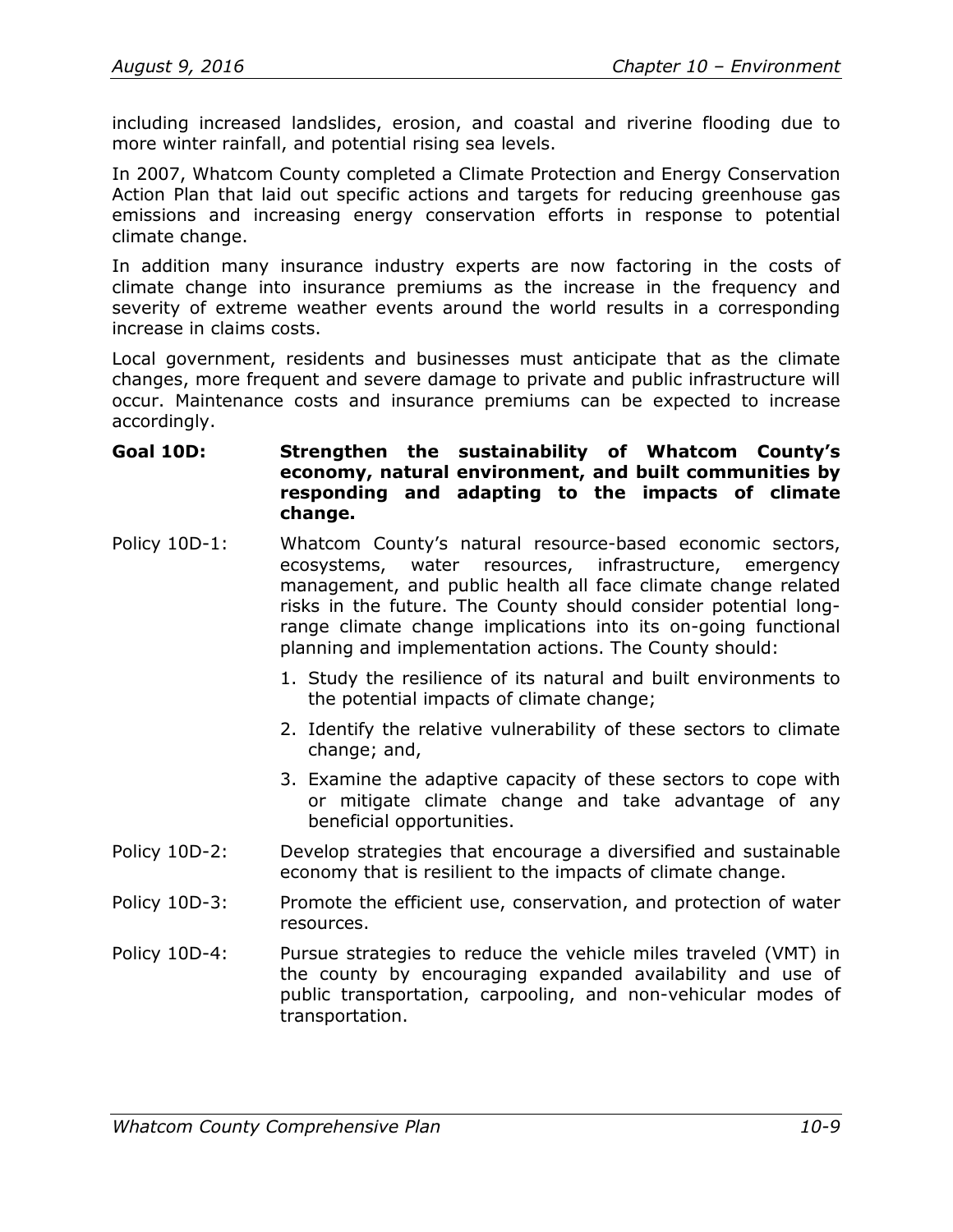Policy 10D-5: Establish land use patterns that minimize transportation-related greenhouse gas emissions and encourage preservation of natural resource lands and the protection of water resources.

Policy 10D-6: Convene a climate impact advisory committee by 2017. The advisory committee should consist of (but not be limited to) experts in energy efficiency and carbon emission reduction, representatives from Whatcom County, and interested community members. The committee will be tasked with:

- Evaluating Whatcom County's compliance with meeting targets set forth in the 2007 Climate Plan;
- Establishing new targets that meet or exceed state and federal climate impact goals;
- Updating the Climate Plan, at minimum every five years, or as needed to meet targets;
- Recommending updates to the Whatcom County Comprehensive Plan in accordance with meeting Whatcom County's emission reduction goals;
- Ensuring that Whatcom County government facilities and operations are designed to meet or exceed goals and standards resolved in the current Climate Protection and Energy Conservation Action Plan; and
- Recommend updates to Whatcom County land use policies and development regulations to support renewable energy development goals.
- Policy 10D-7: Encourage sustainability by developing strategies and practices to increase the use of renewable, net-neutral carbon energy in Whatcom County facilities and County vehicles, with a goal of net zero man-made carbon emission by 2050.
- Policy 10D-8: Encourage sustainability by developing strategies and practices to reduce landfill waste from Whatcom County government facilities to near zero.
- Policy 10D-9: Identify responsible parties and agencies and encourage them to identify and properly seal and/or burn methane that is escaping into the atmosphere from wells.
- Policy 10D-10: Create updates to Whatcom County land use policies and development regulations to support renewable energy development goals.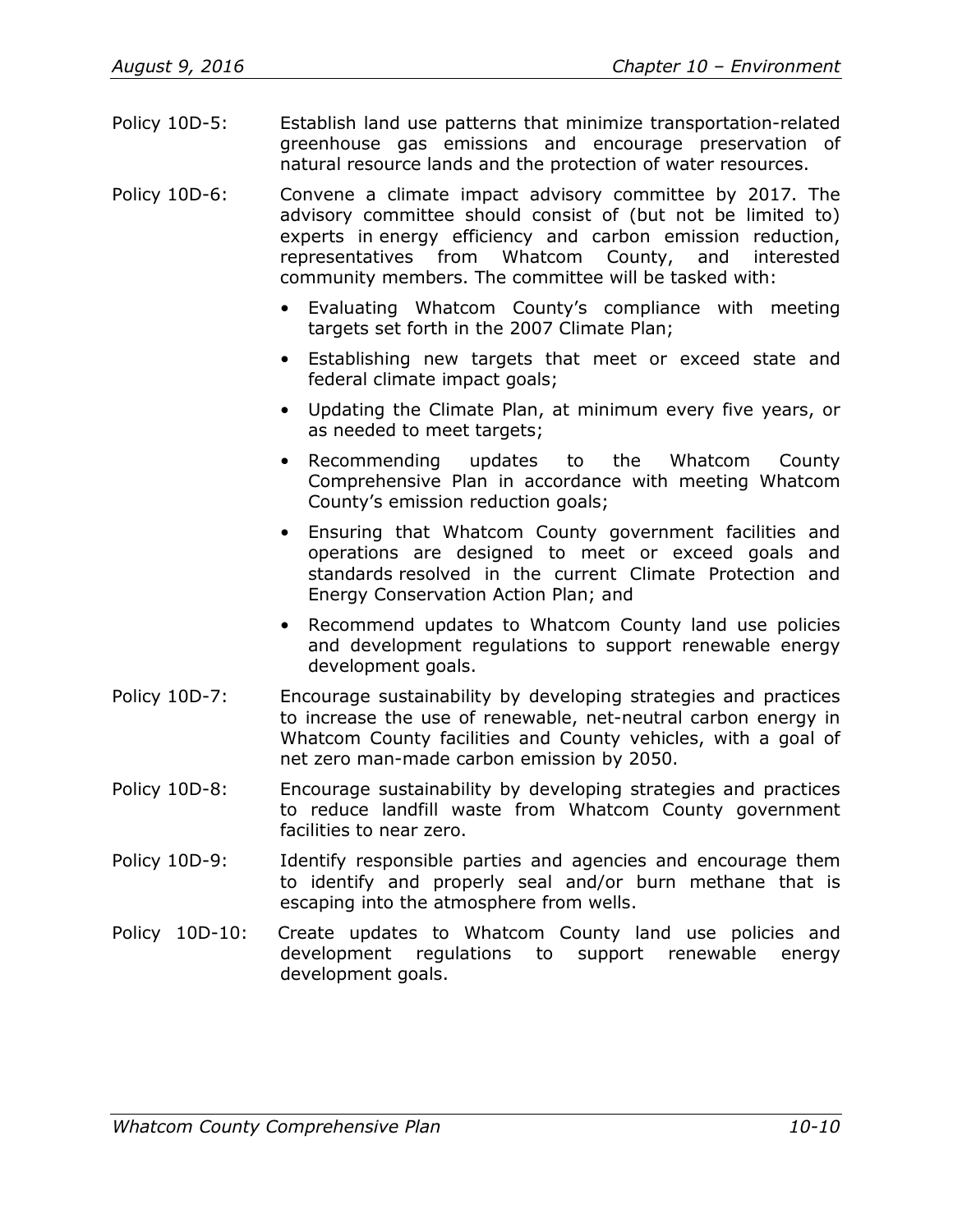# **Natural Hazards**

## **Introduction**

The location, climate, and geology of Whatcom County combine to create many natural hazards to people and their developments. Earthquakes, volcanoes, landslides, and flooding are some of the major natural hazards found in our region. Additionally, old mines are scattered around the county that could be dangerous to the community. Natural Hazards goals and policies are intended to provide guidance to county government as it assists its citizens in effectively managing natural hazards in a manner that minimizes the danger to each member of this community, while continuing to provide for economic opportunities.

## **Background Summary**

Natural Hazards include the following (**Map 10-4**):

**Landslide Hazards** – The geologically recent retreat of glaciers from the Whatcom County landscape, succeed by contemporaneous geomorphic processes of erosion, sediment transport, deposition, isostatic rebound and tectonic uplift, has left many hillsides over-steepened and susceptible to naturally occurring and humantriggered slope failure and erosion. Several large, well-known landslides are presently active in Whatcom County, such as the Swift Creek Slide on Sumas Mountain. In addition, numerous large-scale, pre-historic slope failure deposits have been mapped by past workers and are readily identified in more recently available LiDar imagery. Various slope failure processes contribute to the mosaic of landslide hazards present in the county and the potential exists for a multitude of impacts ranging from periodic small- to large-scale rockfall and slides, massive debris slides and avalanches, destructive debris flows, and deep-seated earthflows, slumps and slides. These landslide processes act on large- and small-scale, and though much less catastrophic in nature, smaller landslides occur more frequently and pose a continual hazard to County residents and infrastructure. Certain types of geologic conditions and formations commonly cause landslides, namely the Chuckanut Formation and the Darrington Phyllite, but are also frequently observed in unconsolidated glacial sediments, in the presence of day-lighting groundwater seams and springs, on slopes in excess of 35 percent, along coastal bluffs, and in areas of fluvial erosion.

**Alluvial Fan Hazards** – Alluvial fan hazards areas exist where steep mountain streams flow onto floodplains or into lakes and deposit debris and sediment. Because these streams are steep and flow in confined canyons, they can carry more sediment and debris than a similar-sized stream flowing over flat land. During a large storm, streams on alluvial fans can create catastrophic flooding and debris floods, such as were experienced in 1983 in the Lake Whatcom area. During this storm event, the Sudden Valley development on Lake Whatcom incurred significant damage to property from flooding and debris flows on the Austin Creek alluvial fan.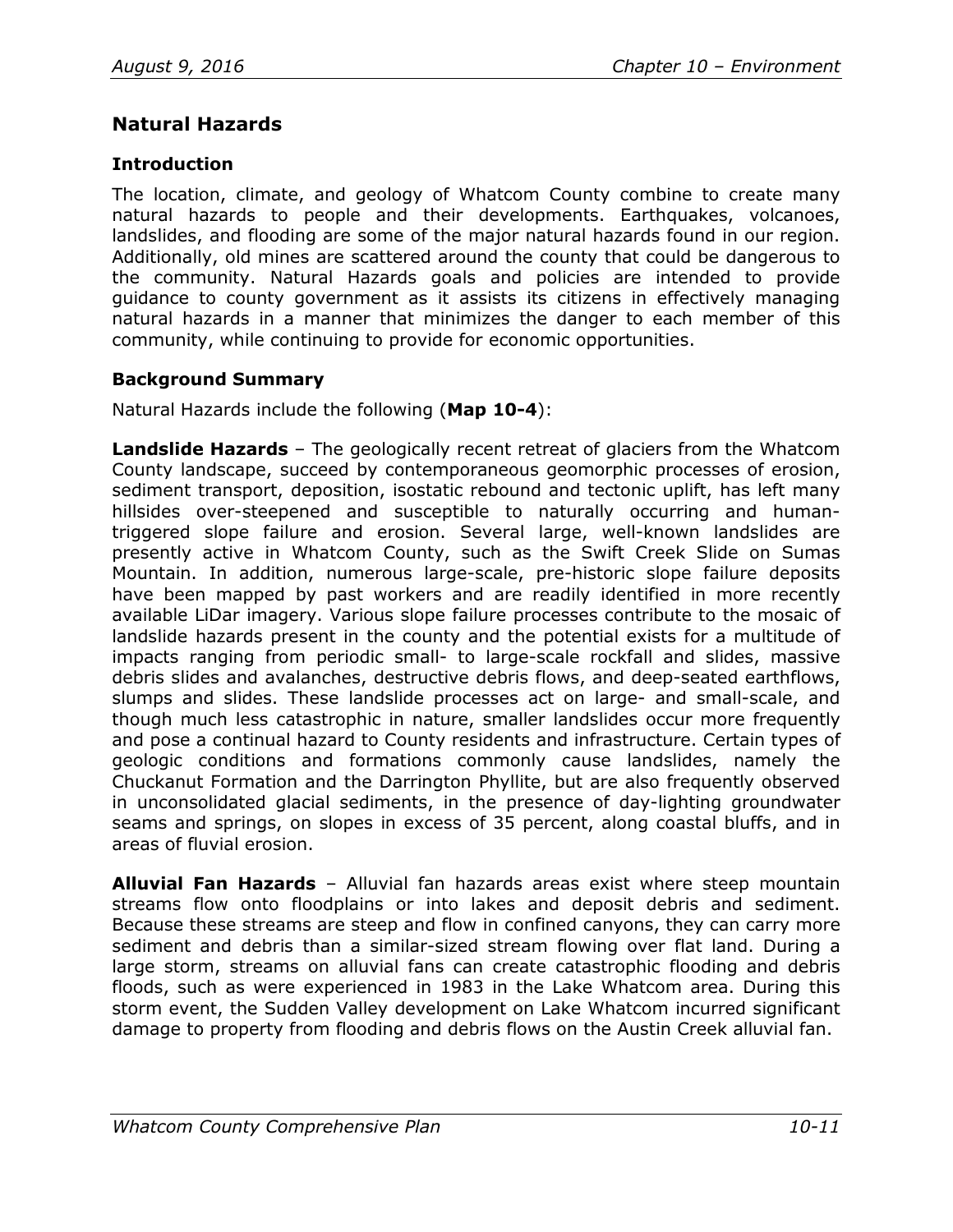**Flood Hazards** – Heavy winter rains and a transient snowpack combined with the steep and sometimes unstable slopes of Whatcom County's foothills create conditions ideal for flooding and debris flows along many of our rivers and streams. The Nooksack River floodplain alone covers 38,000 acres in Whatcom County. In 1989 and 1990, the Nooksack River overflowed and flooded lowland Whatcom County causing millions of dollars of damage. During some extreme floods, the Nooksack River overflows near Everson and adversely impacts residents along Johnson Creek in Sumas, and in the Abbotsford area of British Columbia. It is projected that climate change will increase flood risk, due to increased sea level and changes in rainfall patterns. Significant damage may result from such floods. In 1991, Whatcom County formed a countywide Flood Control Zone District to address the major flooding issues in the county.

**Volcanic Hazards** – The presence of Mt. Baker is an asset to our region. Its 10,778-foot peak is one of the dominant features of Whatcom County's landscape. However, Mt. Baker is also considered one of the most active volcanoes in the Cascade Range, and of the six major volcanoes in the range, Mt. Baker is considered by geologists to be very hazardous during and after an eruption. Pyroclastic flows, ash flows, and especially volcanic mudflows, also known as lahars, are believed to be the greatest dangers to human life and development in Whatcom County. Geologic evidence indicates that an eruption on Mt. Baker caused a major lahar about 6,600 years ago that inundated the Middle Fork Nooksack Valley from its headwaters downstream past the confluence with the North Fork at Welcome. The same lahar is now known to have been over 300 feet deep in the upper reaches of the Middle Fork and extended as far west as Nugent's Corner. A major lahar along the Nooksack would divert the river from its channel and cause mass flooding. Fortunately, volcanic eruptions are infrequent with periods of hundreds and thousands of years between events, but this infrequency also makes forecasting a volcanic eruption extremely difficult. However, a major eruption of Mt. Baker would pose a serious threat to human life and property. The deeply weathered nature of the rocks forming Mt. Baker may also fail, triggering a mudflow that would travel rapidly down the stream channels ringing the volcano and result in damage similar to that from a volcanic eruption trigger. Mapping over the past decade of other Cascade volcanoes has demonstrated massive mudflows extending from the volcanoes to Puget Sound, and from Mount Rainier and Glacier Peak.

**Earthquake Hazards** – Whatcom County lies within the influence of the convergent plate margin between the Pacific and North American Plate termed the Cascadia Subduction Zone. Regionally-extensive and damaging earthquakes, termed mega-thrusts, are possible when stress generated between the subducting Pacific Plate and over-riding North American Plate is released. A mega-thrust earthquake is capable of generating an earthquake of magnitude 9, or greater, and research has indicated an approximate recurrence interval of 500-600 years. Associated with the stresses generated at the convergent plate margin are shallow, crustal faults that are mapped throughout Whatcom County. Earthquake activity on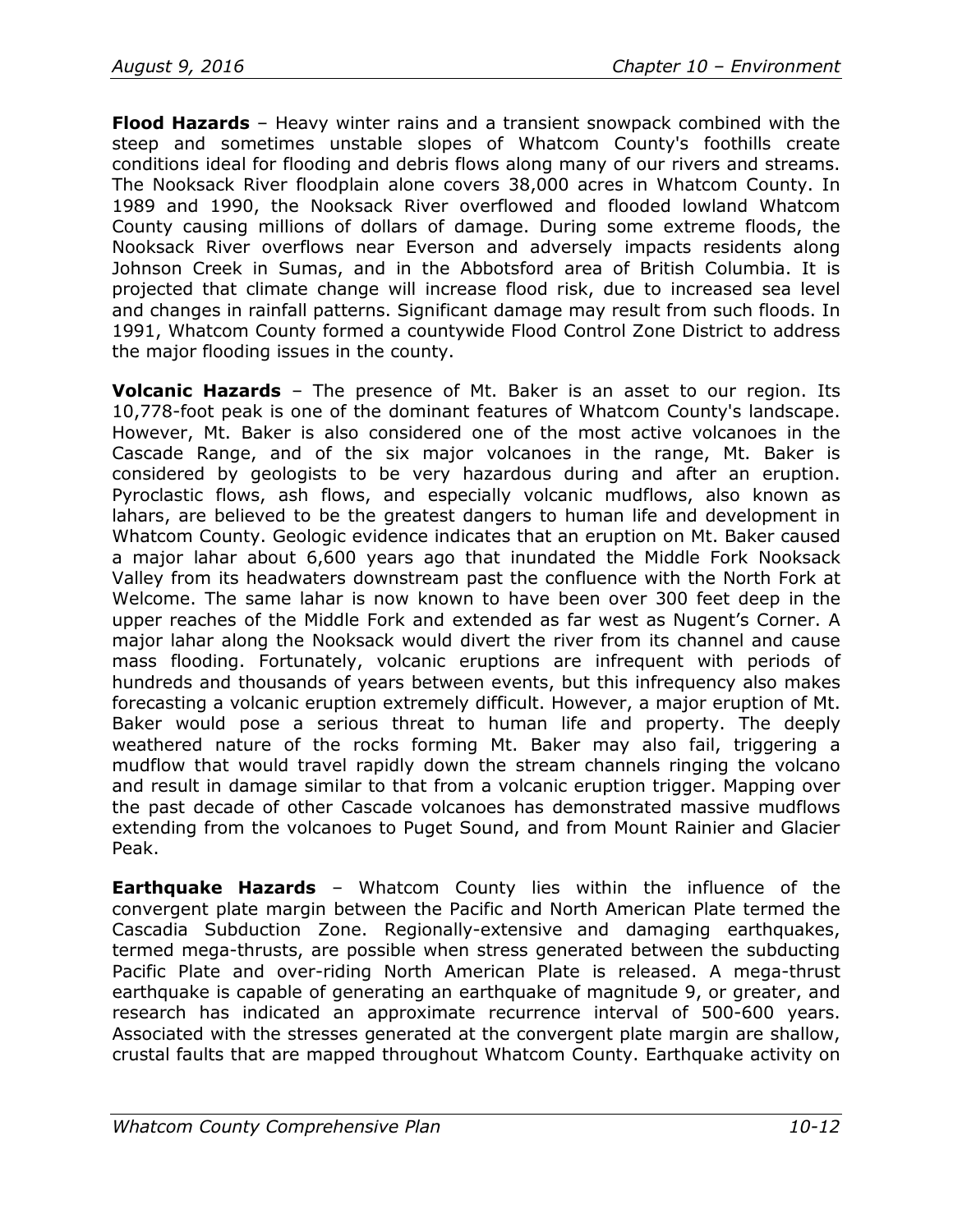these fault systems is much more frequent than that observed at the Cascadia Subduction Zone, and the Deming area is considered one of the most seismically active areas in Washington. Recent research has shown these crustal faults are capable of generating a magnitude 7 earthquake with an average recurrence interval of 30 to 50 years. While all buildings are susceptible to damage from seismic-shaking, structures built on peat soils, large areas of non-structural fill, or liquefiable soils are prone to more severe shaking during an earthquake. If the shaking is strong enough, or of sufficient duration, structures may collapse or become damaged due to building fatigue, ground settlement/liquefaction, and/or lateral spreading. In addition to seismic hazards posed by the Cascadia Subduction Zone, a significant mega-thrust earthquake has the potential to generate a large and destructive tsunami that has the potential to affect most low-bank areas of the County.

**Mine Hazards** – Mine hazard areas are sites of abandoned underground mine shafts, adits, and mine tailings. Coal mining was a major industry in Whatcom County in the early part of the  $20<sup>th</sup>$  century, and several major mines were developed in various parts of the county. All of the formerly active mines are now no longer worked and are abandoned. For the most part these mine locations are known and mapped, such as the extensive coal mines under the northern part of the City of Bellingham and in the Blue Canyon area of South Lake Whatcom.

## **Issues, Goals, and Policies**

**Landslides** – Siting human development on or adjacent to known landslide hazard areas can create health and safety risks. The risks can be elevated due to extreme weather events and earthquakes, but may also occur with little or no warning. In the case of the Swift Creek Landslide, the release of asbestos-laden sediment poses an additional risk to public health. Development activity can de-stabilize naturally unstable slopes and impact ecosystems. However, predicting the exact timing, location, or extent of a damaging landslide is difficult, and in particular areas of the county landslide hazards are not possible to completely mitigate or avoid. In some circumstances, the development of upland properties may place downslope neighbors and ecosystems at risk from rockfall or landslides. A similar relationship holds true for development at the toe of a potentially unstable slope. In either event, development in proximity to landslide hazards must proceed in consideration of potential impacts in order to ensure life safety and preserve and protect public and private infrastructure.

**Alluvial Fans** – Because alluvial fan areas are associated with streams, are generally gently sloping and elevated above the adjacent floodplain, and are located at the base of mountains, they have historically been popular places to develop. However, once every 10-25 years, a large storm event occurs in our area and streams flood homes and developments, causing damage to property, ecosystems, and sometimes loss of lives.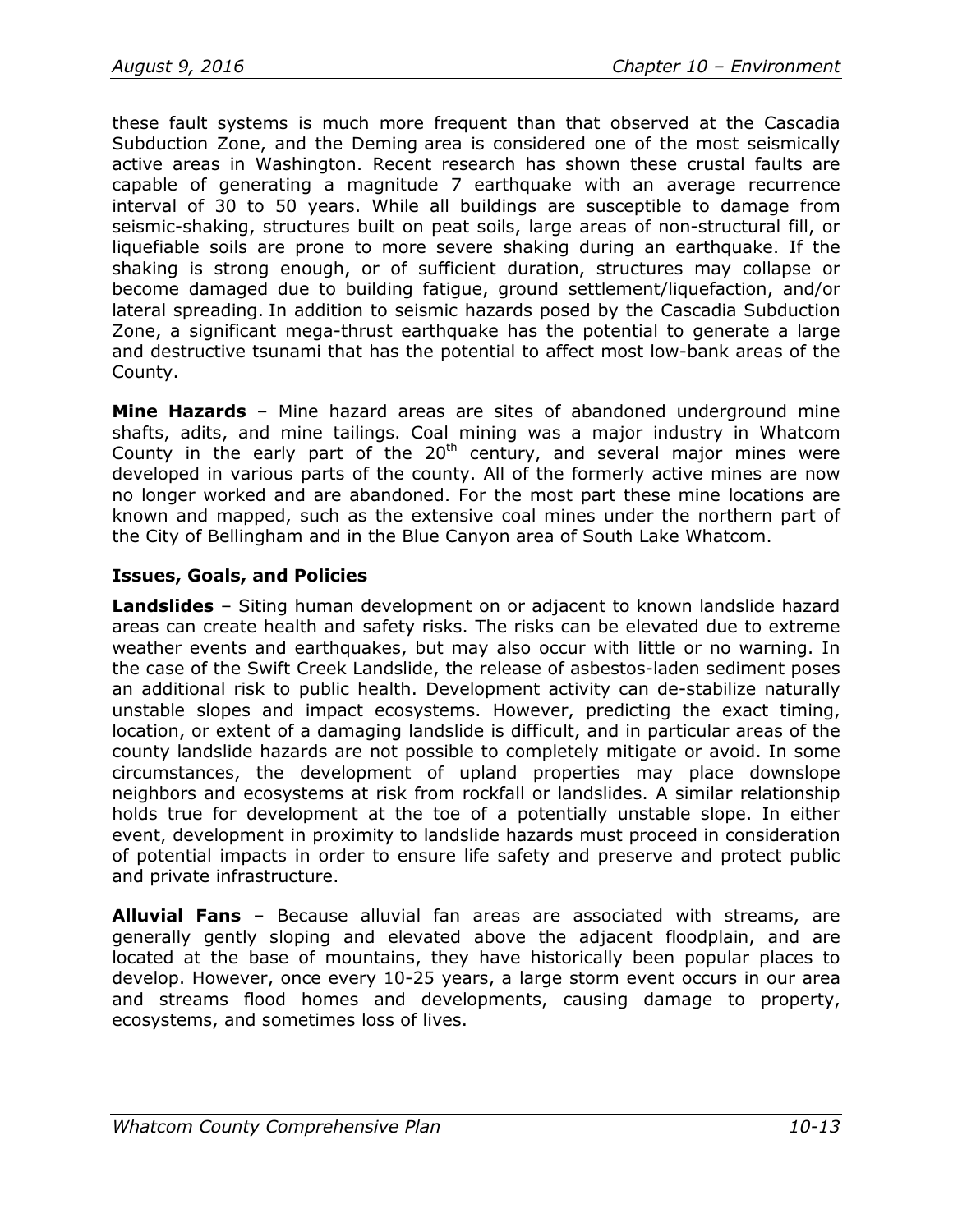**Flooding** – Floodwaters from the Nooksack River can damage homes, agricultural areas, businesses, and industries in the small cities situated along the river; fish and wildlife habitat and other ecosystems; and disrupt transportation and utility corridors. Storm tides can flood homes and roads along low, exposed marine shorelines in the Birch Bay, Sandy Point, Point Roberts, and Gooseberry Point areas. Homes along Lake Whatcom, Lake Samish, and Cain/Reed Lakes have also been impacted by flooding during extreme storm events. Property and public safety are also impacted by rapid channel morphology events.

**Volcanos** – A volcanic eruption or mudflow at Mount Baker could potentially severely affect river flow on the Nooksack River or Baker River and cause severe property damage near the volcanoes or along lahar routes. A lahar is an extremely rare and unpredictable occurrence. Evacuation routes should be planned and made public. Development should be regulated according to the Critical Areas Ordinance.

**Earthquakes** – A major earthquake may likely and significantly affect Whatcom County. If the shaking is strong enough, buildings may collapse, roads could be damaged, and/or communications, power, and utilities could be severely disrupted, mud and rock slides could occur on unstable slopes, and local sea levels may change as shorelines assume altered post-quake elevations.

**Mines** – Some abandoned mine areas may pose a risk of ground subsidence from the collapse of abandoned mine shafts. Air and water pollution may also be hazards associated with abandoned mine tailings and trapped toxic gases. Development on or near mine hazards could be adversely impacted.

**Gas wells** – Several exploratory oil & gas wells have been drilled around the county over the last 70+years. Some of these present potential environmental hazards due to ongoing leakage of gas.

**Old Landfills** – There are known abandoned landfills in the County and possibly some that are unknown. There are also several sites around the County that contain large numbers of abandoned vehicles and other debris. As with most landfills these locations pose some degree of risk of hazardous substances leaking into local aquifers.

**Balanced Management** – A central issue common to all development in natural hazard areas is the need for Whatcom County to balance the responsibility of local government to protect the public interest and provide for a safe and healthy environment while safeguarding the rights of private property owners.

**Economic Impact** – Damage to private and public property resulting from the siting of human development in areas of natural hazards is significant to the people of Whatcom County. The 1990 Nooksack River floods caused over \$20 million dollars in damage to roads, bridges, buildings, and farmland. Disaster relief efforts are expensive and dangerous to conduct during an emergency. Public efforts to reduce hazards, such as the establishment of the Flood Control Zone District, are also expensive.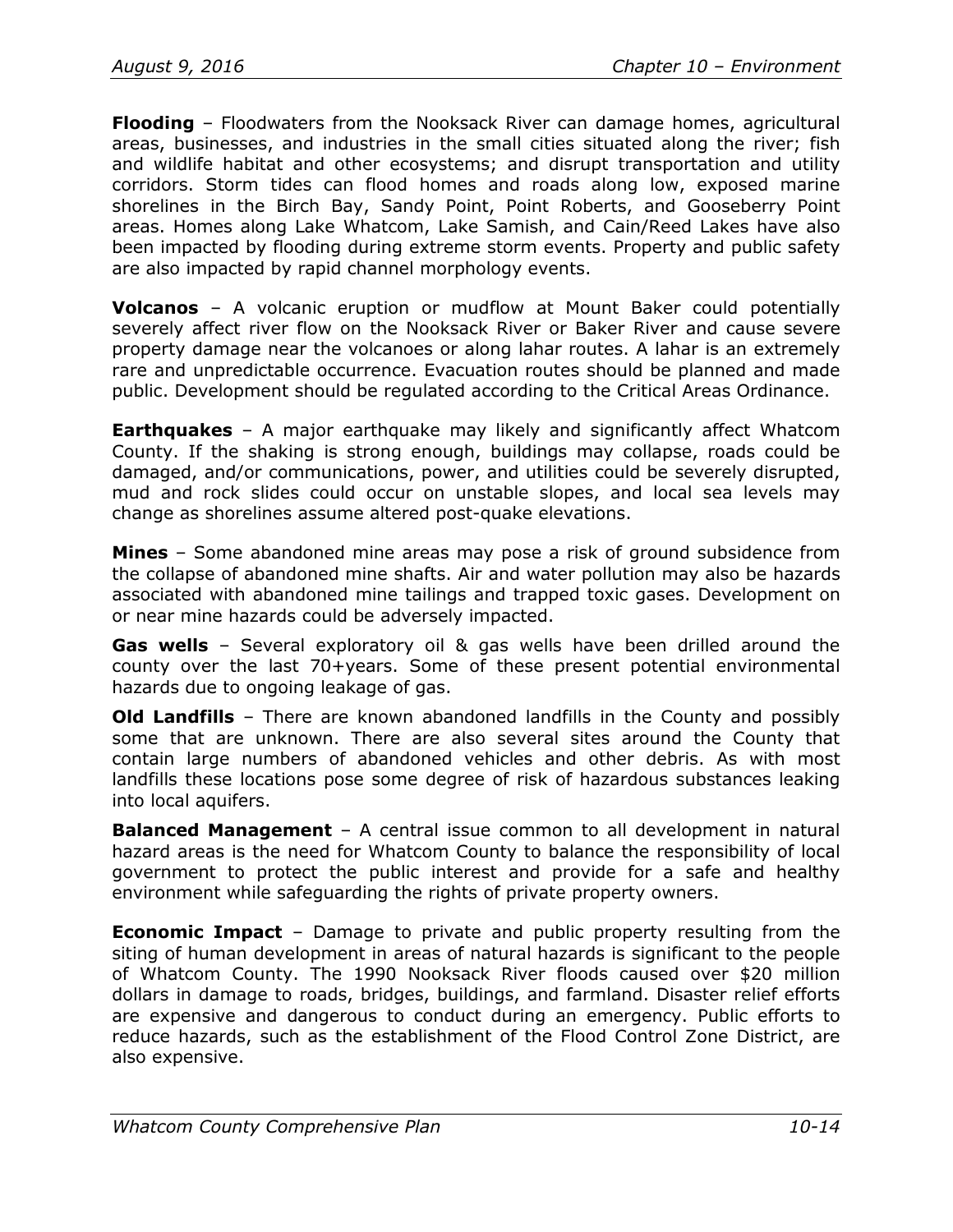- **Goal 10E: Minimize potential loss of life, damage to property, the expenditure of public funds, and degradation of ecosystems resulting from development in hazardous areas such as floodplains, landslide-prone areas, seismic hazards areas, volcanic impact areas, abandoned mine and exploratory gas well locations, potentially dangerous alluvial fans, and other known natural hazards by advocating the use of land acquisition, open space taxation, conservation easements, growth planning, regulations, and other options to discourage or minimize development, or prohibit inappropriate development in such areas.**
- Policy 10E-1: Avoid or minimize public investments for future infrastructure development on known natural hazard areas.
- Policy 10E-2: Use Best Available Science and data to research and investigate the nature and extent of known natural hazards in the county and make this information available to the general public and policy makers in an accessible and understandable form.
- Policy 10E-3: Broadly inform the people of Whatcom County of the locations of known natural hazards, and the potential for adverse impacts of such natural hazards to the health, safety, and welfare of people and their properties.
- Policy 10E-4: Establish acceptable levels of public risk for development in known natural hazard areas based upon the nature of the natural hazard and levels of public risk, and maintain regulatory criteria for approving, disapproving, conditioning, or mitigating development activity.
- Policy 10E-5: Prohibit the siting of critical public facilities in known natural hazard areas unless the siting of the facility can be shown to have a public benefit that outweighs the risk of siting in the particular hazard area.
- Policy 10E-6: Maintain a comprehensive program of regulatory and nonregulatory mechanisms to achieve Natural Hazard goals and policies. This program should include such mechanisms as education, tax incentives, zoning, land use regulations, conservation easements, purchase of development rights, transfer of development rights, and public acquisition.
- Policy 10E-7: Be consistent with the Natural Hazard goals and policies and consider the locations of Natural Hazard Areas when establishing or changing zoning patterns and densities.
- Policy 10E-8: To address the causes of flooding and avoid expensive and maintenance-intensive bank protection measures, the County should prioritize its floodplain property acquisition program.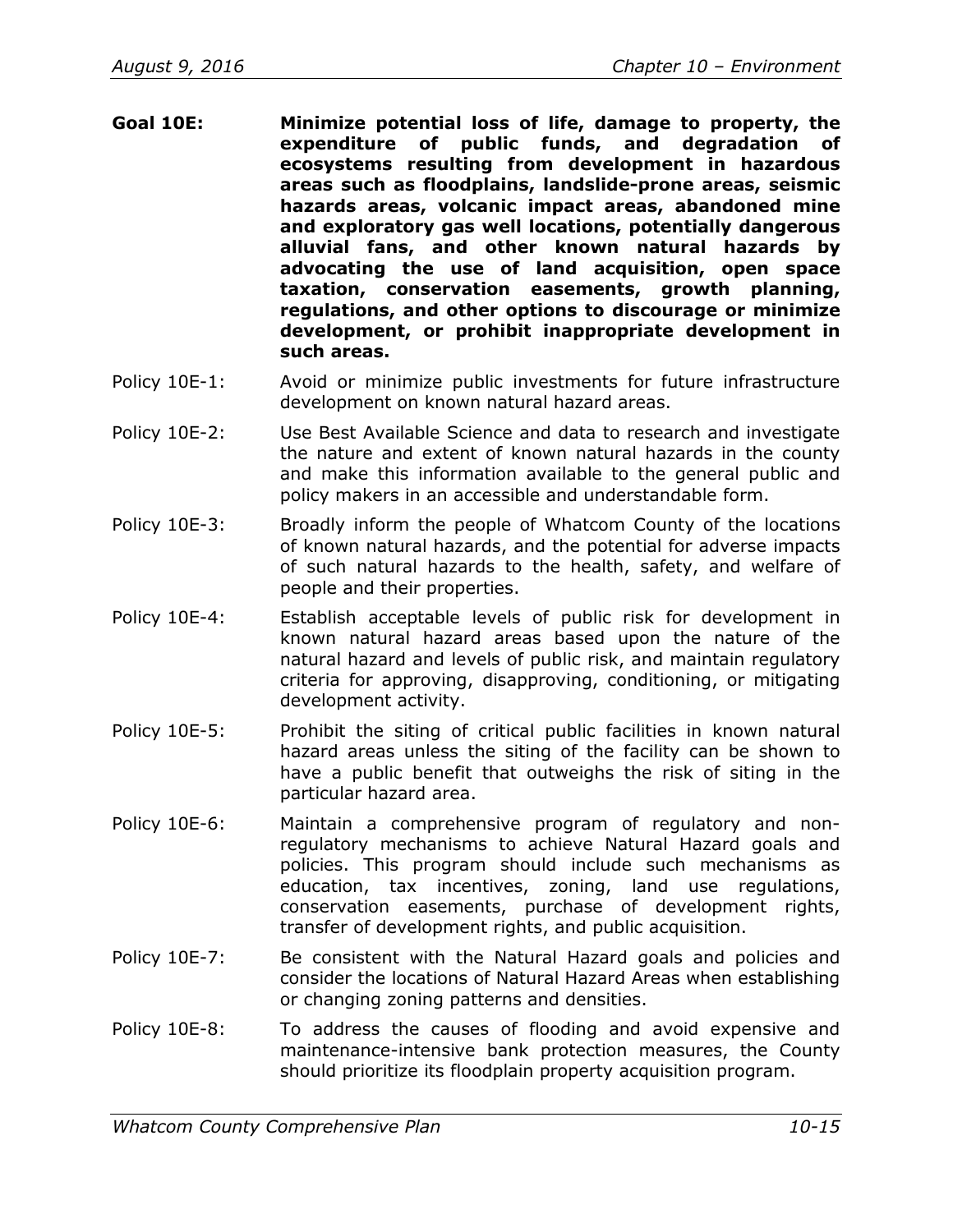- Policy 10E-9: Discourage new development in the floodplain.
- Policy 10E-10: Require applicants for development permits located in natural hazard areas to provide development plans designed to minimize the potential to exacerbate the natural hazard as well as the risk of damage to property or threats to human health and safety. In natural hazard areas where engineering solutions cannot be designed to withstand the forces expected to occur under the design event of a particular natural hazard, or off-site adverse impacts to adjacent properties or ecosystems cannot be adequately mitigated, Whatcom County may deny development permits intended for permanent or seasonal human habitation as described in the Critical Areas Ordinance.
- Policy 10E-11: Consider conducting a public process with affected citizens, technical experts, and decision-makers to establish recommended levels of public risk for each of the identified natural hazards. In developing recommended levels of public risk for natural hazards, consider the appropriate variables affecting developments in hazardous areas. These variables may include:
	- Specific types of risk associated with the particular hazard area;
	- The gradation of hazards associated with a particular geohazard;
	- Level of detail necessary to map hazard areas;
	- Different levels of risk associated with different ownership classes (e.g. public ownership versus private ownership);
	- Different levels of risk associated with different types of land uses; and,
	- Mitigation measures related to specific adverse impacts of development in hazard areas.

Once a set of risk levels has been identified, propose these risk levels for adoption of legislation by the County Council as the level to which future development must be designed.

- Policy 10E-12: Consider establishing acceptable levels of public risk for use in approving and conditioning development activity in known natural hazard areas. The established level of risk may be expressed as the potential hazard posed as determined by scientific and historical methods applicable to each specific natural hazard.
- Policy 10E-13: Review the findings and recommendations of alluvial fan hazard evaluations and make appropriate recommendations for land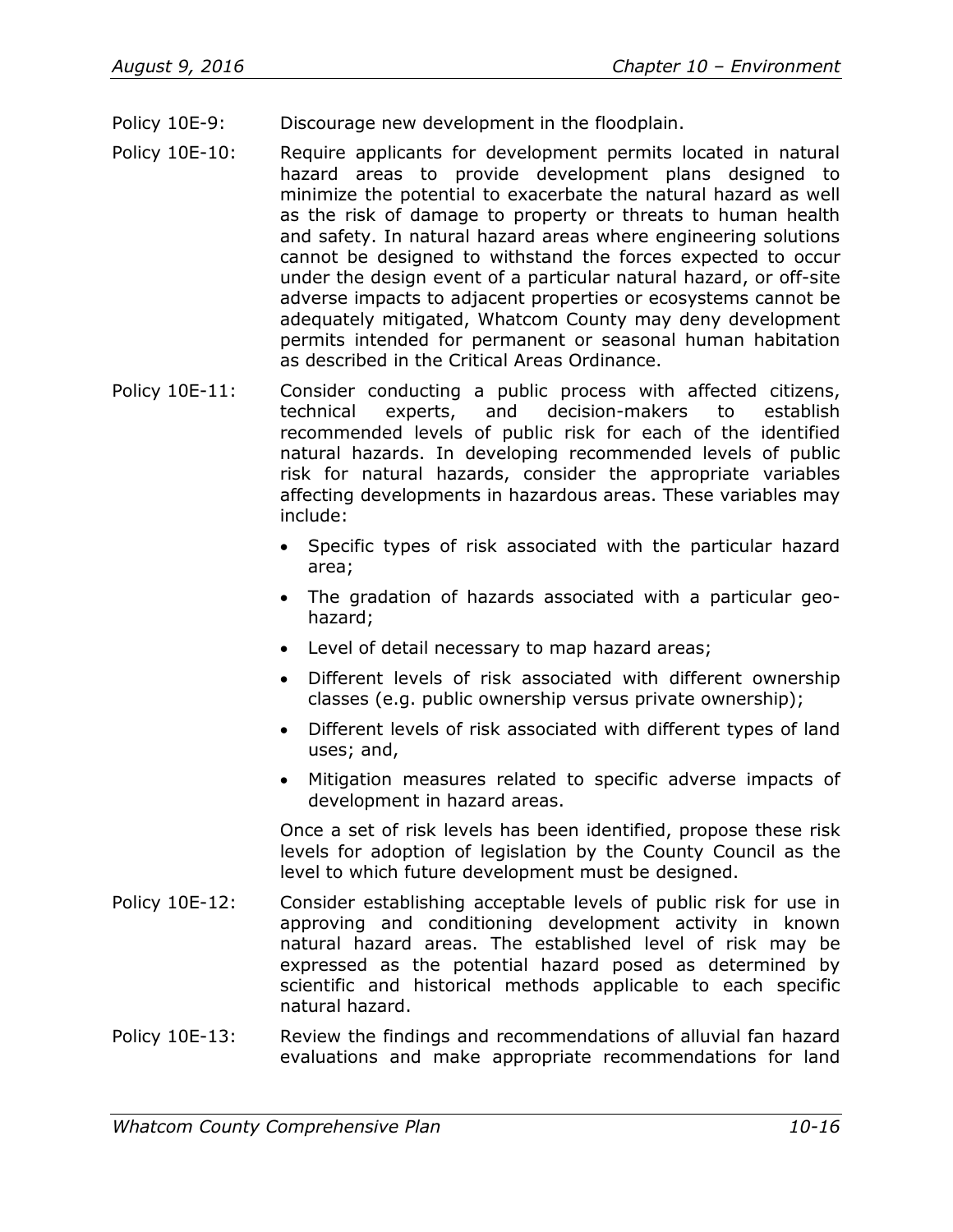use and zoning regulations to the County Council to assist in reducing the hazards posed on these fans. Whatcom County has completed or nearly completed alluvial fan evaluations of Canyon Creek, Jones Creek, and Glacier-Gallop Creeks.

- Policy 10E-14: Review the findings and recommendations of the Comprehensive Flood Hazard Management Plan (CFHMP) and make appropriate recommendations for land use and zoning regulations to the County Council to assist in the implementation of the CFHMP.
- Policy 10-15E: Identify known locations of abandoned wells that could produce methane and/or other hazardous substances and where immediate danger of methane and hazardous substance leaking exists, condition development approvals on affected parcels to mitigate those impacts.

## **Water Resources**

#### **Introduction**

Water resources refer to the numerous surface waters such as lakes, streams, wetlands; groundwater; estuaries; and marine waterbodies within Whatcom County (**Map 10-1**). These waterbodies are often integrally linked through the complex network referred to as the water cycle. The water cycle describes the series of transformations that occur in the circulation of water from the atmosphere onto the surface and into the subsurface regions of the earth, and then back from the surface to the atmosphere. Water resources of Whatcom County provide: natural beauty; recreation; habitat for fish and wildlife; water for drinking, agriculture, and industry; and other benefits essential to the quality of life and economic health of the community. The quality of life and economic health of our county's communities depend on the maintenance of a safe and reliable water supply. Decisions affecting any element of the water environment must be based on consideration of the effects on other elements.

## **Background Summary**

Whatcom County has 16 major freshwater lakes, 3,012 miles of rivers and streams, over 37,000 acres of wetlands, 134 miles of marine shoreline, and aquifers containing an undetermined amount of groundwater. These water resources serve multiple uses, including providing a source of drinking water for the people of Whatcom County. Surface water sources such as Lake Whatcom, the Nooksack River, and Lake Samish provide water to more than half the county residents, with the remainder relying on groundwater, either from individual wells or from about 300 public water systems. Agriculture relies on both ground and surface water for a variety of uses, including irrigation and drinking water for livestock. Businesses and industries may also require water, sometimes in substantial quantities, from nonpotable and potable supplies. Water is also essential to meet many of what are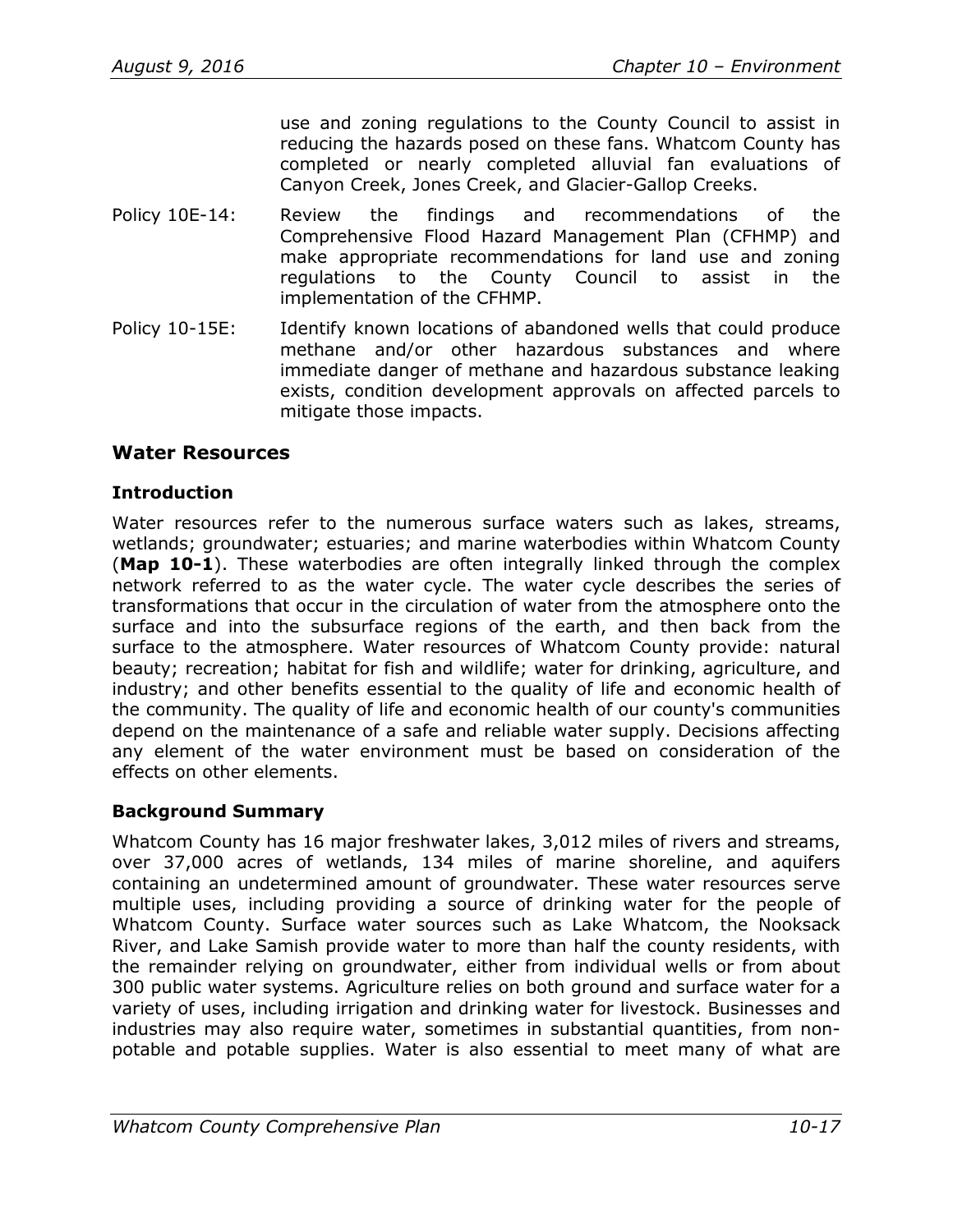referred to as "instream" uses, such as recreation, shellfish growing and harvesting, fish and wildlife habitat, aesthetics, and other uses and benefits.

Groundwater is contained in aquifers, which are subterranean layers of porous rock or soil. Most of the surficial aquifers in Whatcom County are replenished by rainwater. Aquifers are often integrally linked with surface water systems and are essential for meeting instream and out-of-stream water needs such as for drinking water, agriculture, industry, and other uses.

Rainfall that runs into drainage courses such as ditches, streams, wetlands, rivers, lakes, and the Strait of Georgia supports local surface and marine waters. Natural drainage systems have many important functions, including storing excess water flow, purifying surface water, recharging groundwater, conveying water, and supporting important biological activities. As more areas in Whatcom County are being urbanized, natural water resource systems are being replaced with built systems, leading to permanent changes in hydrology.

Whatcom County government has a major role in helping to maintain these benefits through its many responsibilities and programs, particularly in the areas of health, safety, land use, and development. The intent of the following goals and policies is to provide guidance to Whatcom County government as it assists its citizens in effectively managing our water resources in a manner that ensures that the benefits of those resources are maintained far into the future. The water resource section focuses primarily on groundwater and surface water management. Surface water management relates generally to watershed protection and stormwater/ drainage systems. However, some policy direction may indirectly be provided for areas such as wetlands, estuaries, streams, and marine waterbodies within the Water Resource section. Some of these areas are covered in more detail in other sections within the Environment Chapter.

## **Whatcom County Water Resource Programs**

Whatcom County has and/or participates in numerous water resource programs aimed at protecting and enhancing water quality and quantity, including:

- WRIA 1 Watershed Management Project;
- Lake Whatcom Watershed Management;
- Groundwater Protection & Management;
- Flood Hazard Management; and,
- Stormwater Management.

## **WRIA 1 Watershed Management Project**

The WRIA 1 Watershed Management Project is the result of the 1998 Washington State Watershed Management Act, which required all participating local governments to address water quantity, with the option of addressing water quality, instream flows, and fish habitat. The WRIA 1 Watershed Management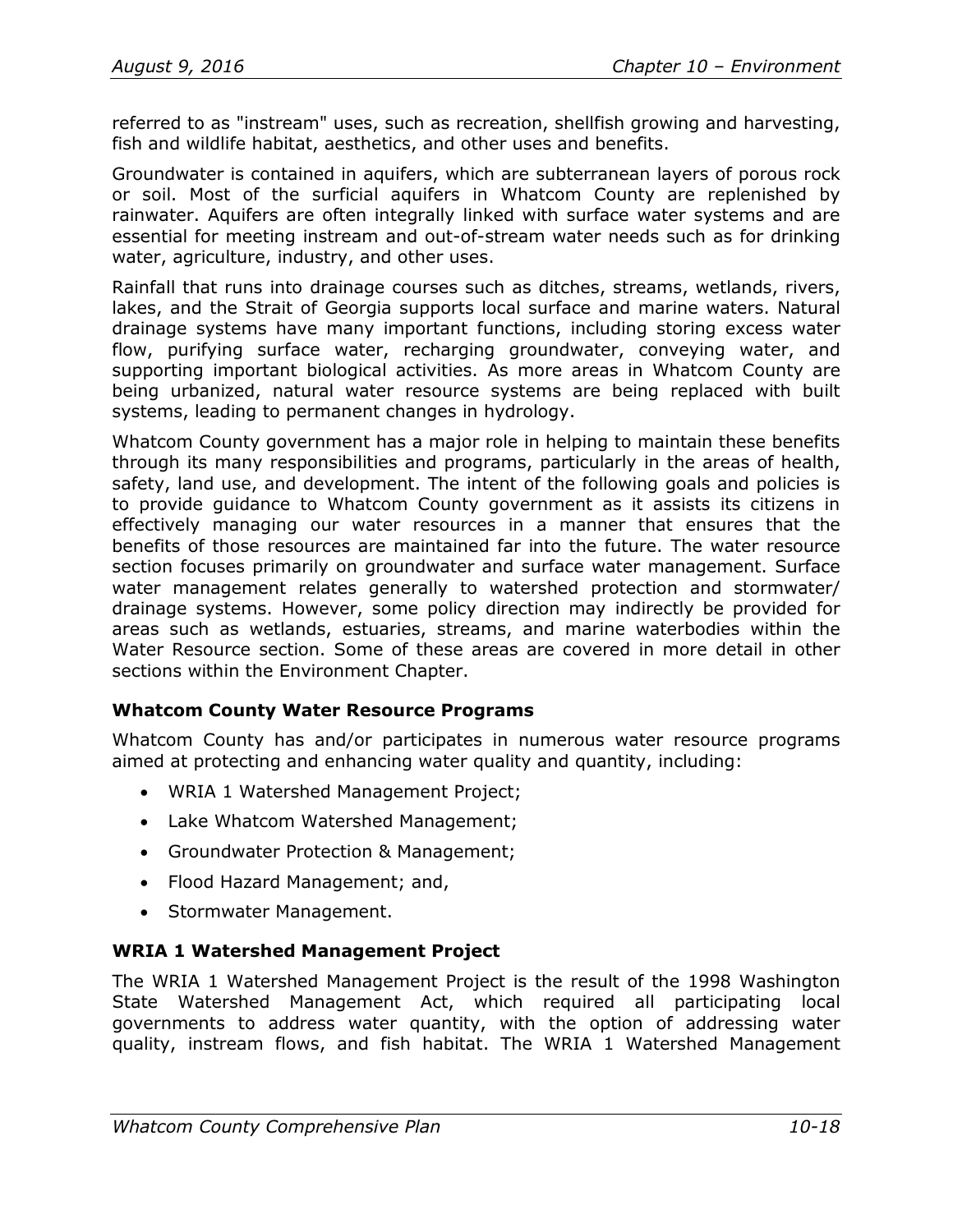Project has brought together citizens, local governments, tribes, and state and federal agencies to address these issues.

The framework for watershed management in the state is based on geographic areas known as Water Resource Inventory Areas (WRIAs). WRIA 1 includes the Nooksack River basin and several adjoining smaller watersheds, such as the coastal drainages of Dakota and California Creeks, as well as Lake Whatcom.

Watershed planning in WRIA 1 started in 1998 with the signing of a Memorandum of Agreement (MOA) between the *Initiating Governments*. In the WRIA 1 the Initiating Governments are Whatcom County, City of Bellingham, Public Utility District No. 1, Lummi Nation, and Nooksack Tribe (the latter joining slightly later through a Letter of Agreement). The role of the Initiating Governments was to review a recommended Watershed Plan and take it to their governments' councils for adoption.

#### *Organization*

#### *WRIA 1 Joint Board*

In 1999, an Interlocal Agreement further formalized the government-togovernment relationship essential to the tribes' participation in the process by creating a *Joint Board*. The Joint Board is comprised of the Initiating Governments, including the mayor of the City of Bellingham, executive for Whatcom County, manager of Public Utility District No. 1, and designated policy representatives of Lummi Nation and Nooksack Tribe. The Board manages the project's administrative functions such as contracts and budgets. Members of the Joint Board also sit on the Joint Policy Boards.

#### *WRIA 1 Joint Policy Boards*

The WRIA 1 Joint Policy Boards are comprised of members of the WRIA 1 Joint Board and Salmon Recovery Board. This organizational level interacts with federal, state, and regional organizations at a policy-level to coordinate the implementation and management of the WRIA 1 Watershed Management Plan – Phase 1, the WRIA 1 Salmonid Recovery Plan and other related activities.

#### *Local Integrating Organization (LIO)*

The Whatcom Local Integrating Organization (LIO) is a function of the WRIA 1 Watershed Joint Board and WRIA 1 Salmon Recovery Board (Joint Policy Boards). Local integrating organizations are designated by the Puget Sound Partnership. The two WRIA 1 Boards accepted the function of the Whatcom LIO in October 2010 under the integrated program structure, and was officially recognized by the Puget Sound Partnership's Leadership Council in November 2010. The purpose of the Whatcom LIO is to coordinate implementation of Puget Sound Action Agenda priorities that are consistent with or complement local priorities. One of its functions is to provide a local update to the Action Agenda for Puget Sound. Local updates are intended to identify local priorities in the form of near-term actions (NTAs), which are priority actions with measurable outcomes that can be implemented in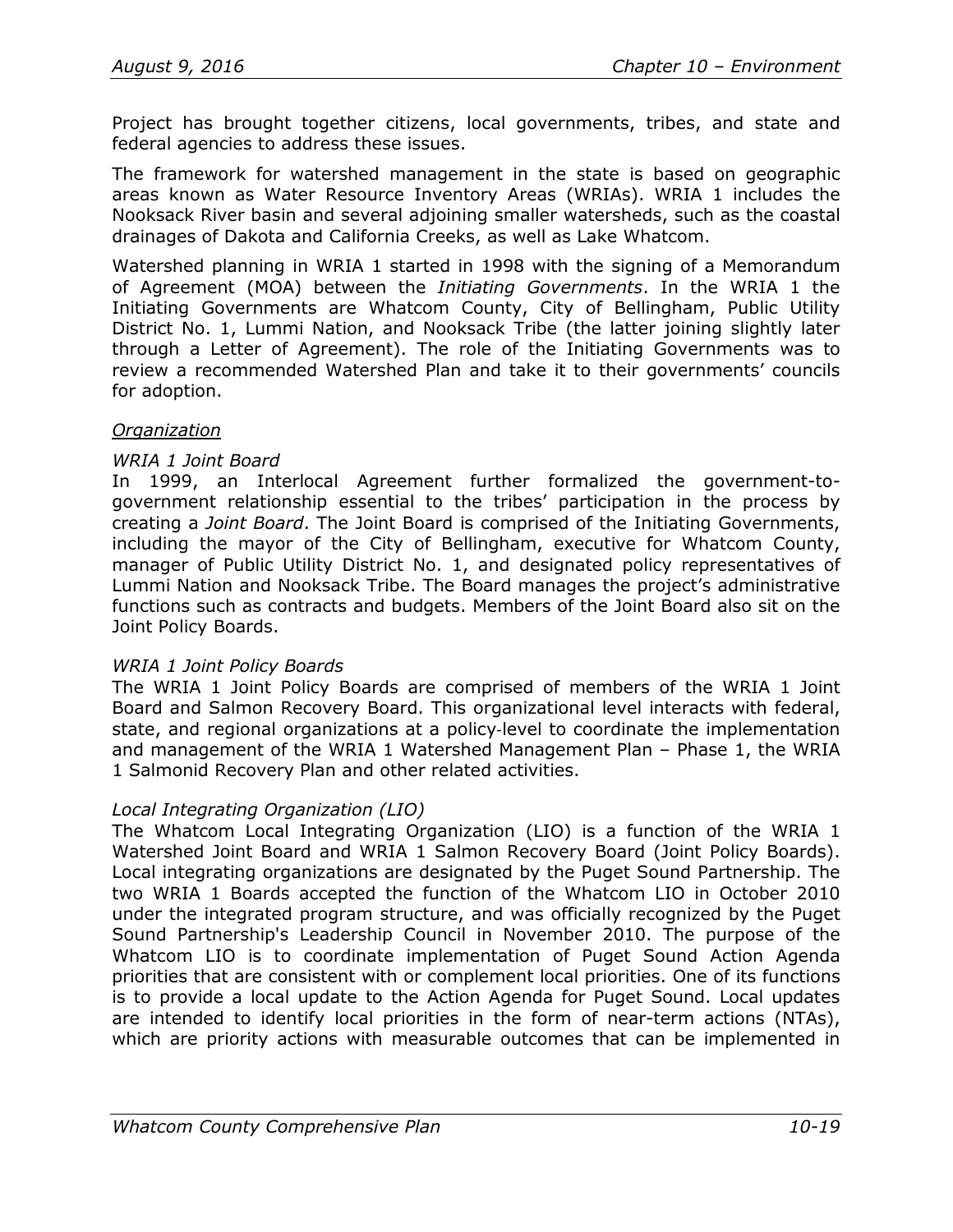the next two years and that align with strategies in the Action Agenda for Puget Sound.

#### *WRIA 1 Planning Unit*

The Initiating Governments established the Planning Unit to ensure representation of a broad range of water resource interests. The Planning Unit's role is to recommend actions for a Watershed Plan and to contribute knowledge, interests, technical expertise, and other resources to its development. The Planning Unit is made up of representatives from the Initiating Governments, other governments, and various caucuses. There are 16 total caucuses on the WRIA 1 Planning Unit.

#### *2005 WRIA 1 Watershed Management Plan – Phase 1*

The 2005 WRIA 1 [Watershed Management Plan](http://wria1project.whatcomcounty.org/64.aspx%23wmp) was approved in 2005 by the Joint Administrative Board, Planning Unit (by consensus), and the County Council. Pursuant to subsequent state requirements, a WRIA 1 Watershed Detailed Implementation Plan was approved by the Joint Administrative Board, Planning Unit, and County Council in 2007. It provides a roadmap for addressing water quantity, water quality, instream flow, and fish habitat challenges. The goals of the WRIA 1 Watershed Management Project are: water of sufficient quantity and quality to meet the needs of current and future human generations; restoration of salmon, steelhead, and trout populations to healthy harvestable levels; and the improvement of habitats on which fish and shellfish rely. These goals are addressed more specifically below:

- **Water Quantity** To assess water supply and use, and develop strategies to meet current and future needs. The strategies should retain or provide adequate amounts of water to protect and restore fish habitat, provide water for future out-of-stream-uses, and ensure adequate water supplies are available for agriculture, energy production, and population and economic growth under the requirements of the state's Growth Management Act.
- **Water Quality** To ensure the quality of our water is sufficient for current and future uses, including restoring and protecting water quality to meet the needs of salmon and shellfish, recreational uses, cultural uses, protection of wildlife, providing affordable and safe domestic water supplies, and other beneficial uses. The initial objectives of the water quality management strategy will be to meet the water quality standards.
- **Instream Flow** To supply water in sufficient quantities to restore salmon, steelhead, and trout populations to healthy and harvestable levels and improve habitats on which fish rely.
- **Fish Habitat** To protect or enhance fish habitat in the management area and to restore salmon, steelhead, and trout populations to healthy and harvestable levels and improve habitats on which fish rely.

In 2010, the WRIA 1 Joint Board adopted a work plan, budget, and financing strategy, called the Lower Nooksack Strategy, to advance a negotiated settlement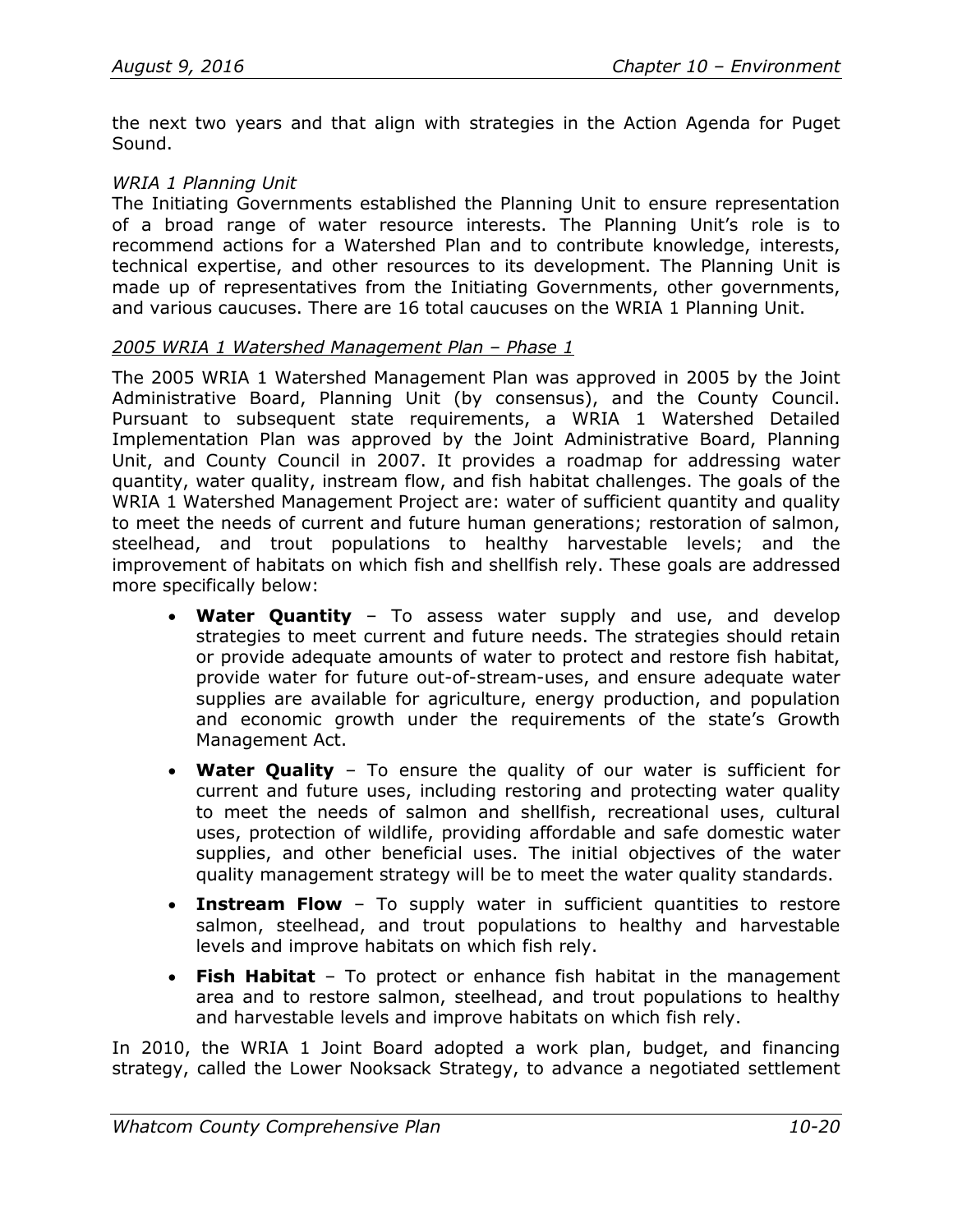of Tribal and state instream flow water rights on the mainstem of the Nooksack River, while maximizing the economic and environmental benefits of out-of-stream water use in the Lower Nooksack sub-basin. The Joint Board adopted the Lower Nooksack Strategy consistent with WRIA 1 Watershed Management Plan priorities.

Lower Nooksack Strategy Objectives:

- Develop and implement a process for negotiating settlement of water rights on the Mainstem Nooksack River.
- Update and verify the Lower Nooksack River sub-basin water budget and develop a groundwater model.
- Determine out-of-stream water user needs:
	- $\circ$  Public water system needs determined by updated the Whatcom County Coordinated Water System Plan (CWSP).
	- o Other out-of-stream user needs (e.g., agriculture, private domestic wells, industrial, etc.) determined through a regional water supply planning process.
- Continue and, if appropriate, enhance targeted streamflow and water quality sampling.
- Advance work on tools that foster water resource allocations consistent with long-term economic and environmental land-use goals for implementation in five years.

## **Lake Whatcom Watershed Management**

Lake Whatcom is a large multi-purpose reservoir that is the source of drinking water for the City of Bellingham, Lake Whatcom Water and Sewer District, several other smaller water districts/associations, and about 250 homes that draw water directly from the lake. The lake provides water to about half the population of Whatcom County.

Lake Whatcom is a multiple use lake and watershed. In addition to providing water for drinking, commercial, and industrial uses, the lake is used for boating, swimming, and fishing. The majority of the watershed is forested, mainly surrounding the large southernmost portion of the lake. Other land uses include residential development (approximately 5,300 homes are located within the watershed), limited agriculture and commercial development, parks, and other public facilities. The on-going management challenge is trying to determine the extent to which these practices can occur while maintaining safe, clean drinking water. The challenge is further complicated by possible requirements related to the Endangered Species Act, tribal water rights, and the potential impact these issues may have on how the City's diversion from the Nooksack River is operated.

The watershed contains four developed areas: the City of Bellingham, which straddles the upper portion of the northern-most basin of the lake; Geneva, which is immediately south and east of Bellingham's city limits and is part of the city's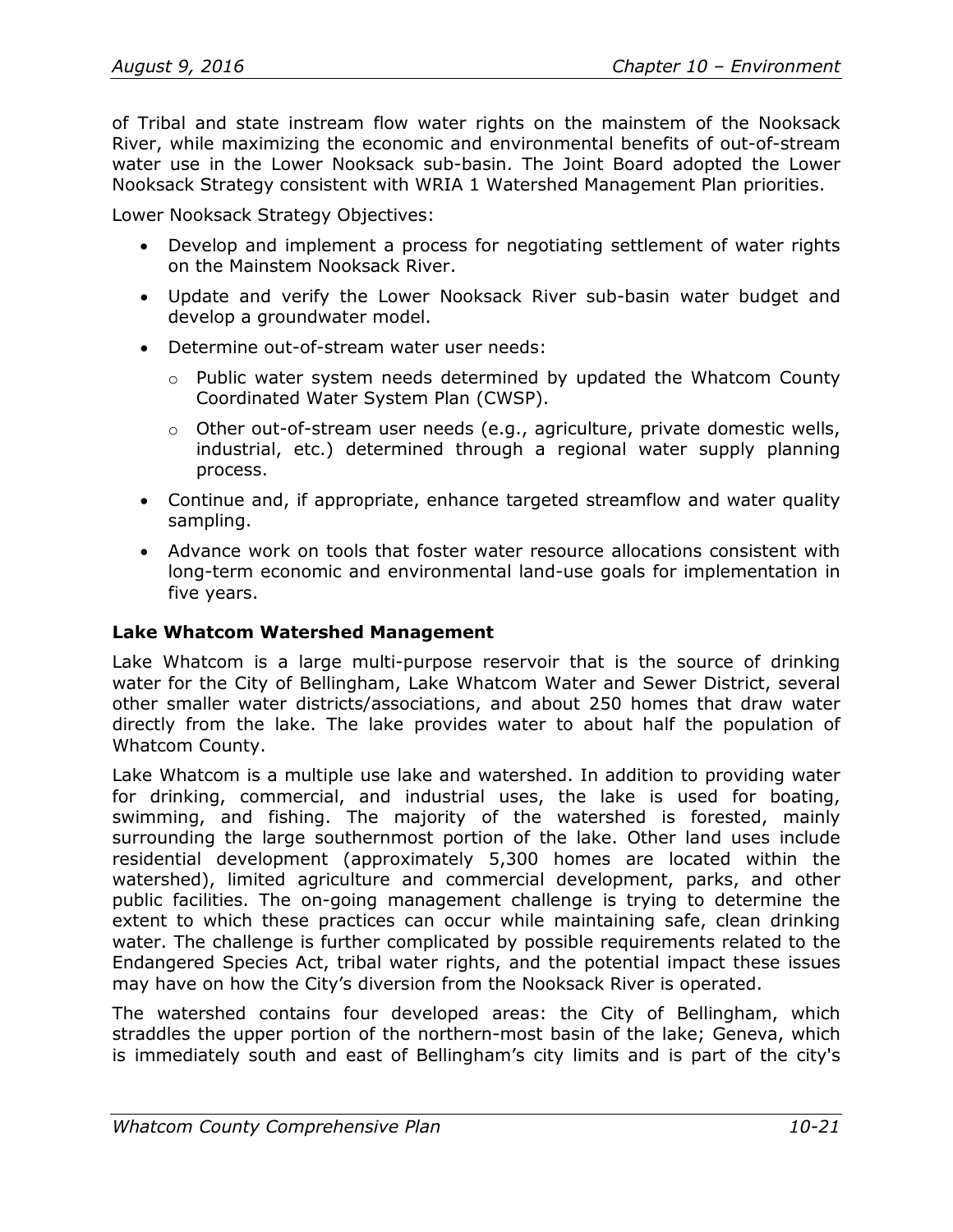urban growth area; Hillsdale, which is immediately north and east of Bellingham's city limits and is also part of the city's urban growth areas; and the Sudden Valley Rural Community. In addition, it includes a variety of other zones, including resource, rural, and residential rural zones. Outside the Bellingham City limits, approximately 70% of the watershed is in Forestry zoning and more than 75% of the current land use is forestry.

Water and sewer service are provided by the Lake Whatcom Water and Sewer District. Capacity problems in the district's sewer line, which serves Geneva and Sudden Valley, have caused overflows into the lake in the past. An aggressive program to preclude stormwater infiltration has reduced the overflow problems to a large extent. In addition, the district has a contractually limited flow capacity to Bellingham. The Lake Louise Road sewage interceptor was constructed in January 2003 to carry waste water from Sudden Valley and Geneva and serves as a complement to the Lake Whatcom Boulevard trunk line. The interceptor was designed to service full build-out of Sudden Valley and Geneva.

The City of Bellingham and Lake Whatcom Water and Sewer District are responsible for ensuring drinking water standards are met for their customers. To date water supplies have consistently met standards. The ability to continue to economically meet drinking water standards requires maintaining source water that requires minimal treatment. For this reason the City of Bellingham maintains an on-going source water-monitoring program. Other agencies including Western Washington University, Department of Natural Resources, Department of Fish and Wildlife, Department of Ecology, Lake Whatcom Water and Sewer District, and Whatcom County, have also conducted monitoring, studies, and/or evaluations of the lake and watershed.

Studies on Lake Whatcom conducted over a number of years indicate water quality in the lake has declined. In 1998, the Washington State Department of Ecology listed Lake Whatcom as an impaired water body and placed Lake Whatcom on the Federal Clean Water Act 303(d) list because of low oxygen levels in the Lake and high bacteria levels in streams that flow into the Lake. The 303(d) listing requires the establishment of a Total Maximum Daily Loads (TMDLs). The Department of Ecology issued the "Lake Whatcom Watershed Total Phosphorus and Bacteria Total Maximum Daily Loads: Volume 1, Water Quality Study Findings" in 2008. This study documented Lake Whatcom is impaired for dissolved oxygen due to phosphorus loading and that streams flowing into Lake Whatcom do not meet fecal coliform bacteria standards. Loading capacities for total phosphorus and bacteria reduction targets were set forth in this document. In 2013 The Department of Ecology issued a draft "Lake Whatcom Watershed Total Phosphorus and Bacteria Total Maximum Daily Loads: Volume 2, Water Quality Improvement Report and Implementation Strategy." This report identifies how much phosphorus can be discharged to the Lake and identifies how the bacteria load should be allocated between the County and City of Bellingham, in order to meet water quality standards.

A significant cause of declining oxygen levels has been from residential development in the watershed. Past development permitted by the City of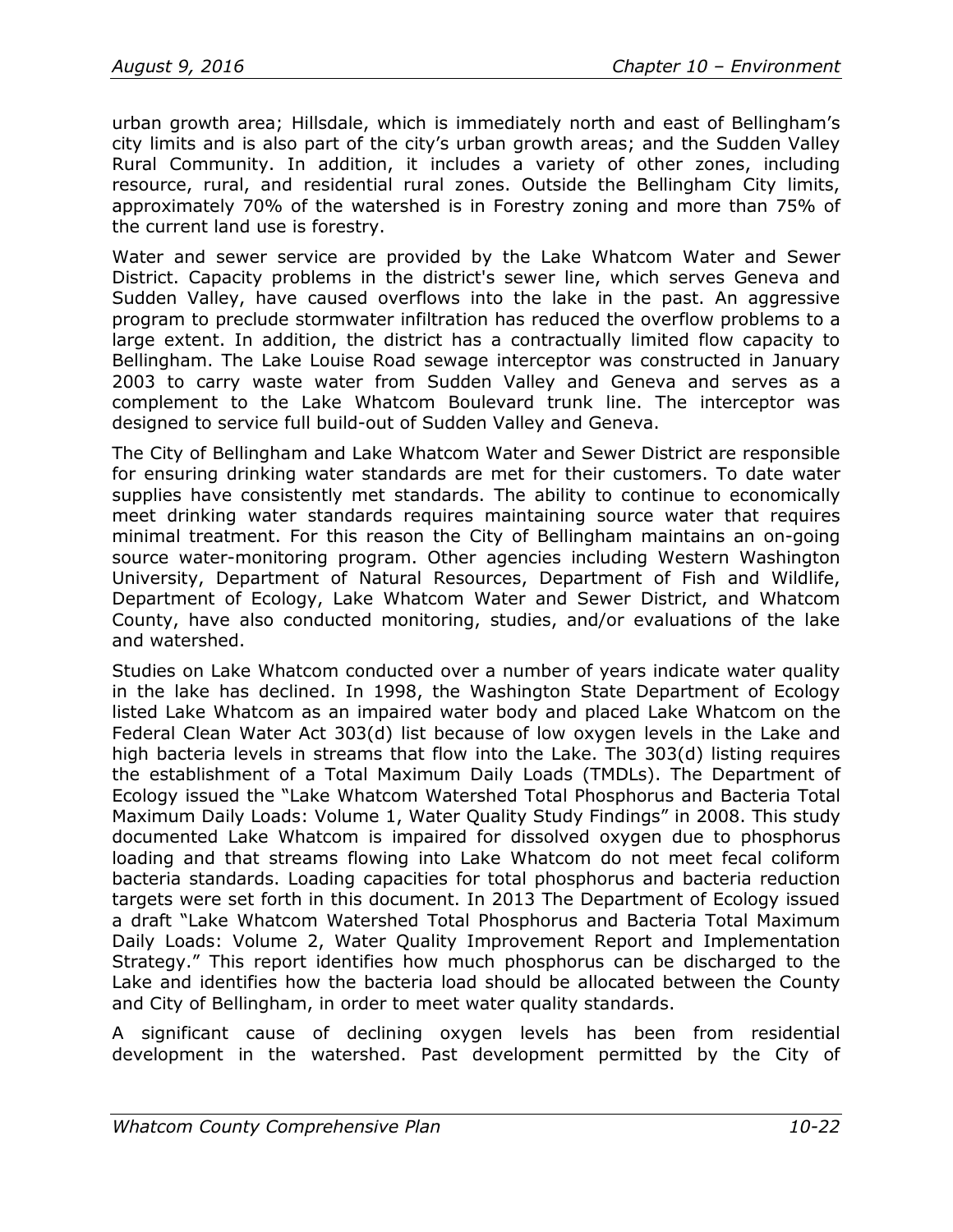Bellingham and Whatcom County has led to increased phosphorus loading into the lake, which stimulates algae growth. Bacteria that consume the dying algae deplete the dissolved oxygen, leading to lower oxygen levels in the lake. Past poorly managed forest practices may have led to significant increases in phosphorus loading to the lake.

Whatcom County has taken a number of actions to reduce phosphorus and otherwise address Lake Whatcom water quality. These include rezoning land to allow less development in the watershed, adoption of the Lake Whatcom Comprehensive Stormwater Management Plan, revising stormwater management standards for private development to significantly reduce potential phosphorus runoff, construction of stormwater capital improvement projects and adoption of regulations that restrict the application of commercial fertilizers.

In 2014, approximately 8,800 acres of forest lands around Lake Whatcom were transferred to Whatcom County from the Washington Department of Natural Resources through reconveyance. These lands will provide passive recreation opportunities with hiking and biking trails connecting various communities, neighborhoods, and parks throughout the watershed. Under County ownership, the forests will be allowed to mature to an older growth environment benefiting the watershed and helping to stabilize steep slopes that surround the lake.

In 2004, the Department of Natural Resources (DNR) Board on Natural Resources adopted the Lake Whatcom Landscape Plan. This plan provides additional protections on remaining state managed lands within the Lake Whatcom watershed. The plan provides additional protections on streams and potentially unstable slopes not normally included in forest practices in Washington State.

## *Lake Whatcom Watershed Management Program*

A variety of agencies, organizations, and individuals play a role in managing and protecting Lake Whatcom. In an effort to coordinate efforts of these various players, in 1990, the City of Bellingham, Whatcom County, and Water District 10 (now known as the Lake Whatcom Water and Sewer District) began meeting to develop a joint management strategy for the Lake Whatcom watershed.

In November/December 1992, a joint resolution was passed by the Bellingham City Council, Whatcom County Council, and the Lake Whatcom Water and Sewer District (formerly Water District 10) Commissioners, which reaffirmed this position with six general goal statements and a set of specific goal statements in various categories. The specific goal statements for urbanization were the following:

- Prevent water quality degradation associated with development within the watershed.
- Review and recommend changes in zoning and development potential that are compatible with a drinking-water reservoir environment.
- In addition to zoning, identify and promote other actions to minimize potential for increased development in the watershed (i.e. land trust, development rights, cost incentives, etc.).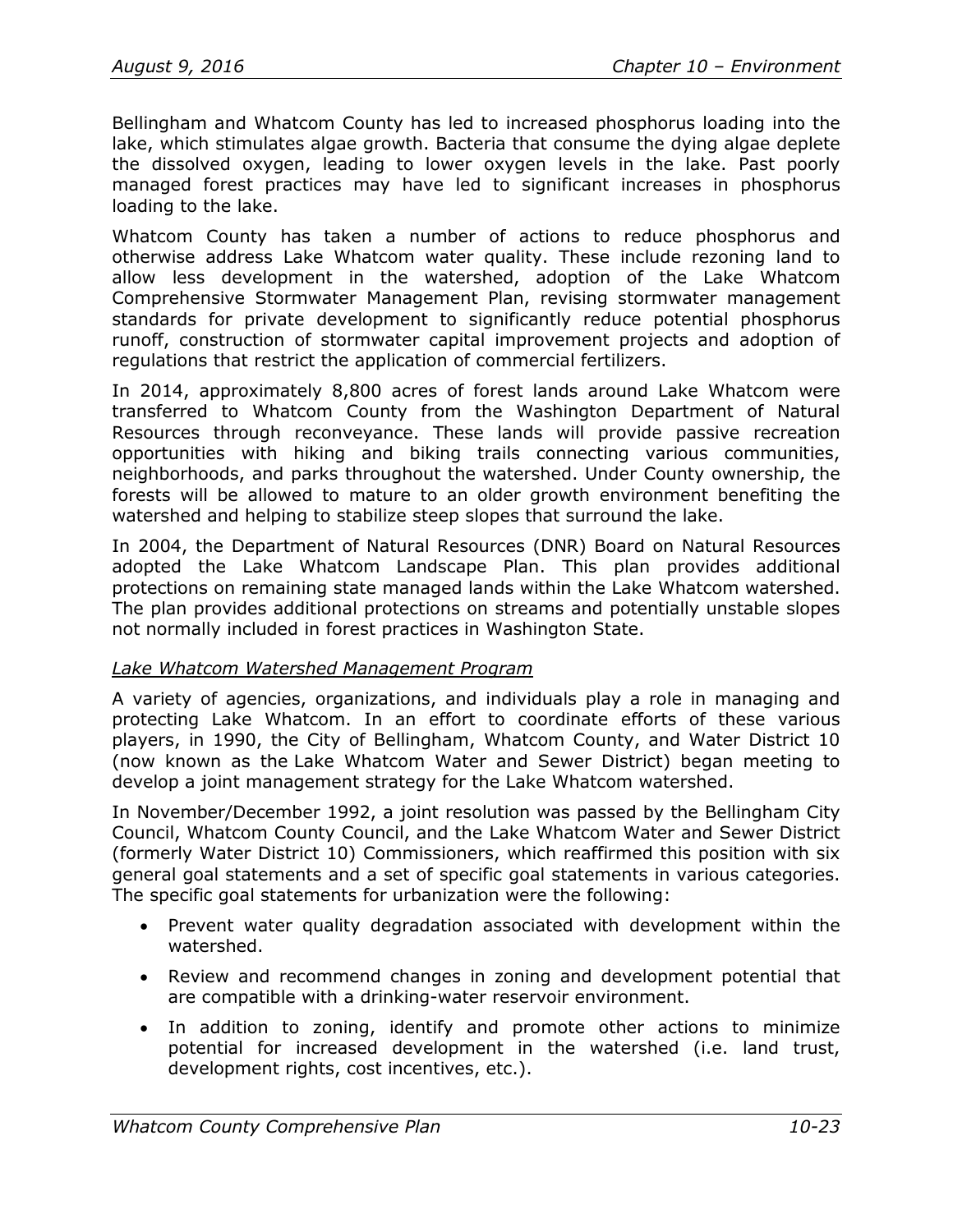- Develop specific standards which reduce the impacts of urbanization, such as minimal lot clearing; clustered development to reduce infrastructure; collection and treatment of stormwater before entering the lake.
- Develop appropriate interlocal agreements with governing agencies to prohibit the potential for additional development once an agreed upon level is set.

The joint resolution included goals for watershed management that extended beyond urbanization. Goals were included for stormwater management, on-site waste systems, conservation, forest management, spill response, hazardous materials transport and handling, data/information management, education/public involvement, and other topics. A joint strategy was approved for developing specific plans to meet the adopted goals. Eight high priority goals were selected first and plans have been completed and jointly adopted for each of the goals.

In 1998, the City, County, and District 10 formalized their joint commitment to protect and manage the lake through the joint adoption of an interlocal agreement and allocation of funding toward protection and management efforts in the watershed. A five-year program plan was developed for ten program areas. Specific priority was placed on activities related to watershed ownership, stormwater management, and urbanization/land development.

The resulting Lake Whatcom Management Program guides actions to protect Lake Whatcom as a long-term supply of drinking water for the City of Bellingham and portions of Whatcom County. The program emphasizes protection over treatment in managing Lake Whatcom and its watershed. The structure of the Lake Whatcom Management Program includes legislative bodies, a management team, an interjurisdictional coordinating team, agency staff, and advisory committees.

The Lake Whatcom Watershed Management Program website [\(http://www.lakewhatcom.whatcomcounty.org/resources\)](http://www.lakewhatcom.whatcomcounty.org/resources) contains the management plans, reports, and work programs, as well as the jurisdictions' pertinent regulations and brochures on the different programs aimed at the various efforts to improve water quality.

## *Sudden Valley*

Sudden Valley is a community within the Lake Whatcom Watershed. It was established in the early 1970s as a recreation/resort area but over the last thirty years has developed into a significant residential area.

Since 1985, Sudden Valley has mandated the use of appropriate stormwater best management practices through standards for individual stormwater detention for all new construction. Any new building permits on existing lots must be able to demonstrate that stormwater detention is included in the plan as a precondition to issuance of a permit. Sudden Valley is also subject to additional regulatory protections that apply to the Lake Whatcom Watershed under the Water Resource Protection Overlay District, Stormwater Special District, and Water Resource Special Management Area requirements. Under the provisions of these special districts,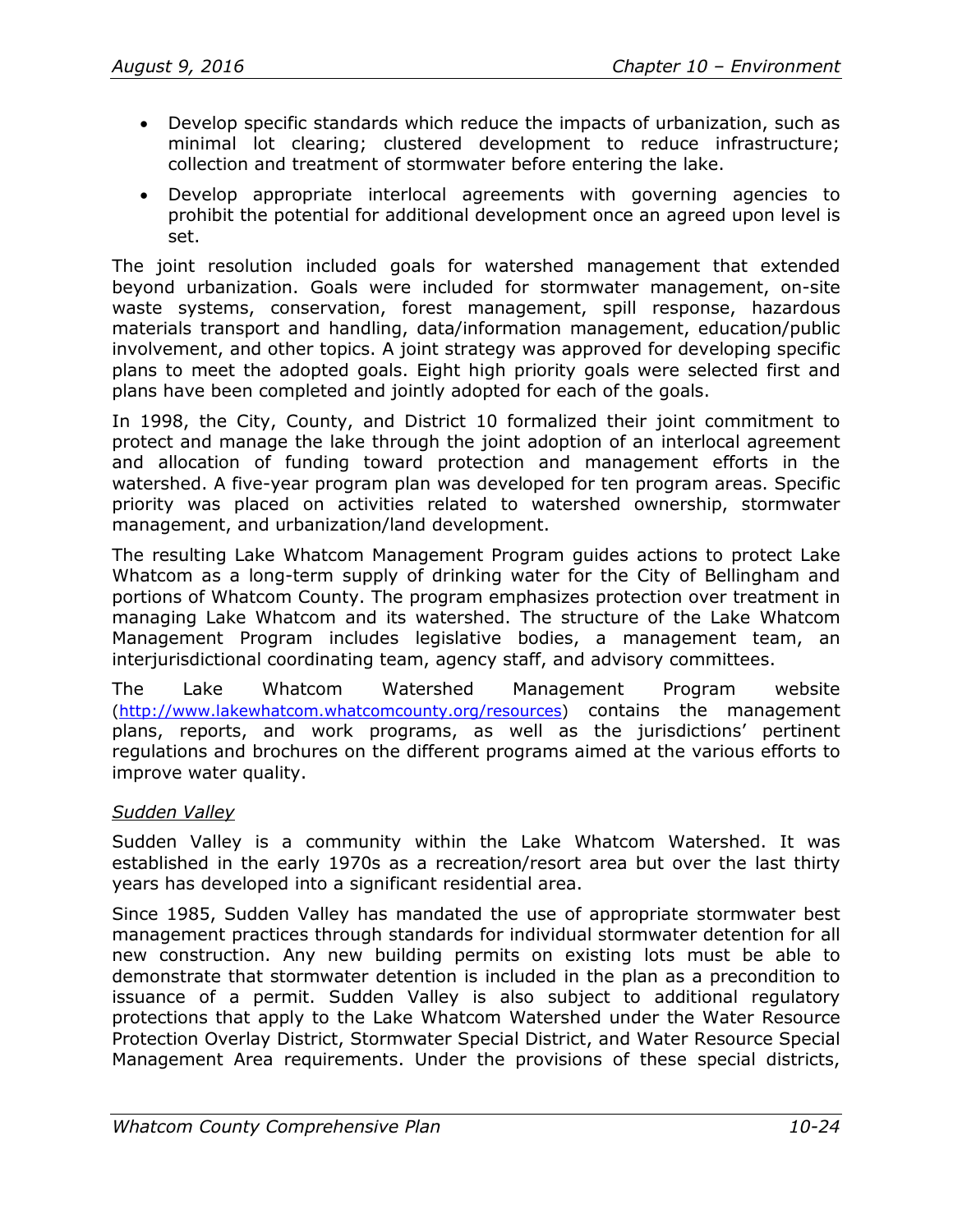potential impacts from impervious surfaces, stormwater runoff, and clearing activities are required to be addressed either on-site or through a community-wide process.

#### **Groundwater Protection & Management**

Groundwater is contained in aquifers, which are subterranean layers of porous rock or soil. Most aquifers are replenished by rainwater, though some may contain water trapped during glacial periods. Aquifers are often integrally linked with surface water systems and are essential for meeting instream and out-of-stream water needs, such as for drinking water, agriculture, and industry. Whatcom County residents rely heavily on groundwater for drinking water, agriculture, and commercial and industrial needs. Groundwater also plays an important role in maintaining stream flows.

Many studies have been conducted related to groundwater quality in Whatcom County documenting water quality issues, such as exceedances of standards for nitrate, ethylene dibromide (EDB) and 1,2-dichloropropane (1,2-D), pesticides, iron and other agricultural-related contaminates, particularly in the northern portion of the County. In general, groundwater in Whatcom County is very vulnerable to contamination because much of the County's groundwater lies within a shallow unconfined aquifer. Activities that occur on the surface of the ground directly affect groundwater quality. Shallow wells that draw water from unconfined water table aquifers are at highest risk.

Whatcom County's Critical Areas Regulations protect Critical Aquifer Recharge Areas (CARAs) during the development process, by precluding certain uses in CARAs and/or requiring certain precautions be taken in handling certain chemicals.

## **Flood Hazard Management**

A comprehensive approach to flood hazard management planning provides a better understanding of the river and floodplain system. It also ensures flooding and channel morphology problems are not simply transferred to another location within the basin, but are addressed in a comprehensive, basinwide manner. This approach directs future flood hazard management expenditures in the most efficient and cost effective manner.

Whatcom County Public Works coordinates with the Flood Control Zone District Advisory Committee (FCZDAC) to identify and characterize flooding problems and provide recommendations for achieving consistent, long-term flood hazard reduction strategies. Some activities typically involved in developing a Comprehensive Flood Hazard Management Plan (CFHMP) include data collection, hydraulic modeling, alternatives analysis, floodplain mapping, and meander limit identification. In addition to the technical components in comprehensive flood planning, extensive coordination with the public and other agencies is required throughout the planning process.

Other County flood management programs include: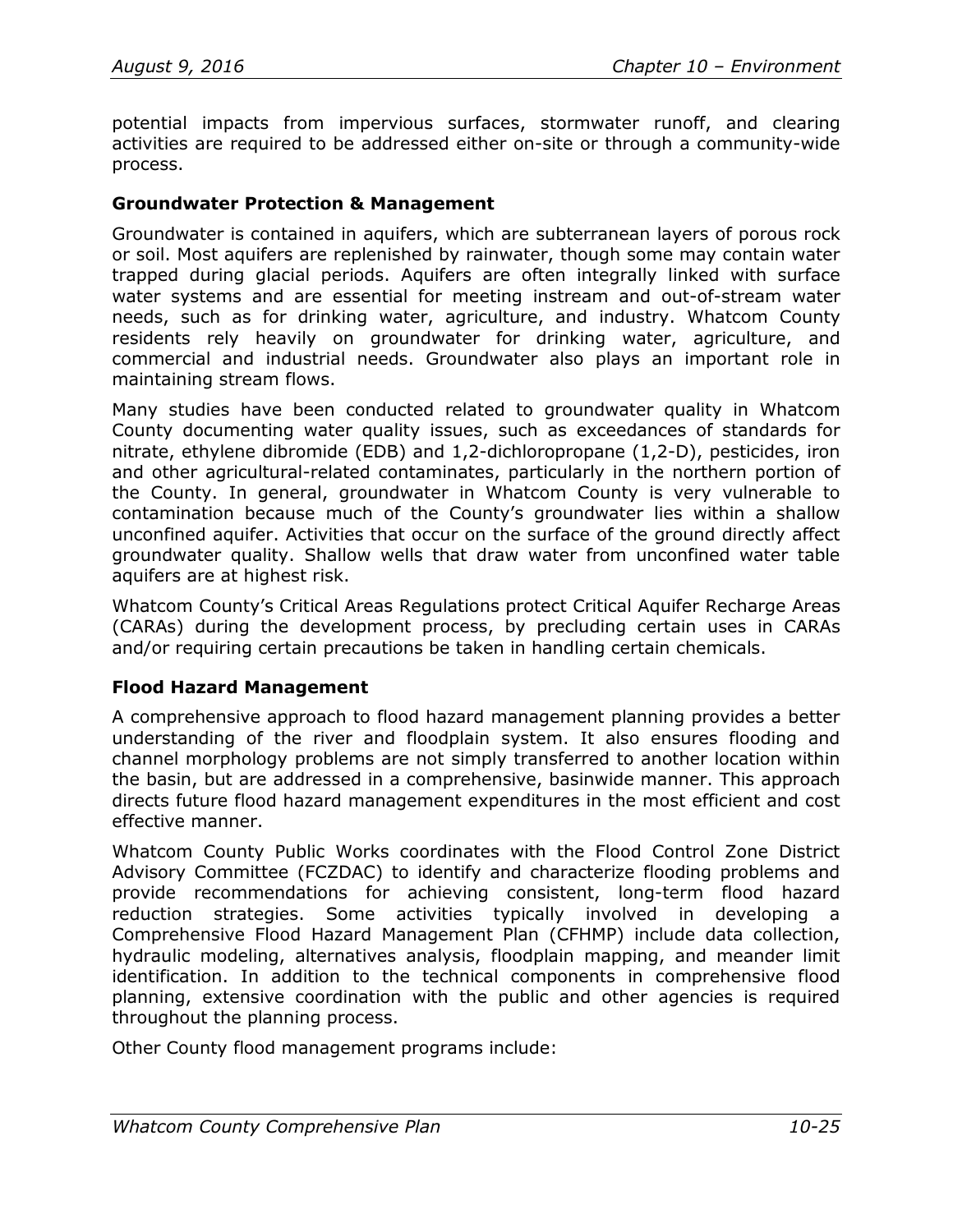**Early Flood Warning** –Work with the United States Geological Survey (USGS) to maintain a network of early flood warning stations to help citizens prepare and take appropriate measures to protect lives and property from flood damages.

**Flood Hazard Reduction Program** – Implement projects to reduce future flood damages and public expenditures to repair damaged areas. Examples include construction of setback levees and overflow spillways, and designation of overflow corridors in overbank areas. Two alluvial fan studies have been completed for Jones Creek and Canyon Creek. For Jones Creek, review of potential mitigation measures and concept design of a preferred approach has also been completed.

**Comprehensive Flood Hazard Management Planning** – Identify flooding problems and provide recommendations for achieving long-term flood hazard reduction strategies. The Lower Nooksack River Comprehensive Flood Hazard Management Plan was adopted in 1999. Implementation of the plan is ongoing.

**Preparedness and Response** – Plan for and implement a coordinated response during flood events to ensure public safety and minimize flood damages.

**National Flood Insurance Program** – Participate in the Congress-initiated National Flood Insurance Program (NFIP) of 1968, to make affordable flood insurance available to citizens of communities that adopt approved flood management regulations.

**Repair and Maintenance Program** – Address problem areas with rivers, streams, and coastlines of Whatcom County, and mitigate future flood damages in a proactive and cost-effective manner.

**Technical Assistance** – Provide technical assistance regarding drainage and flood issues to private citizens and businesses located along the many waterbodies within Whatcom County.

## **Organization**

## *Flood Control Zone District (FCZD)*

Following the severe floods of 1989 and 1990, in 1992 Whatcom County created the countywide Flood Control Zone District (FCZD), including both incorporated and unincorporated areas of the County. The FCZD is a quasi-municipal corporation that is a separate legal entity from Whatcom County government. Even though this legal separation exists, the Whatcom County Council and the County Executive (Board of Supervisors) and the Public Works Department (staff) perform the governance and administrative support for the district.

The primary purpose of the FCZD is flood hazard management. Revenue generated to for this purpose is accomplished in two ways: (1) a county-wide uniformly applied tax; and, (2) supplemental revenue generated within localized Diking Districts and Sub-Flood Districts where specific local project activity is planned.

While the primary purpose of the FCZD is flood hazard management, the district is allowed to address a wide variety of water resource issues. Due to this ability,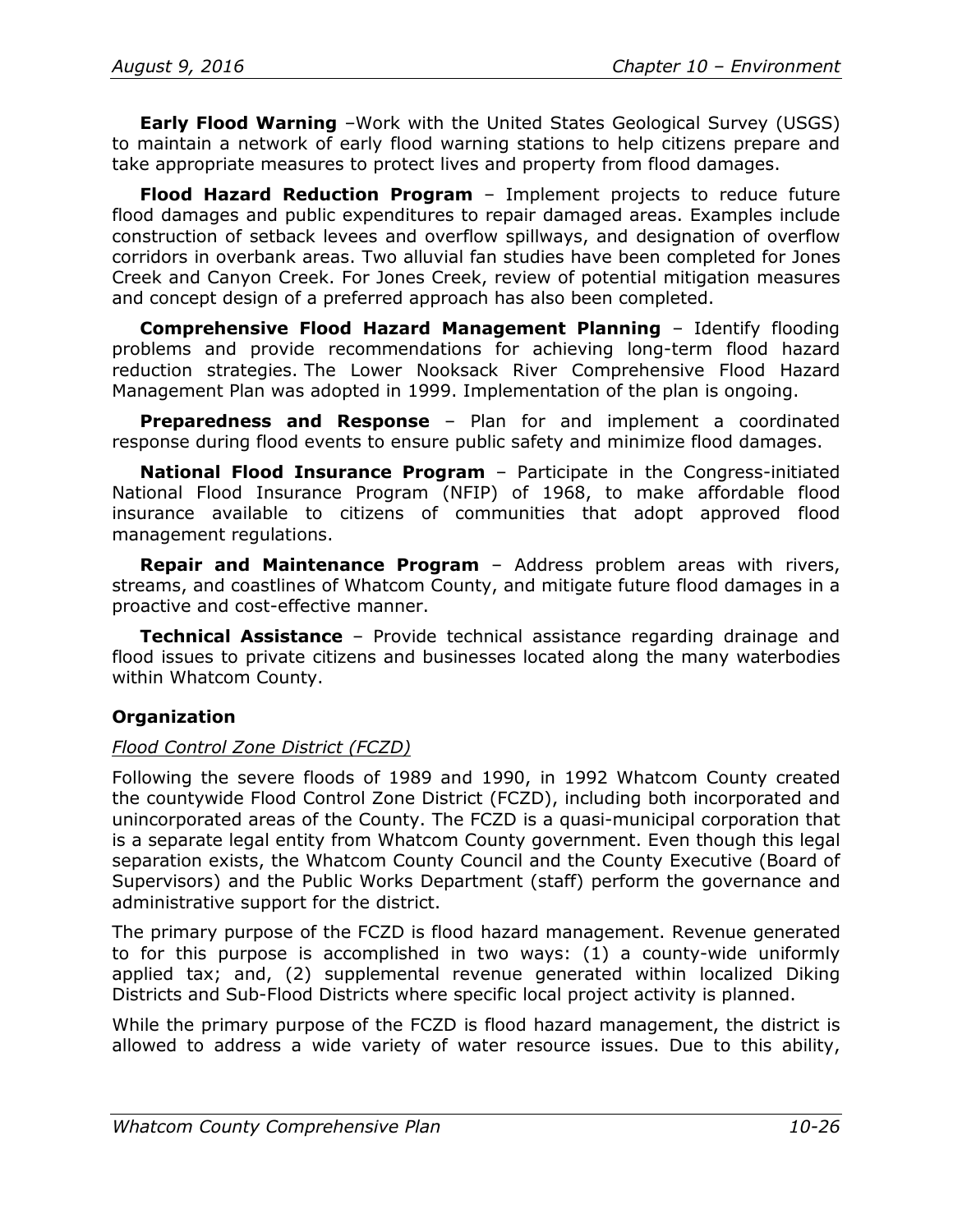revenue generated by the district is currently used to finance additional water supply and water quality related improvement projects.

#### **Pertinent Documents**

#### *Lower Nooksack River Comprehensive Flood Hazard Management Plan (CFHMP)*

In 1999, the county adopted the Lower Nooksack River Comprehensive Flood Hazard Management Plan (CFHMP). The CFHMP identifies projects, programs, and other recommendations aimed at reducing future flood damages along the Lower Nooksack River.

#### *Critical Areas Regulations (WCC 16.16)*

Whatcom County's Critical Areas Regulations aim to protect people and property in Frequently Flooded Area (FFAs) by requiring development in these areas conforms to WCC Title 17, Flood Damage Prevention.

#### **Stormwater Management**

Stormwater runoff occurs when precipitation from rain or snowmelt flows over the land surface. The addition of roads, driveways, parking lots, rooftops, and other surfaces that prevent water from soaking into the ground greatly increases the runoff volume created during storms. This runoff is swiftly carried to our local streams, lakes, wetlands and rivers and can cause flooding and erosion. Stormwater runoff also picks up and carries with it many different pollutants that are found on paved surfaces, such as sediment, nitrogen, phosphorus, bacteria, oil and grease, trash, pesticides, and metals.

## **County Stormwater Management Programs**

#### *National Pollutant Discharge and Elimination System (NPDES) Phase II Permit*

Stormwater runoff picks up pollutants as it travels over our developed landscapes and is a major source of water quality problems. In 1987, the Federal Clean Water Act was amended to address stormwater pollution. As a result, the United States Environmental Protection Agency (EPA) created the National Pollutant Discharge Elimination System (NPDES) to address stormwater runoff. States are required to administer permits to local jurisdictions to regulate runoff as part of the NPDES Program. The Permit is referred to as the "NPDES Phase II Permit" or "Phase II Municipal Stormwater Permit".

In February of 2007, the Washington State Department of Ecology issued Whatcom County's Phase II Municipal Stormwater Permit. This permit regulates discharges from Small Municipal Separate Storm Sewers, and is part of the National Pollutant Discharge and Elimination System (NPDES) and State Waste Discharge General Permit. It sets forth requirements of municipalities to address stormwater runoff in areas determined to have population densities reaching urban standards. Whatcom County is required to implement various stormwater management strategies to comply with this State permit.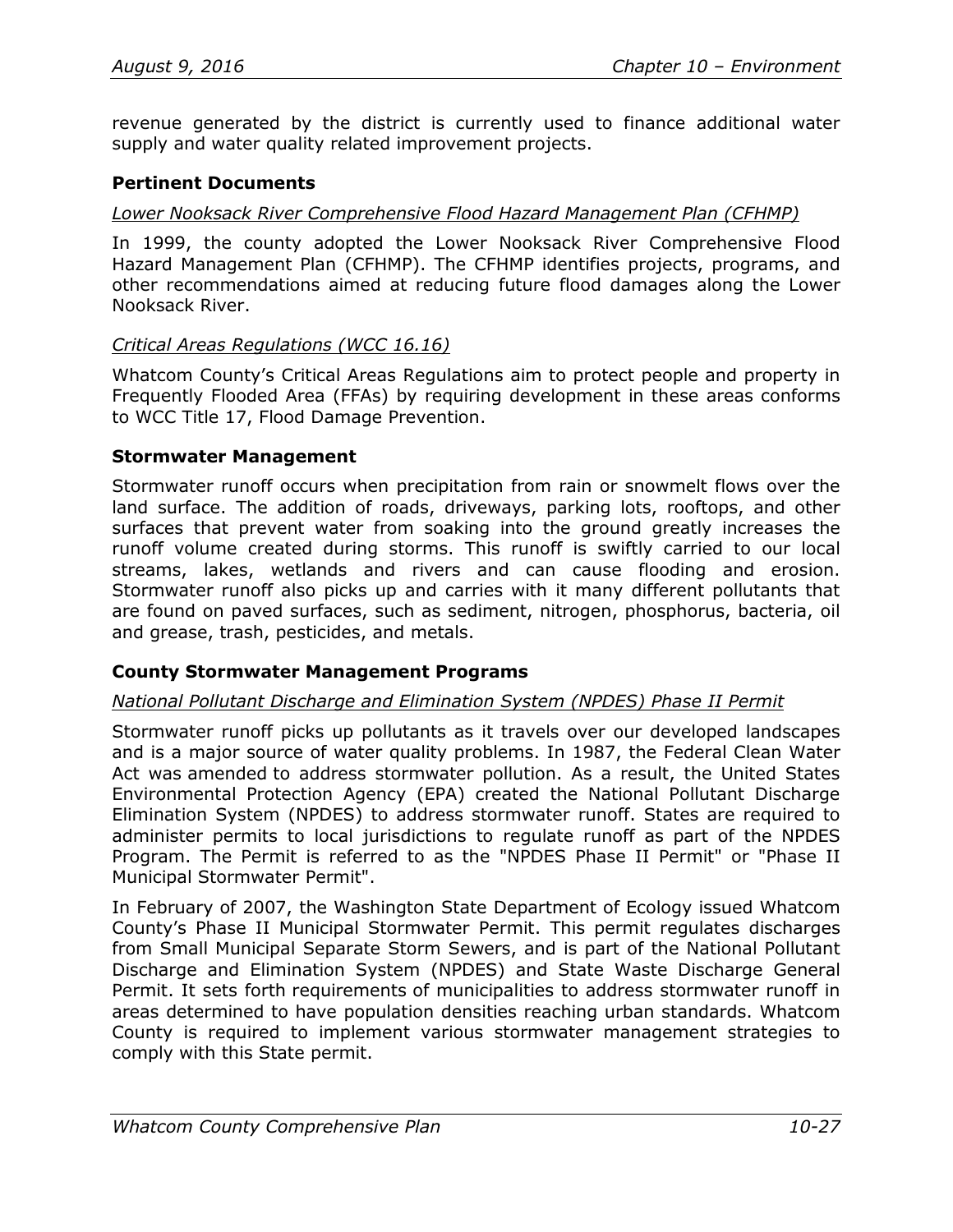The current Permit boundary covers approximately 15,000 acres and generally includes the following areas [\(Figure 1\)](#page-28-0):

- Bellingham Urban Growth Area
- Sudden Valley
- Portions of the Hillsdale and Emerald Lake area
- Portions along North Shore Drive on Lake Whatcom and Lake Whatcom Boulevard
- Ferndale Urban Growth Area
- Portions along Chuckanut Drive and Chuckanut Bay
- Birch Bay Urban Growth Area

Additionally, though not within the NPEDES permit area, the County has made the entire Lake Whatcom watershed is subject to the illicit discharge detection and elimination requirements of the Permit through ordinance and agreement with the Department of Ecology.

Jurisdictions are allowed to discharge runoff into waterbodies of the State (such as rivers, lakes, and streams) as long as they implement programs that protect water quality by reducing pollutants to the maximum extent possible through requirements of the NPDES Phase II Permit. Those requirements are reported and submitted to the Department of Ecology through the Stormwater Management Program (SWMP) and the Annual Compliance Report.

The Western Washington Phase II Municipal Stormwater Permit is required by the State of Washington Water Pollution Control Law Chapter 90.48 RCW, and the Federal Water Pollution Control Act Title 33 United States Code (Clean Water Act). The Permit is administered by the Washington State Department of Ecology.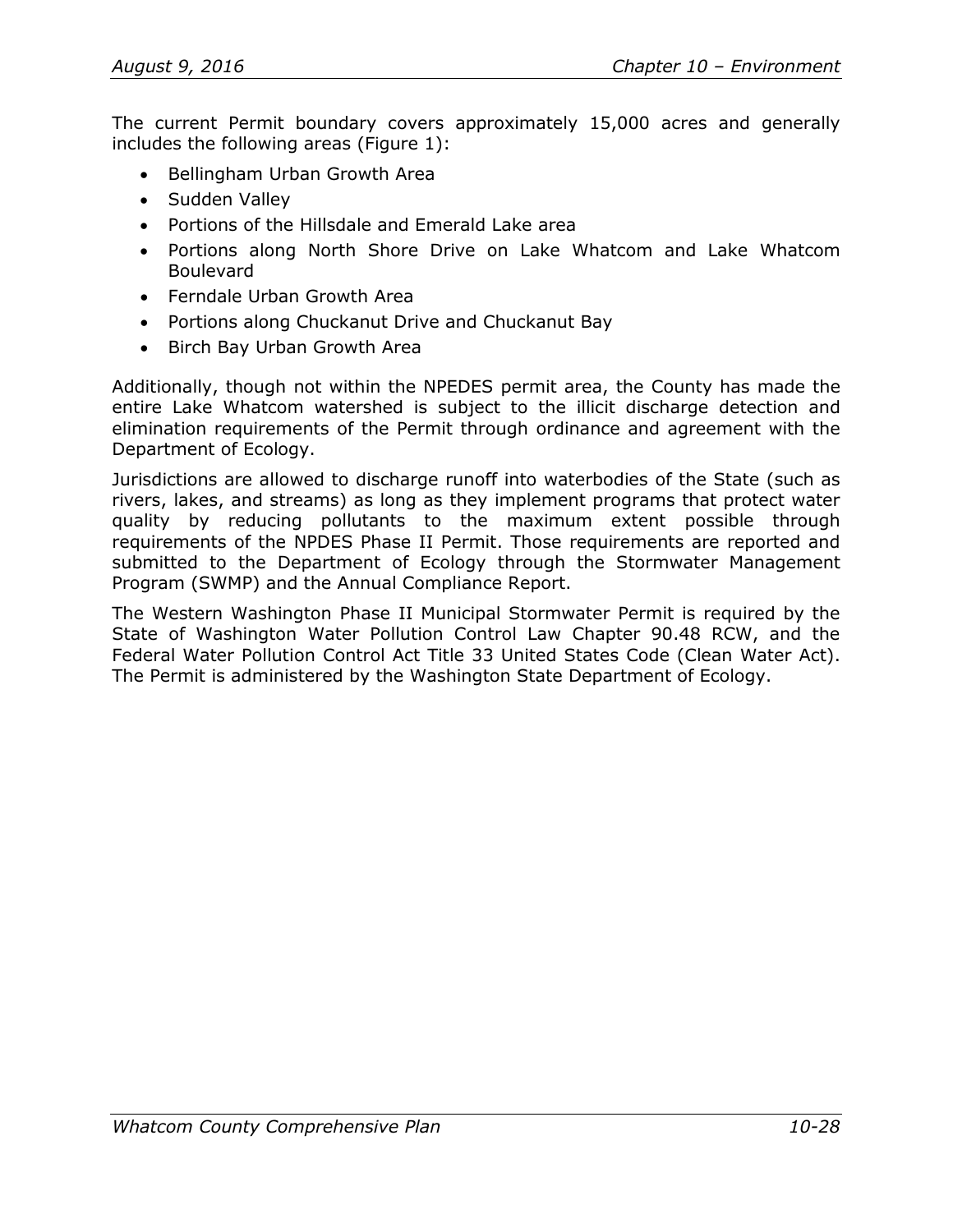

<span id="page-28-0"></span>**Figure 1. NPDES Phase II Boundaries** *Pollution Identification and Correction (PIC) Program*

Clean water supports healthy drinking water, safe recreational uses, quality water for irrigation and livestock, healthy fish, and shellfish that are safe to consume. Currently, many streams in Whatcom County do not meet water quality standards for fecal coliform bacteria. Fecal coliform bacteria are found in the intestinal tract of warm-blooded animals and when found in streams are an indicator of human or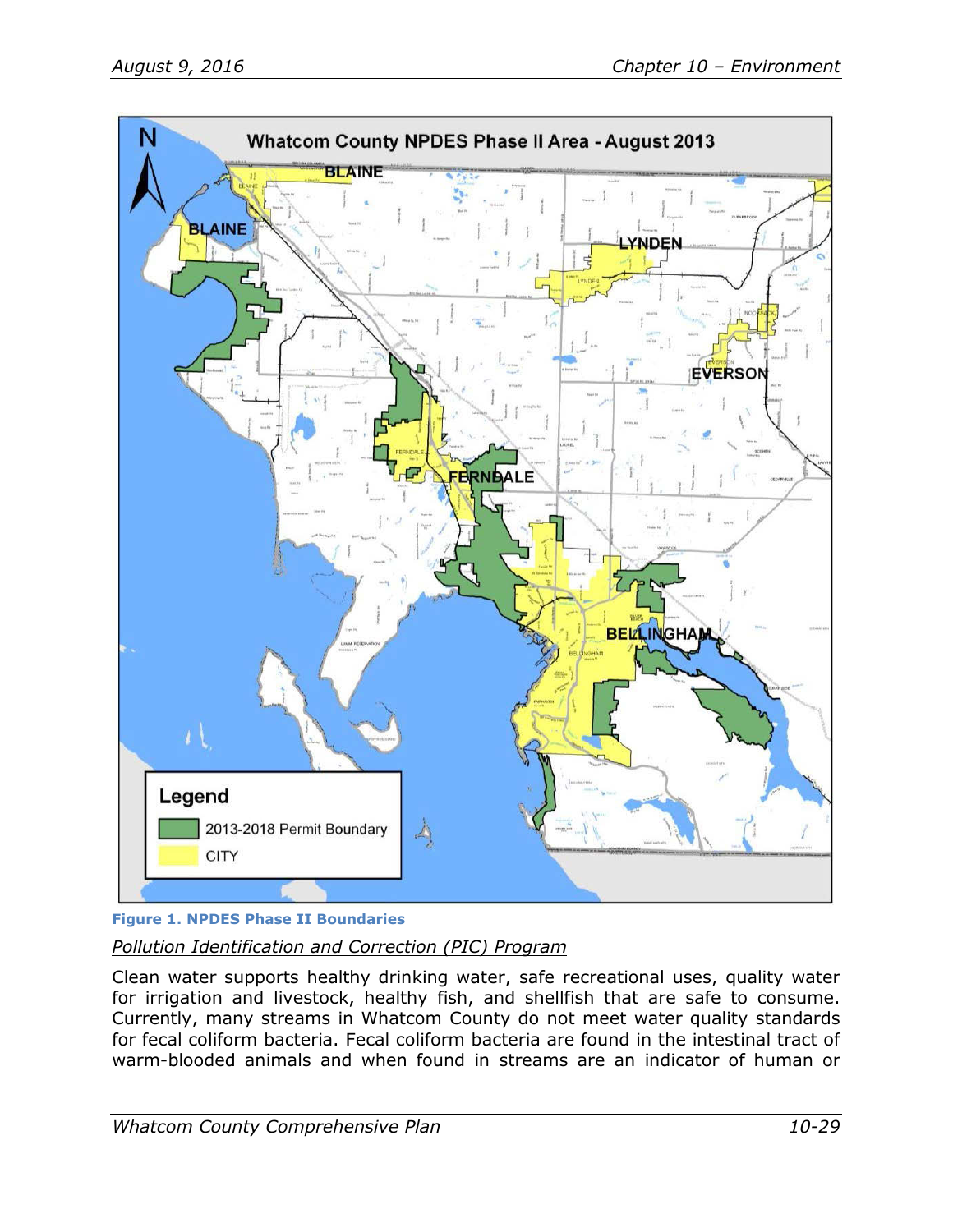animal waste in the water. The higher the bacteria level, the greater the public health risk to people drinking water, wading, fishing, or consuming shellfish. The Pollution Identification and Correction (PIC) Program was created to help implement community solutions to clean water.

**Pollution** – The key potential sources of bacteria that have been identified in Whatcom County coastal drainages are (1) **animal waste** from agricultural operations, domestic pets, waterfowl, and wildlife, and (2) **human sewage** from failing on-site sewage systems (OSS), leaking sewers, or cross-connections.

**Identification** – Whatcom County coordinates a routine water quality monitoring program at approximately 90 stations in watersheds that discharge to marine waters. Samples are collected on at least a monthly basis and analyzed for fecal coliform bacteria. Results are evaluated annually to identify focus areas with the largest bacteria problems. Within the focus areas, stream segments are monitored and potential bacteria sources are identified.

**Correction** – Technical and financial resources are offered to landowners to identify and implement solutions on their property. Residents can help improve the community's water quality by inspecting and maintaining septic systems and by fencing animals out of streams, ditches and swales. By actively managing pastures, creating protected heavy use areas, and covering manure storage areas, residents can prevent manure-contaminated mud from polluting surface water. Planting shrubs and trees along stream banks and picking up after dogs also contributes to better water quality.

## **Issues, Goals, and Policies**

## **Watershed Planning and Management**

- **Goal 10F: Protect and enhance water quantity and quality and promote sustainable and efficient use of water resources.**
- Policy 10F-1: Maintain as a high priority the protection of water quality and quantity.
- Policy 10F-2: Actively participate in and support efforts to coordinate local, federal, tribal, and state agencies to achieve integration and/or consistency between the various levels of environmental regulations relating to the County.
- Policy 10F-3: Work cooperatively with Federal, State, and local jurisdictions, Tribal governments, municipal corporations, and the public to implement the goals and policies of the Comprehensive Plan as well as state water resources and water quality laws.
- Policy 10F-4: Participate in the coordination of all local water and land management efforts, plans, and data to ensure adequate oversight of water quantity and quality issues.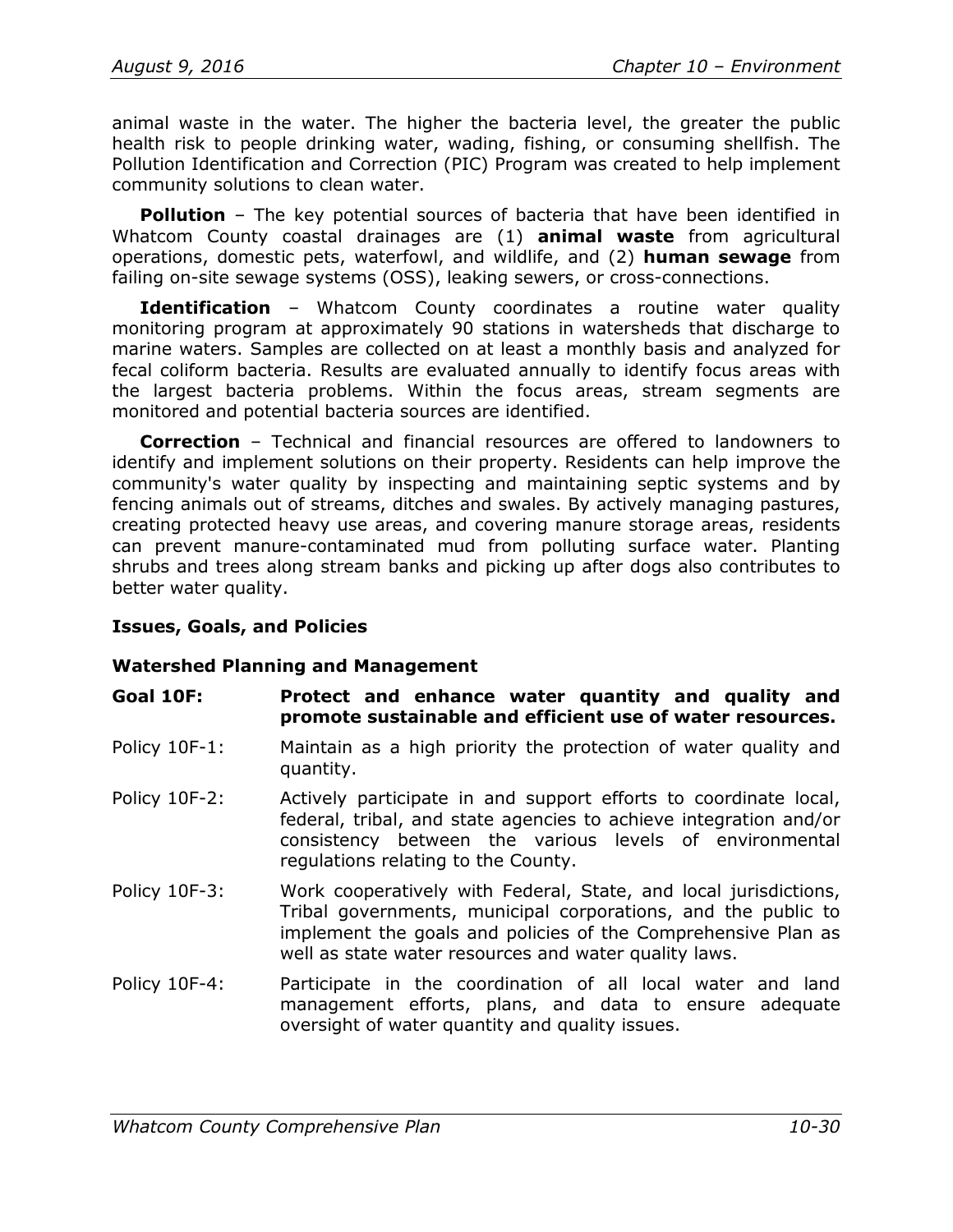- Policy 10F-5: Manage water resources for multiple instream and out-ofstream beneficial uses, including instream flows set by the State Department of Ecology.
- Policy 10F-6: Actively promote and participate in education, research, and information opportunities that improve our understanding of the county's complex water resource systems. New information should be considered in the development and evaluation of management actions.
- Policy 10F-7: Pursue the most effective methods for protecting water quantity and quality, through both regulatory (e.g. zoning, enforcement, fines) and non-regulatory approaches (education, incentives, and technical/financial assistance). Emphasis shall be placed on non-regulatory approaches where possible and effective.
- Policy 10F-8: Track the development of policies and regulations at the local, state, and federal level. Provide input to those regulations and policies as necessary to ensure that the interests of Whatcom County are considered.
- Policy 10F-9: In conjunction with all jurisdictions, develop and adopt programs to protect water quality and quantity within watersheds, aquifers, and marine waterbodies that cross jurisdictional boundaries.
- Policy 10F-10: Promote awareness and participation in management and protection efforts by individual citizens and the community as a whole.

## **Surface Water and Groundwater**

- **Goal 10G: Protect and enhance Whatcom County's surface water and groundwater quality and quantity for current and future generations.**
- Policy 10G-1: Manage surface water systems on a watershed basis.
- Policy 10-2G: Coordinate efforts to bring all water users in Whatcom County into compliance with state and federal water laws in a way that enhances stream flows, water quality, and fish and wildlife habitat while advocating for adequate water for existing agriculture.
- Policy 10G-3: In conjunction with the public and appropriate local, state, Tribal, and federal jurisdictions, define, identify, and develop management strategies for watershed basins and subbasins that may require special protection. These areas may include aquifers, critical aquifer recharge areas as defined under the Growth Management Act, Groundwater Management Areas, wellhead protection areas, and high priority watersheds such as those specified under WAC 400 (Local Planning and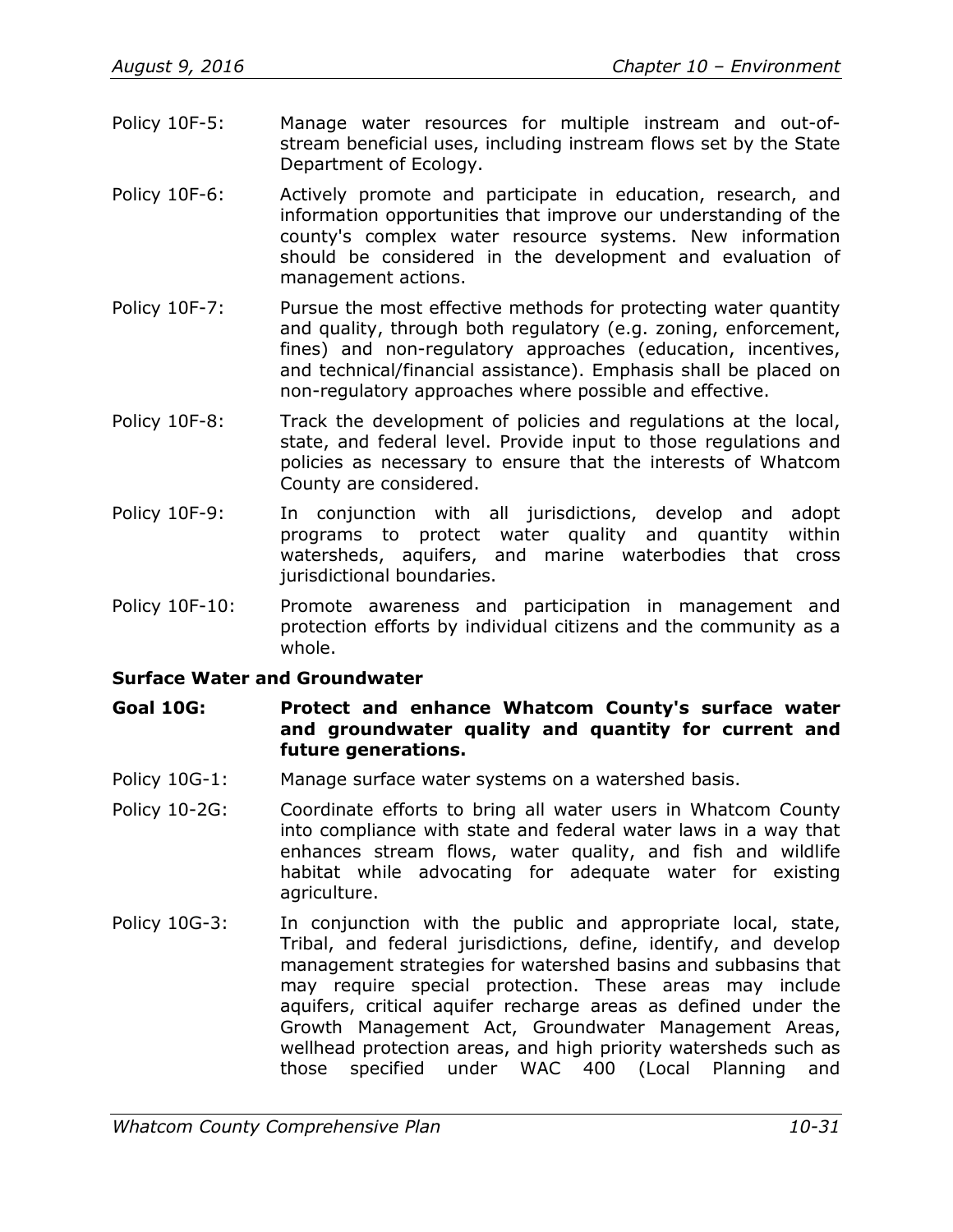Management of Non-point Source Pollution), WRIA Watershed Management Planning, and under legislative policy direction (e.g. Nooksack Basin, Lake Whatcom, Lake Samish and Drayton Harbor).

- Policy 10G-4: Management efforts should consider both water quality and quantity. Water quality efforts should help reduce the likelihood that potential contaminant sources will pollute water supplies. Water quantity efforts should include consideration and protection of recharge areas and potential effects on stream flow.
- Policy 10G-5: Support the implementation of local and state Watershed Management Plans, the Lower Nooksack Strategy, the Lake Whatcom Management Program, NPDES Phase II Permitting, and the WRIA Watershed Management Projects.
- Policy 10G-6: Pursue the adoption and implementation of ground and/or surface water management plans and their integration into local comprehensive plans. Designate the Lake Whatcom and Lake Samish Watersheds as high priorities in this effort.
- Policy 10G-7: Oppose the use of hydraulic fracturing in oil and gas wells (also known as "fracking") to avoid the potential degradation of water quality in aquifers and other groundwater.
- Policy 10G-8: Monitor, prevent, and reduce the establishment of invasive species in Whatcom County waterbodies.
- Policy 10G-9: Identify and/or update wellhead protection areas and critical aquifer recharge areas and incorporate into the Critical Areas Ordinance. This information should be available to the public.

## **Stormwater and Drainage**

#### **Goal 10H: Protect water resources and natural drainage systems by controlling the quality and quantity of stormwater runoff.**

- Policy 10H-1: Manage stormwater runoff to minimize surface water quality and quantity impacts and downstream impacts on channel morphology, property owners, and aquatic species and habitats.
- Policy 10H-2: Maintain or enhance, when appropriate, natural drainage systems and natural water storage sites in order to better protect water quality, moderate water quantity, minimize environmental degradation, and reduce public costs.
- Policy 10H-3: Limit the alteration of natural drainage systems and natural water storage sites without mitigating measures. Such measures should not degrade water quality or fish and wildlife habitat and should not increase hazards to the community.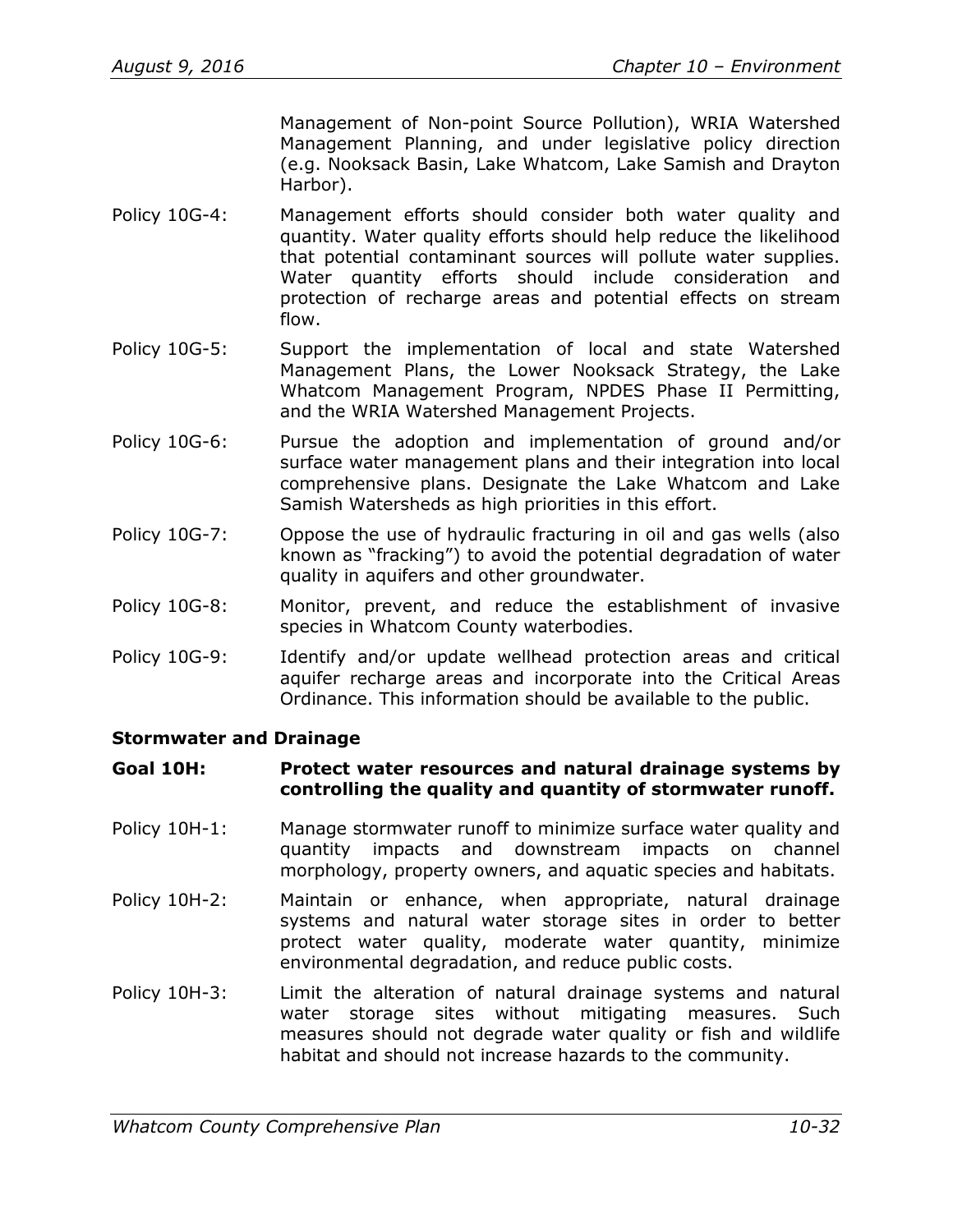- Policy 10H-4: Support the use by resource industries—such as agriculture, forestry, and mineral resource extraction—of management practices that minimize erosion and sedimentation, and significantly reduce pollutants.
- Policy 10H-5: Evaluate the role of watersheds in the maintenance of water quality and quantity and determine what cumulative impacts development activity may have on watershed hydrology.
- Policy 10H-6: Develop specific stormwater management programs for each drainage basin within the county's jurisdiction that may be impacted by urban levels of development. Recognize the Lake Whatcom Watershed, Lake Samish, and Drayton Harbor as high priorities in this effort. Coordinate efforts with the Lake Whatcom Policy Group, the various shellfish protection districts, and other watershed management entities.
- Policy 10H-7: Establish, as a high priority, a stormwater maintenance program that ensures that stormwater systems are adequately maintained and function at or near design capacity.
- Policy 10H-8: Strongly incentivize the use of low impact development strategies. Minimize the amount of impervious surface whenever practicable by using natural engineering design methods such as the use of open, grassed, street swales and rain gardens instead of curbs and gutters. Where feasible, encourage alternate surfacing options and other techniques associated with low impact development (see Glossary).
- Policy 10H-9: Develop and administer stormwater management standards as required by the NPDES Phase II Permit.
- Policy 10H-10: Develop and administer regulations and incentives such that there is no net loss of ecological functions and values of regulated wetlands and fish and wildlife habitats.
- Policy 10H-11: Place a high priority on integrating impervious surface reduction incentives into policies, regulations, and standards.
- Policy 10H-12: Develop and implement comprehensive stormwater management programs and strategies designed to address runoff from all private and public developments and facilities within regulated and sensitive watersheds.
	- 1. Implement the Western Washington Phase II Municipal Stormwater Permit as part of the National Pollutant Discharge Elimination System (NPDES) Program. Incorporate watershed considerations into the development of a comprehensive stormwater management strategy for designated areas.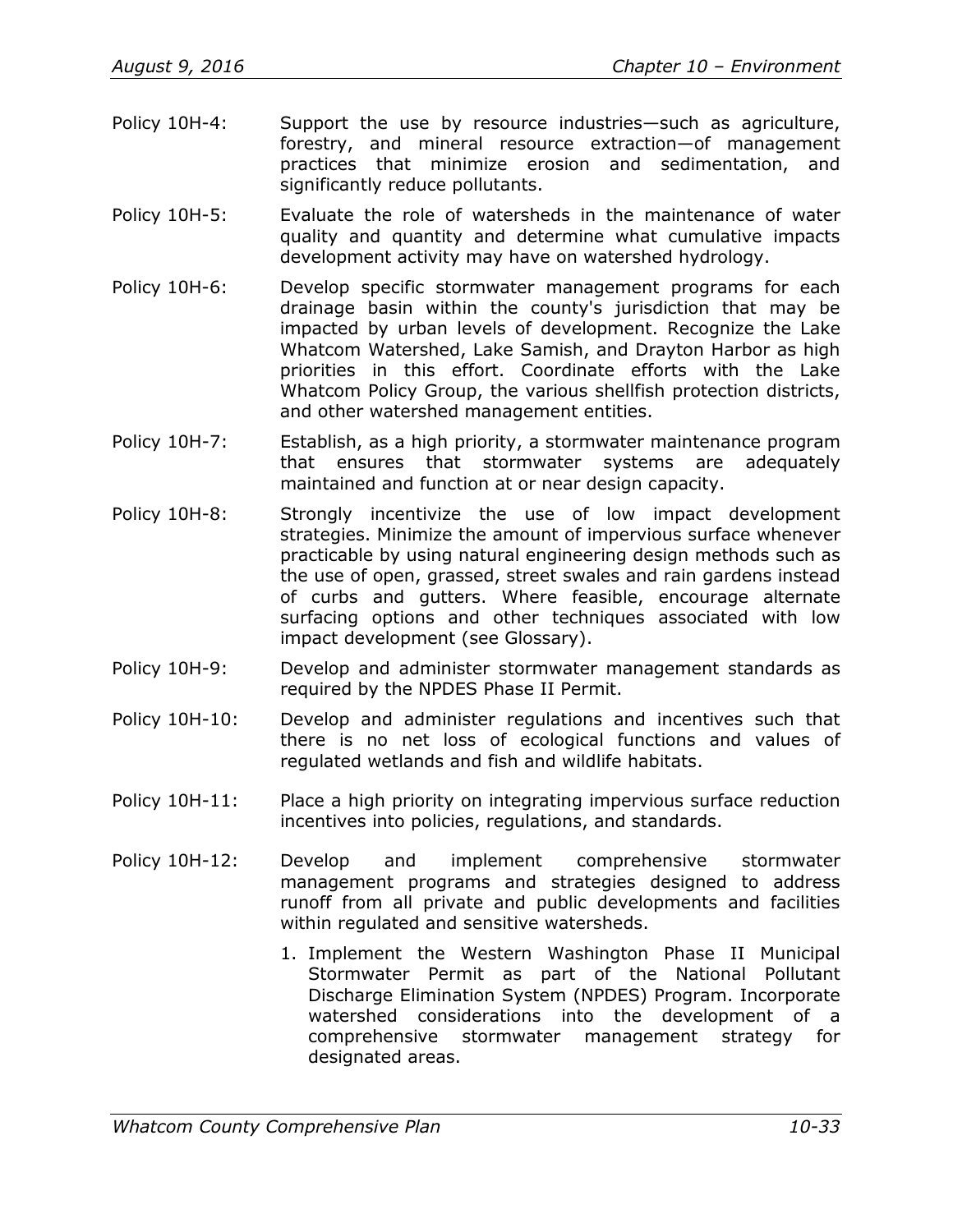- 2. Review Stormwater Special Districts Standards, Watershed Protection Districts, and other related codes that address runoff treatment from potentially polluting surfaces for their applicability to other sensitive watersheds with the Technical Advisory Committee and other appropriate agencies. Coordinate efforts for ongoing monitoring and evaluation within the sensitive watersheds and NPDES areas.
- 3. Amend subdivision, zoning, and other land use regulations and design standards to encourage that land use activities minimize the amount of impervious surface.
- 4. Identify and implement a long-term funding source to provide for water resource protection services, including nonpoint source identification and enforcement of applicable county regulations.
- 5. Focus on the Lake Whatcom watershed as a high priority in developing a stormwater management program. Develop a stormwater management plan that achieves a uniform level of protection throughout the Lake Whatcom watershed. Ensure coordination and communication with the public and affected jurisdictions, such as the Lake Whatcom Water and Sewer District, the Sudden Valley Community Association, and the City of Bellingham.
- 6. Ensure existing stormwater standards are adequately enforced within Stormwater Special Districts, Watershed Protection Districts, and the NPDES areas.
- 7. Prioritize stormwater polluting areas and develop retrofits for areas most likely to impact sensitive waters.

## **Water Conservation**

#### **Goal 10-I: Support water conservation, reclamation, reuse measures, and education as a means to ensure sufficient water supplies in the future.**

- Policy 10I-1: Support and assist water users in the development of costeffective means of improving efficiency of water use.
- Policy 10I-2: Support efforts to establish and protect sustainable water supplies to meet existing and future demands for water in the county.
- Policy 10I-3: Develop and implement plans to comply with the Department of Ecology's instream flow and water management rules and water resources management programs.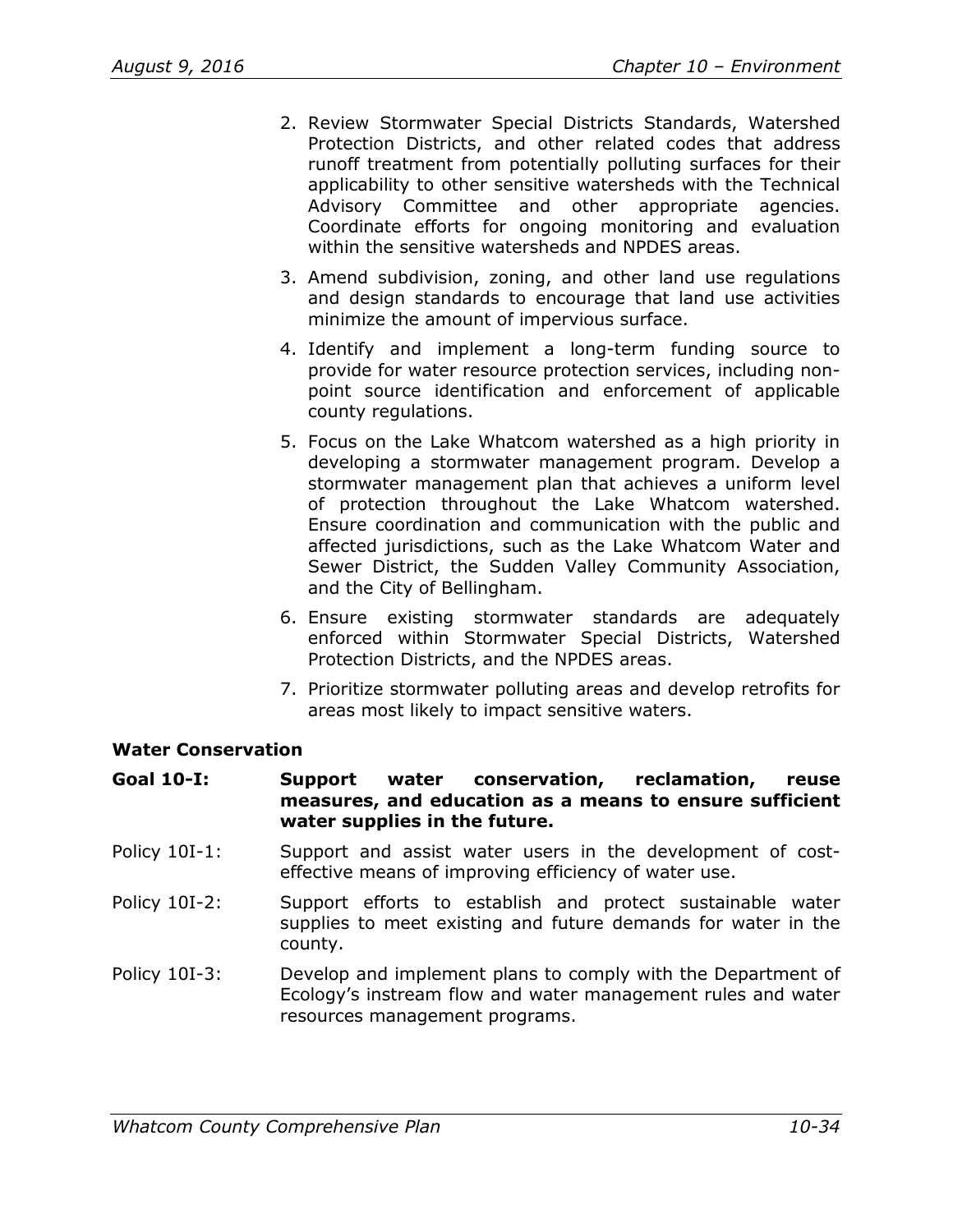- Policy 10I-4: Coordinate local water and land management efforts, plans, and data to ensure adequate oversight of water quality and quantity issues.
- Policy 10I-5: Quantify water use to promote conservation.
- Policy 10I-6: Use water use data to encourage conservation and maintain availability of water for agriculture and instream flow.
- Policy 10I-7: Encourage the Department of Ecology to provide flexibility in the application of the water relinquishment rule simultaneous with establishing a water bank/water exchange program in Whatcom County in cooperation with stakeholders.

#### **Lake Whatcom Watershed**

- **Goal 10-J: Prioritize the Lake Whatcom watershed as an area in which to minimize development, repair existing stormwater problems (specifically for phosphorus), and ensure forestry practices do not negatively impact water quality. Provide sufficient funding and support to be successful.**
- Policy 10J-1: Work with property owners to find acceptable development solutions at lower overall densities than the present zoning allows.
- Policy 10J-2: Develop and implement the fair and equitable funding mechanisms called for in the 2008 Lake Whatcom Comprehensive Stormwater Plan to support lake water quality protections by 2018.
- Policy 10J-3: Recognize that all users of Lake Whatcom water have an interest in the resource and should share in the cost of its protection.
- Policy 10J-4: Work cooperatively with the City of Bellingham, the Lake Whatcom Water and Sewer District, and applicable associations and organizations to identify, review, and, as appropriate, recommend changes to existing monitoring programs to better improve lake water quality.
- Policy 10J-5: Evaluate and pursue, as appropriate, the use of incentives to encourage voluntary lot consolidation, transfer or purchase of development rights, current use taxation, and participation in open space conservation programs.
- Policy 10J-6: Do not allow density bonuses within the Lake Whatcom Watershed.
- Policy 10J-7: Work cooperatively with the City of Bellingham and the Lake Whatcom Water and Sewer District to develop and track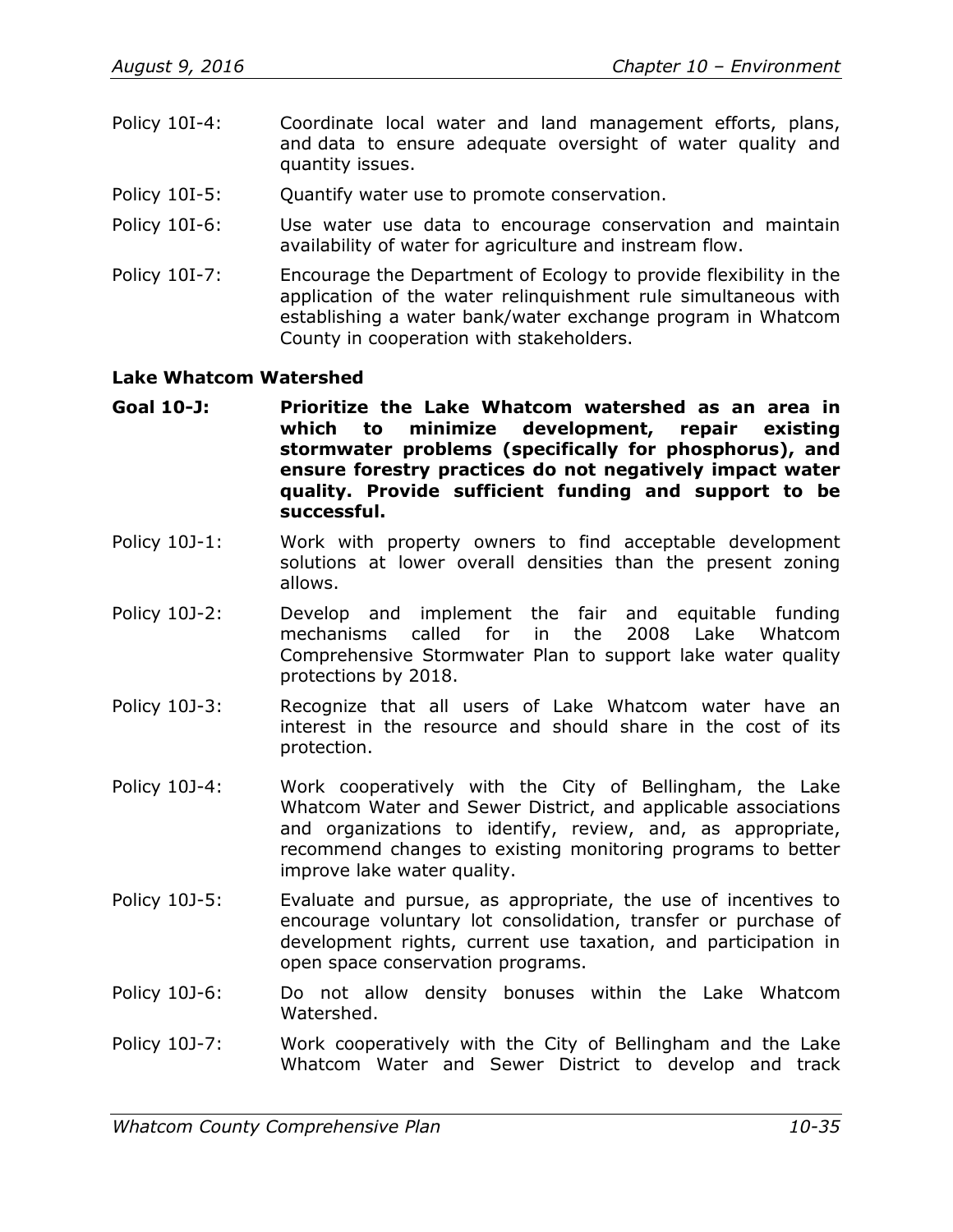benchmarks to determine: the effectiveness of management options; when goals have been achieved; and/or when additional actions are necessary.

- Policy 10J-8: Continue to develop and refine structural and non-structural best management practices (BMPs), both voluntary and required, to minimize development impacts within the Lake Whatcom watershed.
- Policy 10J-9: Work to keep publicly-owned forest lands within the Lake Whatcom watershed in public ownership, and support managing forestry on these lands in a manner that minimizes sediment and phosphorus yields from streams, and is consistent with Best Available Science (BAS) data, in order to protect and enhance water quality.
- Policy 10J-10: Encourage the location of public services, such as schools, libraries, parks/open space, and post offices within Sudden Valley in an attempt to reduce the vehicle miles traveled within the watershed.
- Policy 10J-11: Continue to work with Bellingham and Lake Whatcom Water and Sewer District to protect and manage the Lake Whatcom watershed in accordance with the 1998 jointly adopted interlocal agreement. Focus on continued implementation of the 5-Year Work Plans of the Lake Whatcom Management Program. In addition, work with the affected jurisdictions and secure funding for programs that protect and enhance water quality.
- Policy 10J-12: Review and modify (as needed) the current development review process for projects in the Lake Whatcom Watershed to ensure coordination with other jurisdictions to streamline regulations that improve and protect water quality.
- Policy 10J-13: The existence of sewer lines in the Rural and Rural Forestry comprehensive plan designations will not be used to justify rezoning property in the Lake Whatcom watershed to allow higher density land uses.
- Policy 10J-14: Existing Urban Growth Areas shall not be designated or expanded nor new Urban Growth Areas designated within the Lake Whatcom Watershed, and rezones that allow greater residential densities will not be allowed.

# **Ecosystems**

## **Introduction**

Ecological systems, or ecosystems, refer to the natural systems that have developed within the geologic and geographic setting of Whatcom County. Whatcom County contains a significant number of distinct ecosystem types, with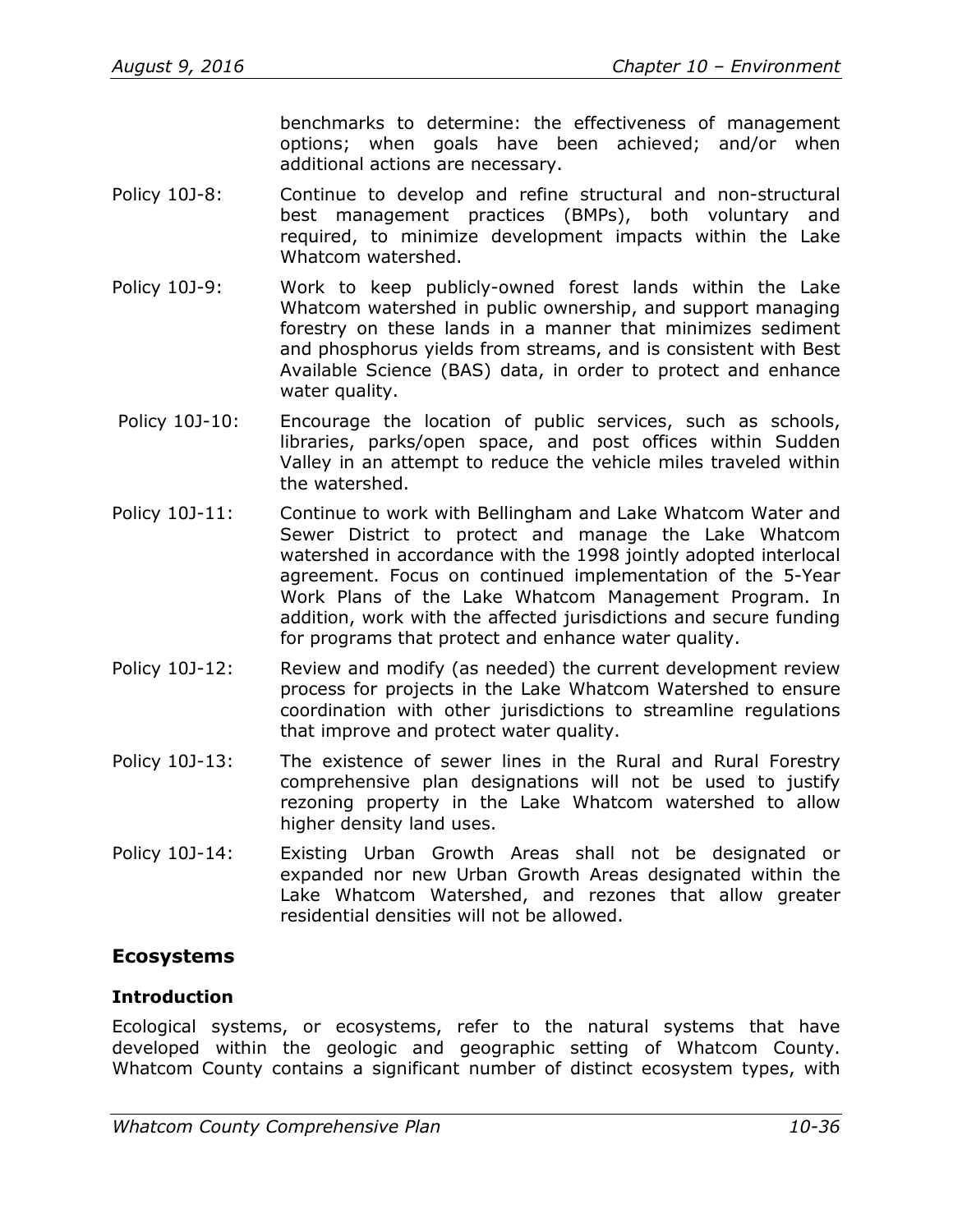associated fish, wildlife, and plant species, as well as many other living organisms. This biodiversity has evolved and adapted according to the specific physical and climatic conditions of the county (Map 10-2, Map 10-3). Ecosystem goals and policies are intended to provide guidance to county government as it assists people to manage and protect these ecosystems. Additionally they ensure other benefits are maintained far into the future.

## **Background Summary**

Whatcom County provides a wide variety of natural habitats that support and shelter a diverse array of fish and wildlife species. The county's wildlife is particularly varied and abundant when compared to many other areas of Washington State. There are a number of factors that have contributed to this: abundant water resources, rich soils, mild climate conditions, and a moderate degree of urbanization are among the most important. Among the habitats of importance to fish and wildlife are the following:

- wetlands, lakes, and streams;
- nearshore, intertidal, estuarine habitats, and marine habitats including, but not limited to, kelp and eelgrass beds;
- riparian areas and other travel corridors;
- snags and downed logs;
- forested habitats in a variety of successional stages;
- caves, cliffs, rocky balds, and talus slopes;
- grasslands and cultivated fields; and,
- thickets and fence rows.

Aquatic habitats include rivers, streams, ponds, lakes, and their riparian borders. Together, these habitats are essential to Whatcom County's fish and wildlife. Twenty-six species of fish—including twelve economically important stocks of salmon and trout—inhabit fresh water in Whatcom County for all or part of their life cycles. Healthy flowing streams and rivers, as well as off-channel wetland habitats, are essential to the survival of the majority of these fish. Wetland ponds, especially beaver ponds, provide optimal habitats for rearing and over-wintering of young fish, particularly Coho salmon and cutthroat trout juveniles.

Most wildlife species regularly use aquatic and riparian habitats for breeding, feeding, shelter, and migratory activities. Of this large grouping, over half are dependent upon wetland habitats at some point in their life cycles, and would decline or disappear in the absence of wetlands. Wetlands also contain unique vegetative communities that harbor many species of rare and unusual plants.

## **Fish and Wildlife Populations and Habitat**

Optimum habitat for Pacific Northwest salmon and other fish is one that resembles the riparian landscape of pre-settlement times: braided streams wandering freely through nearly continuous forest; trees overhanging and partly fallen into streams; stream beds with abundant logs, step waterfalls, pools, and cutbanks; and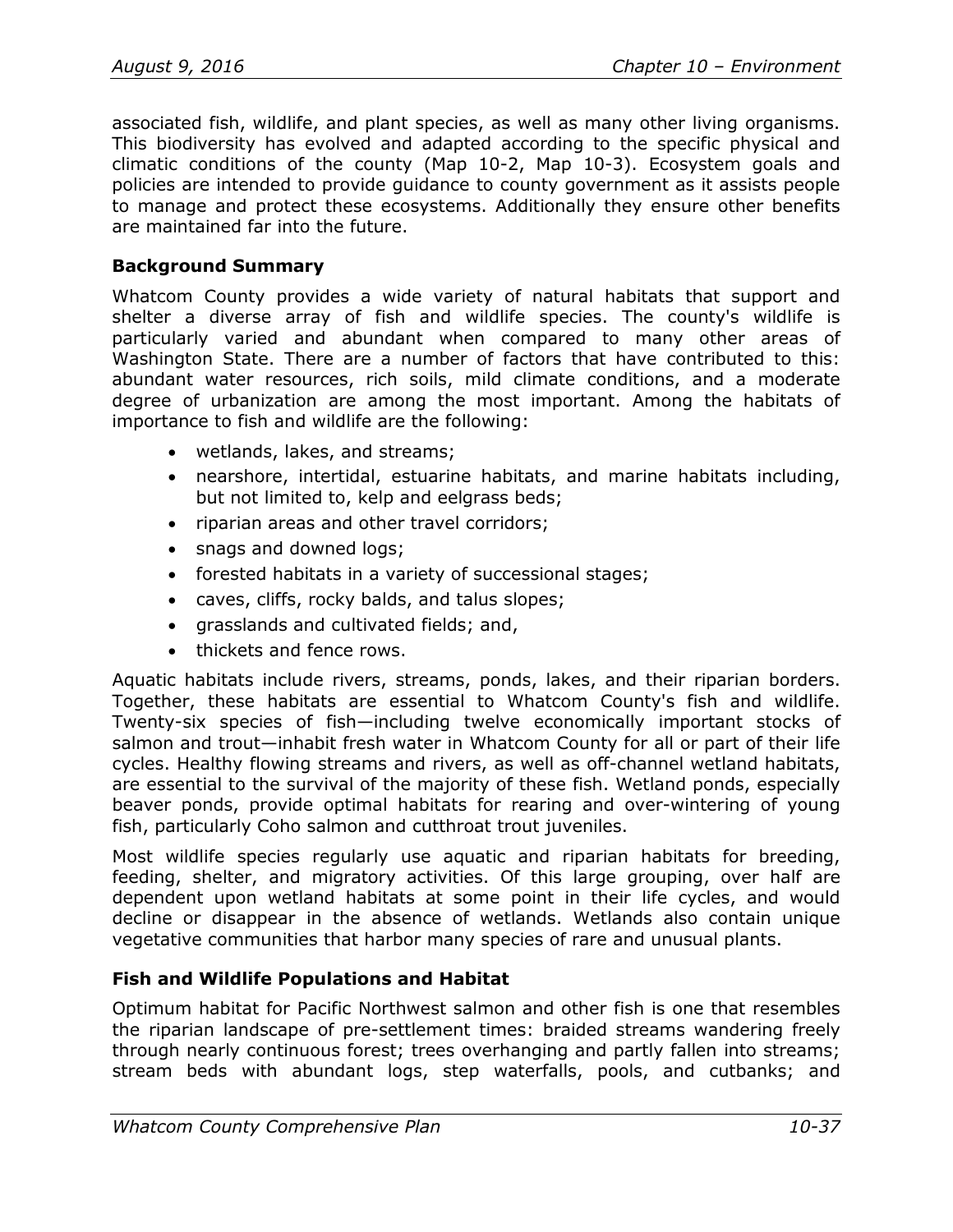vegetated marine and estuarine communities. In most cases, it is not realistic to return to that state. However, measures can be taken to retain or regain those features that provide the minimum requirements of a viable fishery.

The best habitat for native wildlife includes native plants, which are more closely matched to local soils, climate, and wildlife. They provide the right kinds of food, shelter, and diversity needed by wildlife. Native plants frequently need less watering, spraying, pruning, fertilizing, or other maintenance than do exotic or imported plants. Loss of native vegetation through conversion to ornamental vegetation and non-native species can result in loss of wildlife habitat, increased competition to native wildlife from introduced species, such as starlings, and increased maintenance needs. Loss of native vegetation also can occur through invasions of non-native species, such as the spread of *Spartina*, which can drastically displace important native eelgrass and mudflat communities.

#### **Salmon Recovery Program**

The decline of salmonids throughout Washington and the Pacific Northwest over the past century is well established. Since 1991, numerous evolutionarily significant units (ESUs) of Pacific salmonids have been listed as endangered or threatened under the Endangered Species Act (ESA), including those of chinook, coho, chum, sockeye, and steelhead. Decline in wild salmonid abundances have been attributed to widespread loss and degradation of habitat, due to hydropower, residential and urban development, agriculture, forestry, and fishing and hatchery production.

In the Nooksack basin, abundances of several salmonid stocks have diminished substantially from historical levels. The declines in local salmonid stocks, especially Chinook salmon, have had profound economic, cultural, and social impacts on the greater WRIA 1 community. Direct impacts include reduced jobs and income for commercial fisherman, severe curtailment of tribal and subsistence catch, and loss of tourism associated with recreational fishing. In addition, ESA listings impose constraints on the activities of local and tribal governments, businesses, the agricultural community, and citizens, who must seek to avoid or minimize take of listed species. Nonetheless, salmon remain an integral part of the natural and social landscape of Whatcom County and the Nooksack River Watershed. Recent watershed recovery planning and restoration efforts by federal, state, local, and tribal governments, non-profit organizations, businesses, and private citizens demonstrate a commitment to salmon recovery in WRIA 1.

The WRIA 1 Salmon Recovery Program is a multi-government planning effort with a WRIA-wide scope to address salmon recovery and protection of ESA and non-ESA listed salmonids.

## *WRIA 1 Salmon Recovery Strategy*

The ultimate goal for salmon recovery in WRIA 1 is to recover self-sustaining salmonid runs to harvestable levels through the restoration of healthy rivers and natural stream, river, estuarine, and nearshore marine processes; careful use of hatcheries; and responsible harvest, with the active participation and support of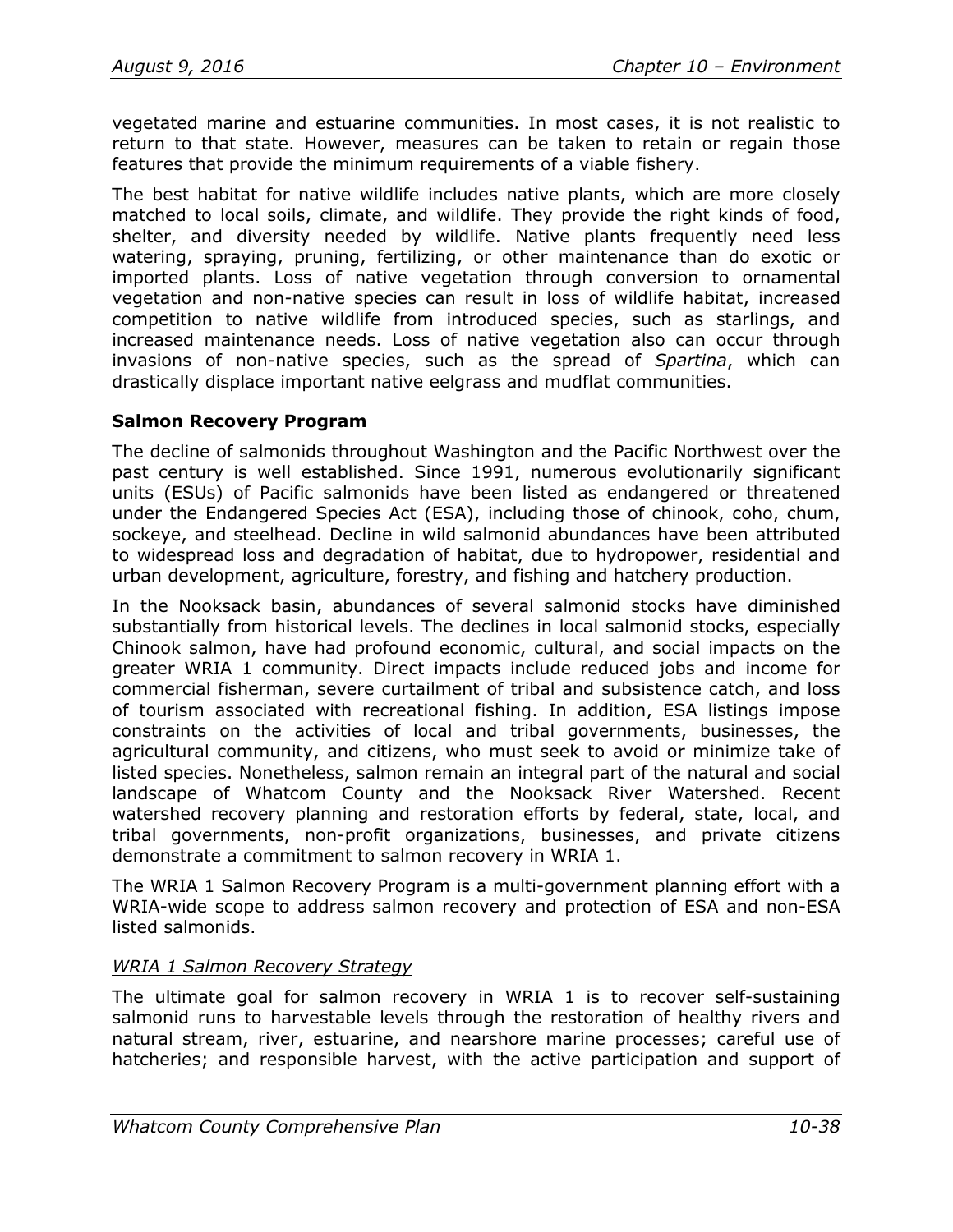local landowners, businesses, and the larger community. The purpose of the *WRIA 1 Salmonid Recovery Plan* is to identify the actions necessary to recover WRIA 1 salmonid populations, especially listed species, and to outline the framework for implementation of recommended actions that have been agreed to by local, state, tribal, and federal governments and stakeholders in WRIA 1. In the near term, the objectives are to:

- 1. Focus and prioritize salmon recovery efforts to maximize benefit to the two Nooksack early chinook populations;
- 2. Address late-timed Chinook through adaptive management, focusing in the near-term on identifying hatchery versus naturally-produced population components;
- 3. Facilitate recovery of WRIA 1 bull trout and steelhead by implementing actions with mutual benefit to early chinook, bull trout, and steelhead, by removing fish passage barriers in presumed bull trout and steelhead spawning and rearing habitats in the upper Nooksack River watershed; and
- 4. Address other salmonid populations by (a) protecting and restoring WRIA 1 salmonid habitats and habitat-forming processes through regulatory and incentive based programs; and (b) encouraging and supporting voluntary actions that benefit other WRIA 1 salmonid populations without diverting attention from early chinook recovery.

Focusing efforts on early chinook is consistent with regional salmon recovery, current abundance and productivity for the two populations is very low and recovery of both populations is critical to delisting and recovery of the Puget Sound Evolutionarily Significant Unit (ESU) for Chinook salmon.

## *Salmon Recovery Board (SRB)*

WRIA 1 Salmon Recovery Board membership includes the County Executive, Bellingham Mayor, Mayors of the Small Cities of Whatcom County, the regional director of the Washington Department of Fish and Wildlife, and policy representatives from Lummi Nation and Nooksack Indian Tribe.

The WRIA 1 Salmonid Recovery Plan (2005), a chapter of the Puget Sound Salmon Recovery Plan, guides restoration in the Nooksack River and adjacent watersheds. This plan was developed in partnership with Nooksack Tribe, Lummi Nation, Washington Department of Fish and Wildlife, Bellingham, Whatcom County Government, and the small cities of Whatcom County. Chinook salmon populations (listed as threatened with extinction under the Federal Endangered Species Act) are prioritized, yet the plan also provides the template for recovery of threatened steelhead and bull trout and the other salmon and trout populations native to Whatcom County.

The salmon plan was developed in parallel with the WRIA 1 Watershed Management Plan. Salmon habitat is intricately linked to watershed management; salmon recovery will be most successful when fish habitat objectives are carefully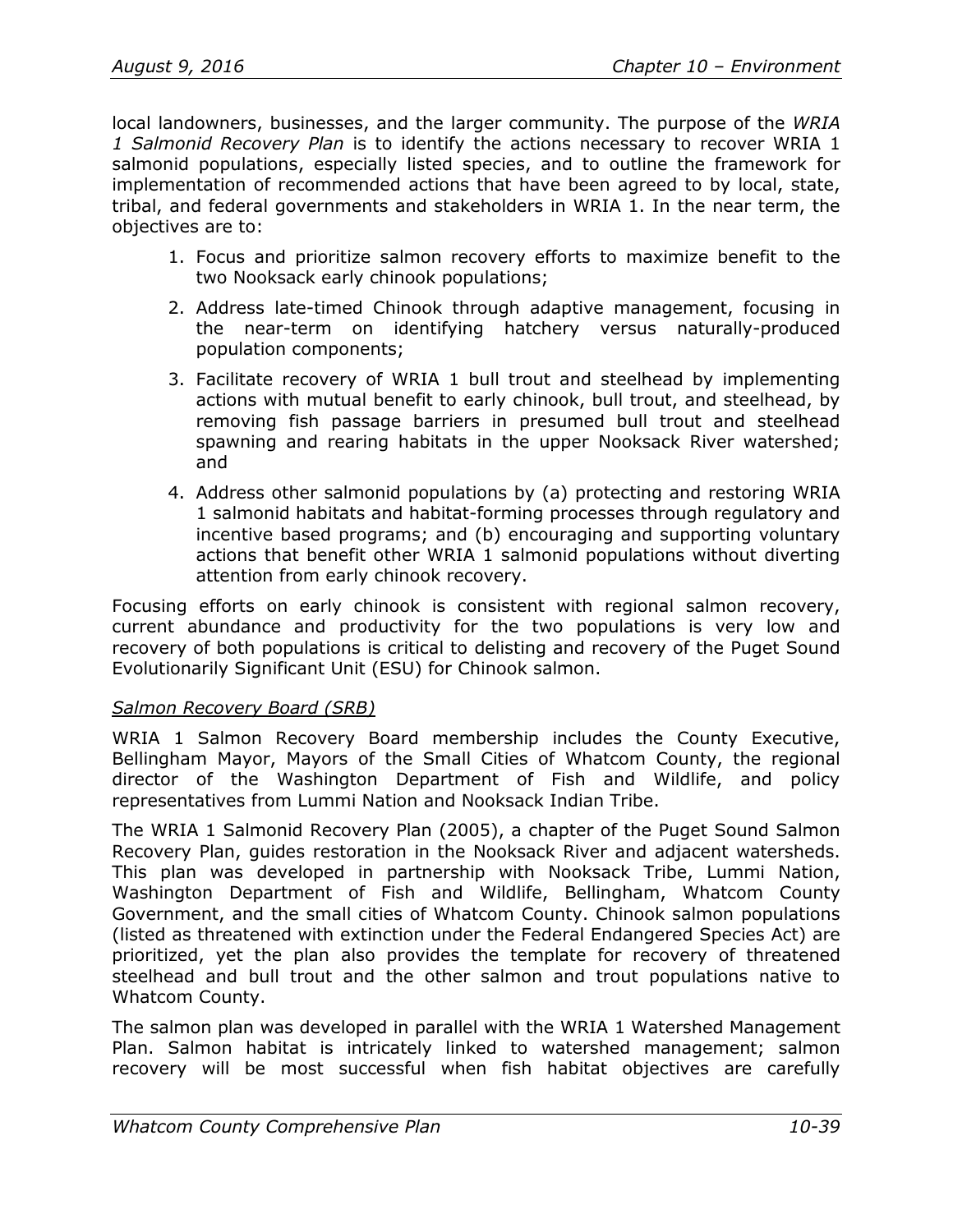coordinated with watershed management objectives. Integrating salmon recovery with flood hazard management and restoring fish passage under County roads are two primary areas of focus.

### **Marine Resources Management**

Marine habitats include all saltwater bodies and their shorelines, kelp and macro algae beds, eelgrass meadows, salt marshes, beaches, and mudflats. These habitats play a vital role in the health of the local environment, as well as of the broader Puget Sound region. They provide spawning, rearing, and feeding grounds for a wide variety of marine life, as well as refuge for juvenile and adult fish, birds, and shellfish. The vegetation on back-shore marshes and within estuaries buffers adjacent upland areas by absorbing wave energy and slowing erosion.

Symptoms of ecosystem stress include: declining stocks of salmon, bottomfish, and forage fish; closures of recreational and commercial shellfish beds; degradation and losses of eelgrass beds, kelp forests, and other marine habitats; and dwindling populations of seabirds and marine mammals.

The Northwest Straits Marine Conservation Initiative was authorized by Congress in 1998. The Initiative established the Northwest Straits Commission and Marine Resources Committees (MRCs) in seven western Washington counties, including Whatcom County. The MRCs' main purpose is to guide local communities, using upto-date information and scientific expertise, to achieve the important goals of resource conservation and habitat protection within the Northwest Straits. The Whatcom County MRC acts as an advisory committee to the Whatcom County Council.

#### *Shellfish Recovery*

Many of the marine waterbodies in Whatcom County support natural and cultured bivalve shellfish, including oysters and many species of clams. The warm, nutrientrich tide flats in and around Lummi, Portage, and Birch Bays; Drayton Harbor; and Eliza and Lummi Islands represent unique water resources in this regard. Commercial shellfish growers, recreational clam and oyster harvesters, and Native Americans have used this resource for many years. It is an important part of our community's heritage.

Our ability to grow and harvest shellfish that is safe for human consumption is directly linked to surface water quality and the influence it has on marine waters. The primary measure of water quality for shellfish harvesting is bacterial contamination. There are many potential sources of fecal bacteria, such as municipal sewage treatment plants, on-site sewage systems, boat waste, farm animals, pets, and wildlife. Since 1995, valuable shellfish beds in Portage Bay and Drayton Harbor have been downgraded (harvest prohibited) due to non-point pollution impacting recreational, tribal, and commercial harvesting. In 2014, Portage Bay was identified as a threatened Shellfish Growing Area by the Washington Department of Health. (Washington Department of Health, 2014)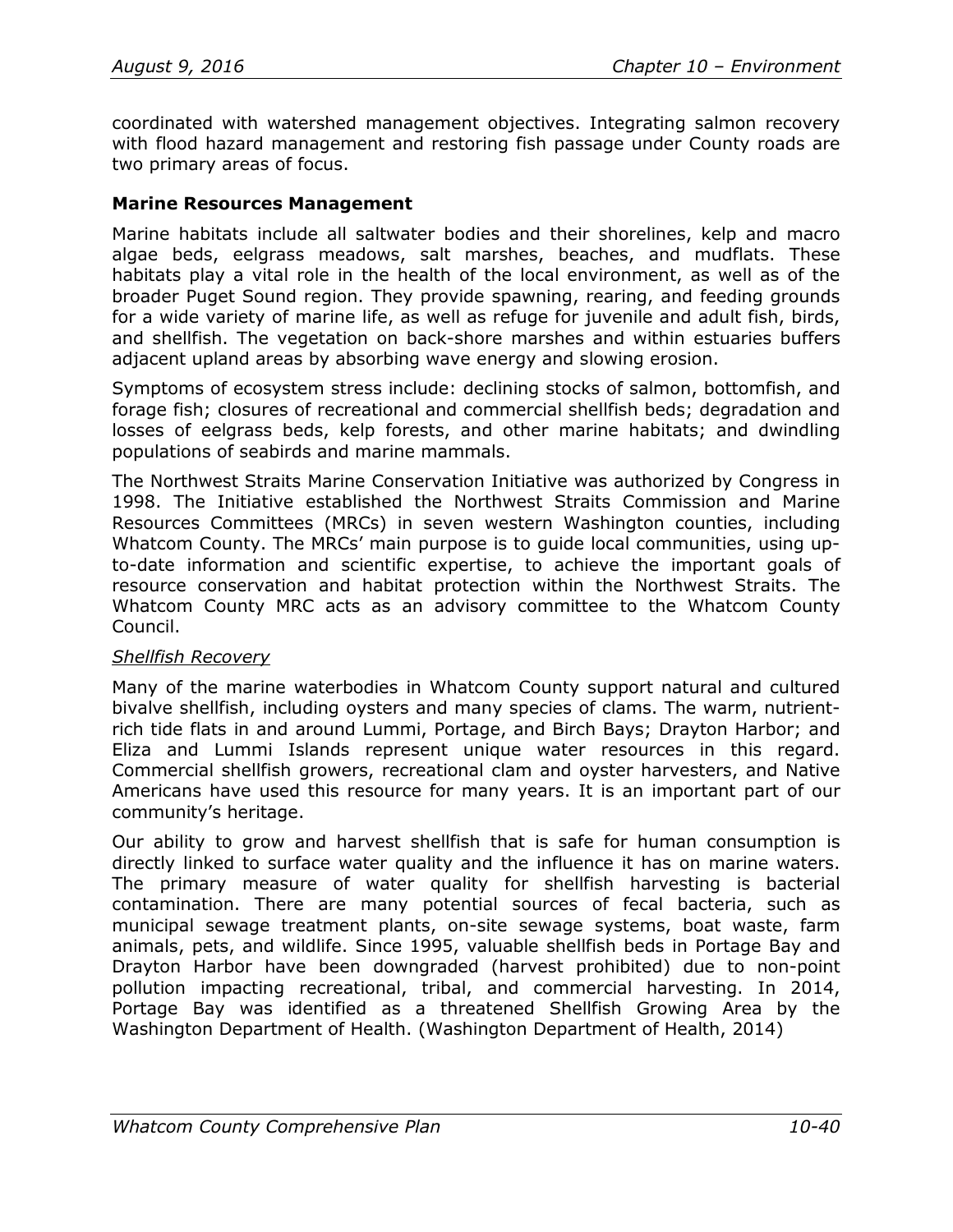#### *Shellfish Protection Advisory Boards*

Whatcom County has three Shellfish Protection District Advisory Committees, one for each of the Shellfish Protection Districts: Birch Bay, Drayton Harbor, and Portage Bay. Each advises the County Council on proposed actions and operations relating to the restoration of water quality in their respective watersheds.

#### *Shellfish Recovery Plans*

Shellfish Recovery Plans have been created for each of three districts. The plans outline the primary sources of bacteria and actions to improve water quality:

- [Drayton Harbor Shellfish Recovery Plan \(2007\)](http://www.co.whatcom.wa.us/publicworks/water/naturalresources/pdf/DHStatus-2007final.pdf)
- [Portage Bay Shellfish Recovery Plan \(2014\),](http://www.co.whatcom.wa.us/publicworks/water/naturalresources/pdf/CRSupdate05-14.final.pdf) [Portage Bay Initial Closure](http://www.co.whatcom.wa.us/publicworks/water/naturalresources/pdf/pbspdresponsestrat_1998.pdf)  [Response Strategy \(1998\)](http://www.co.whatcom.wa.us/publicworks/water/naturalresources/pdf/pbspdresponsestrat_1998.pdf)
- [Birch Bay Initial Closure Response Strategy \(2009\)](http://www.co.whatcom.wa.us/publicworks/water/naturalresources/pdf/BBresponsestrategy2009.pdf)

*Pertinent Documents*

• Whatcom Marine Resources Committee 2011 - 2015 Strategic Plan (2010)

This document outlines the MRC's mission, vision, values, goals, objectives, and strategies for achieving them.

#### **Shoreline Management Program**

The State Legislature passed the Washington State Shoreline Management Act (SMA) in June 1971. The SMA was overwhelmingly passed by public initiative in 1972. Under the SMA, each county and city was required to prepare a shoreline "master program" in accordance with the shoreline guidelines issued by the State Department of Ecology in 1972.

The Whatcom County Shoreline Management Program (SMP), WCC Title 23, is the document that implements the goals and policies of the SMA at the local level. It was adopted in 1976 in accordance with RCW 90.58. The goals and policies of the Whatcom County Shoreline Management Program also constitute the shoreline component of the Whatcom County Comprehensive Plan.

Under the provisions of the SMA, all development along shorelines of the state is required to comply with the provisions of local shoreline master programs. The Whatcom County Shoreline Management Program works with other chapters of the Whatcom County Code to protect and preserve saltwater and freshwater shorelines throughout the county by managing natural resources and directing development and land use suitable for the shoreline environment.

The Whatcom County Shoreline Management Program jurisdiction includes:

- More than 130 miles of marine shoreline;
- More than 60 miles of lake shoreline;
- More than 220 miles of stream channels; and,
- All wetlands and floodways associated with the above shorelines, together with all upland areas within 200-feet of the Ordinary High Water Mark (OHWM).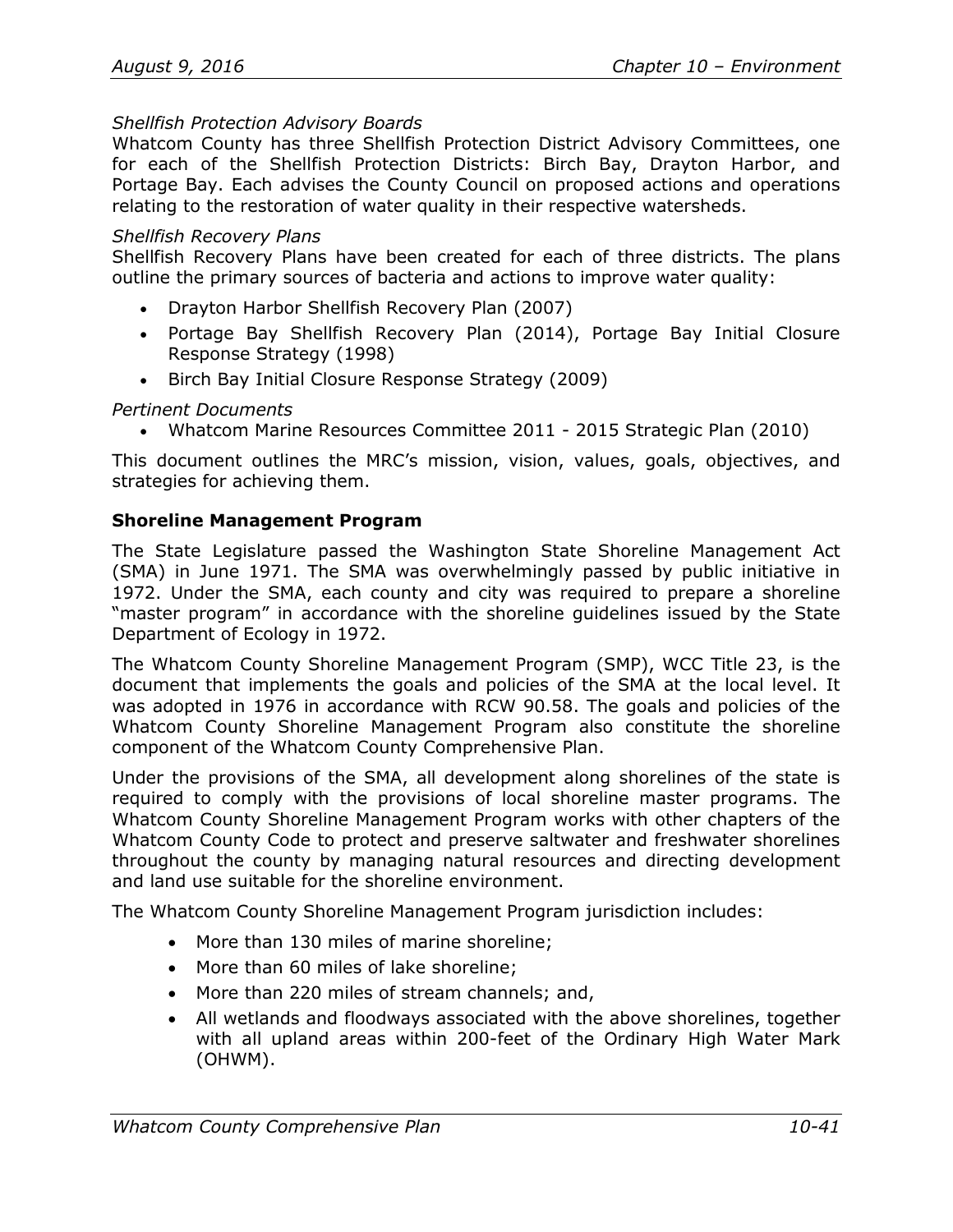Whatcom County and the Washington State Department of Ecology (DOE) share joint authority and responsibility for the Whatcom County SMP. Whatcom County Planning and Development Services is the primary agency responsible for implementation of the Whatcom County Shoreline Management Program.

### **Issues, Goals, and Policies**

#### **General – Ecosystems**

Development and urbanization of the land base have and may continue to result in the degradation and reduction of ecosystem functions. Wetlands and estuaries continue to be lost incrementally. Streams and their adjacent riparian habitat are affected by land clearing, ditching, erosion, and road building. Lakeshore development degrades the foreshore environment for waterfowl and other species, as well as negatively affecting water quality. It is estimated that Washington has also lost approximately one-third of its historic eelgrass beds from a variety of causes, including dredging, shading, and filling. Large-diameter snags and downed logs, an essential feature for dozens of wildlife species, are lost during clearing or intensive forest management. Forested habitats are lost to a number of development processes including urbanization, agriculture, increased rural/ suburban housing density, and timber harvesting. The delicate environment of cliffs and caves may be affected by housing development, mining, and other activities. Conversely, grasslands, thickets, fields, and fence rows are habitats largely provided and enhanced by human activities, and are thus fairly abundant and stable within the developing county. The existence of farms, in particular, has contributed to an abundance of these more open, pastoral habitats.

Many stream systems in Whatcom County have been altered by agriculture, forestry, development, and flood control practices, contributing to low stream flows, fisheries loss, water pollution, sedimentation and other problems. These impacts can directly affect the fisheries resources by depositing silt and debris into spawning beds, by removing trees that shade and cool the water, bank armoring, interfering with the recruitment and establishment of large woody debris (LWD), by obstructing fish passage with culverts and roads, by altering natural channels through filling, bank hardening, and channelizing. In addition, the physical processes that create functional habitats for fish life stages are altered by increasing flows through stormwater runoff or consuming water volume for other out-of-stream uses.

Finally, a healthy and functioning ecosystem, including forests, wetlands, fish, wildlife, and native plants they harbor, is an identified resource. A healthy ecosystem supports diverse and abundant wildlife, fish, and plant populations, and is necessary. The gathering of fish, game, and other natural resources forms a central aspect of many cultures in Whatcom County. The mere presence of these natural resources constitutes a community amenity that is a substantial part of our local economic base.

#### **Goal 10K: Protect and enhance ecosystems, which provide economic, ecological, aesthetic, and cultural benefit.**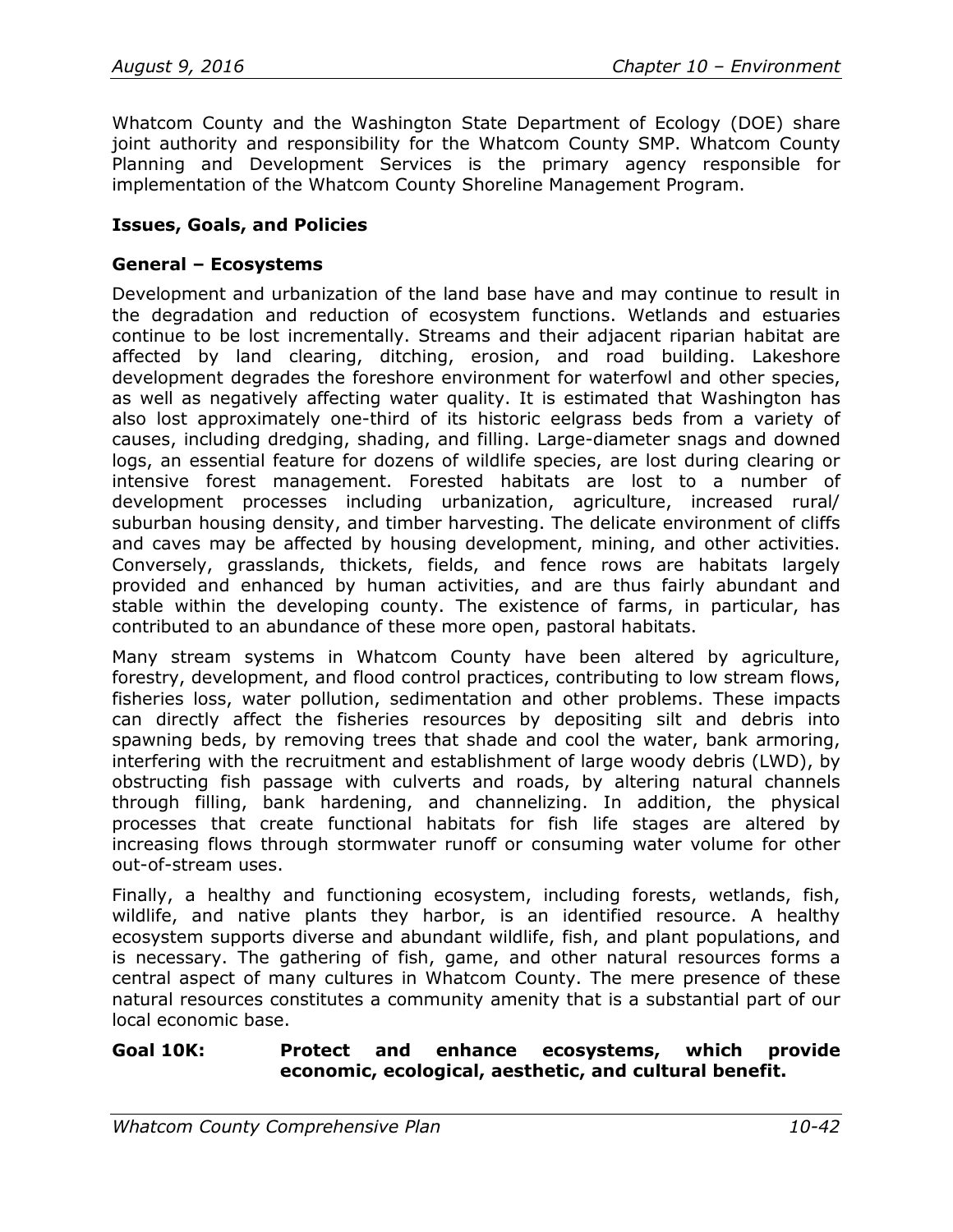- Policy 10K-1: Define and identify species, habitats, and habitat features important to a balanced and sustainable web of life, biodiversity, and especially important to fish, native plants, and wildlife. Create, and regularly update an Ecosystem Report.
- Policy 10K-2: Develop and adopt programs that protect habitats essential to the conservation of species that have been identified as endangered, threatened, or sensitive by the state or federal government as well as habitats identified as necessary in the Ecosystem Report. These programs should maintain and encourage restoration of habitat conditions for listed species of concern, as well as habitats identified as having significant biodiversity, connectivity, and other important features and functions.
- Policy 10K-3: Develop incentives for protection of environmentally fragile areas or critical plant and wildlife habitats as well as habitats that provide connectivity (corridors).
- Policy 10K-4: Where feasible, incorporate fish and wildlife habitats into public capital improvement projects.
- Policy 10K-5: Provide measures to mitigate negative water quality and quantity impacts from both public and private alterations of natural drainage systems.
- Policy 10K-6: Consider sensitive fish, shellfish, and wildlife species and their habitats when establishing zoning densities and patterns.
- Policy 10K-7: Promote voluntary fish and wildlife habitat enhancement projects through educational and incentive programs, such as purchase of development rights or habitat conservation easements. These projects, which can be done by individuals, organizations, and businesses, will buffer and expand fish, plant, and wildlife habitat.
- Policy 10K-8: Give careful consideration to the siting of industrial, commercial, residential, and other land use designations when located near important marine, terrestrial, or other critical habitats.
- Policy 10K-9: Protect, retain, and enhance the beneficial uses and functions of streams and rivers. Define and identify the beneficial uses and functions of streams and rivers, including wildlife and fisheries habitat, water quality, open space, aesthetics, and recreation.
- Policy 10K-10: Protect and enhance ecosystem functions when flood hazard management measures are used.
- Policy 10K-11: Regulate the operation of river gravel extraction activities in such a manner so as to provide long-term protection of fish and wildlife habitat and water quality.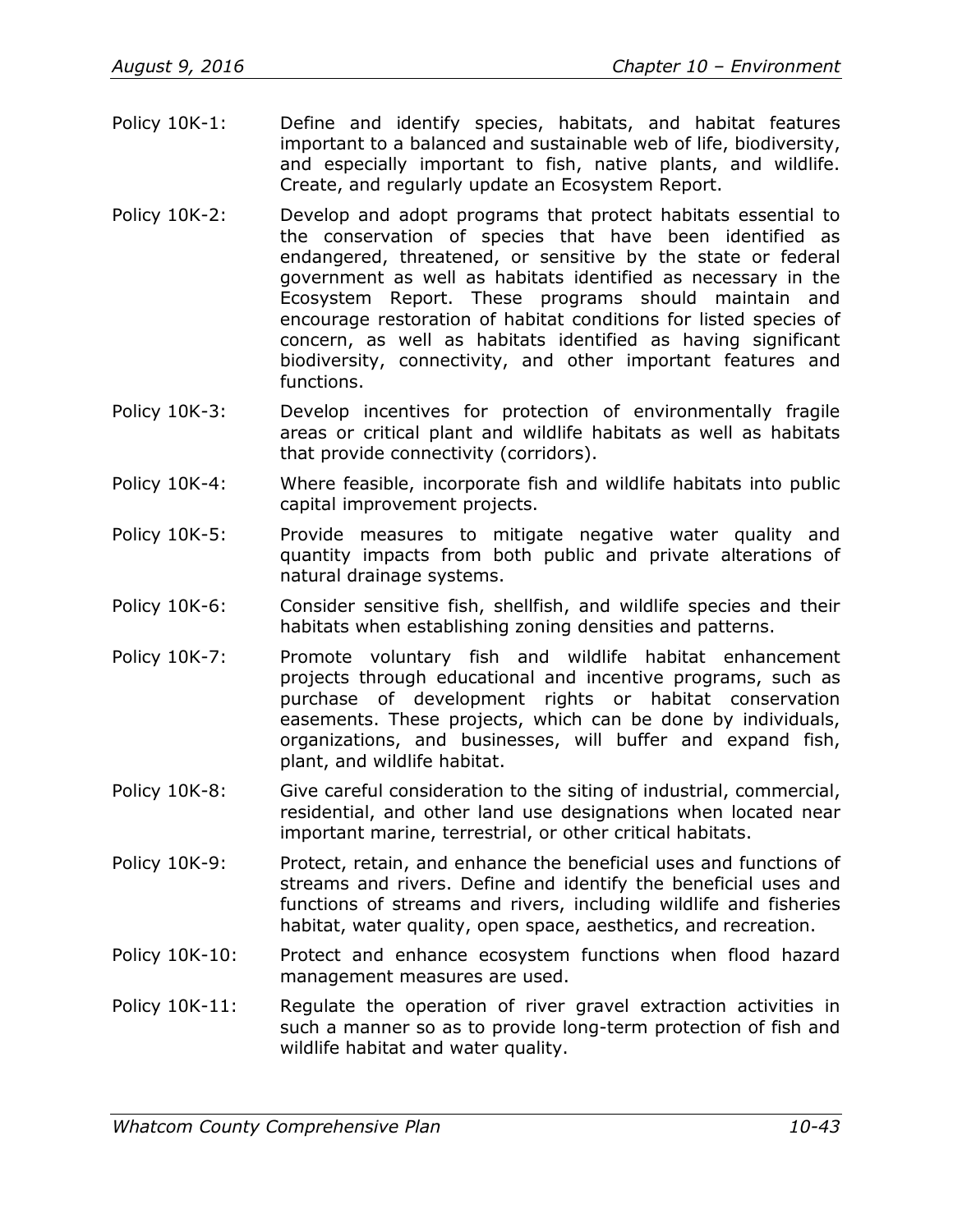- Policy 10K-12: Ensure design and development of residential and industrial development minimizes disturbance to rivers, streams, and functioning riparian areas.
- Policy 10K-13: Evaluate the full value of the fishery; including its cultural and economic value; in land use decisions that may impact that fishery. Unavoidable impacts to an individual habitat or fishery shall be mitigated.
- Policy 10K-14: Continue to consider the value of wildlife populations for which habitat conservation areas have been identified in PDS's wildlife habitat mapping, their associated habitats, and connectivity in land use planning that may impact them. This is not intended to require landowners to pay for any additional studies.
- Policy 10K-15: Mitigation to Habitat Conservation Areas should be tracked and monitored to ensure no net loss to natural area.
- Policy 10K-16: Monitor Habitat Conservation Areas to obtain a baseline of current conditions and to ensure no net loss and avoidance of cumulative impacts.

#### **Fish and Wildlife Populations and Habitat**

#### **Goal 10L: Protect and enhance ecosystems that support native fish and wildlife populations and habitat.**

- Policy 10L-1: Strongly discourage any activity that might cause significant degradation of the fishery resource or habitat.
- Policy 10L-2: Support the protection and enhancement of significant fish spawning and rearing habitat, food resources, refugia (shelter), and travel passages.
- Policy 10L-3: Establish non-regulatory mechanisms and incentives for development that accommodates the habitat needs of fish and wildlife and encourages good stewardship practices.
- Policy 10L-4: Support protection and enhancement of fish and wildlife habitat through site design in new development.
- Policy 10L-5: Native vegetation and soils on streambanks and shorelines should be disturbed as little as possible. In situations where revegetation is necessary to restore stream bank or shoreline stability and provide shading, site-specific native plants should be used. Retention of vegetated riparian areas on all lake and marine shorelines shall also be encouraged.
- Policy 10L-6: Discourage shoreline armoring. Instead, encourage natural or bio-engineering solutions such as planting native vegetation, engineered log jams/LWD, and beach nourishment along eroding banks to address stream and shoreline bank erosion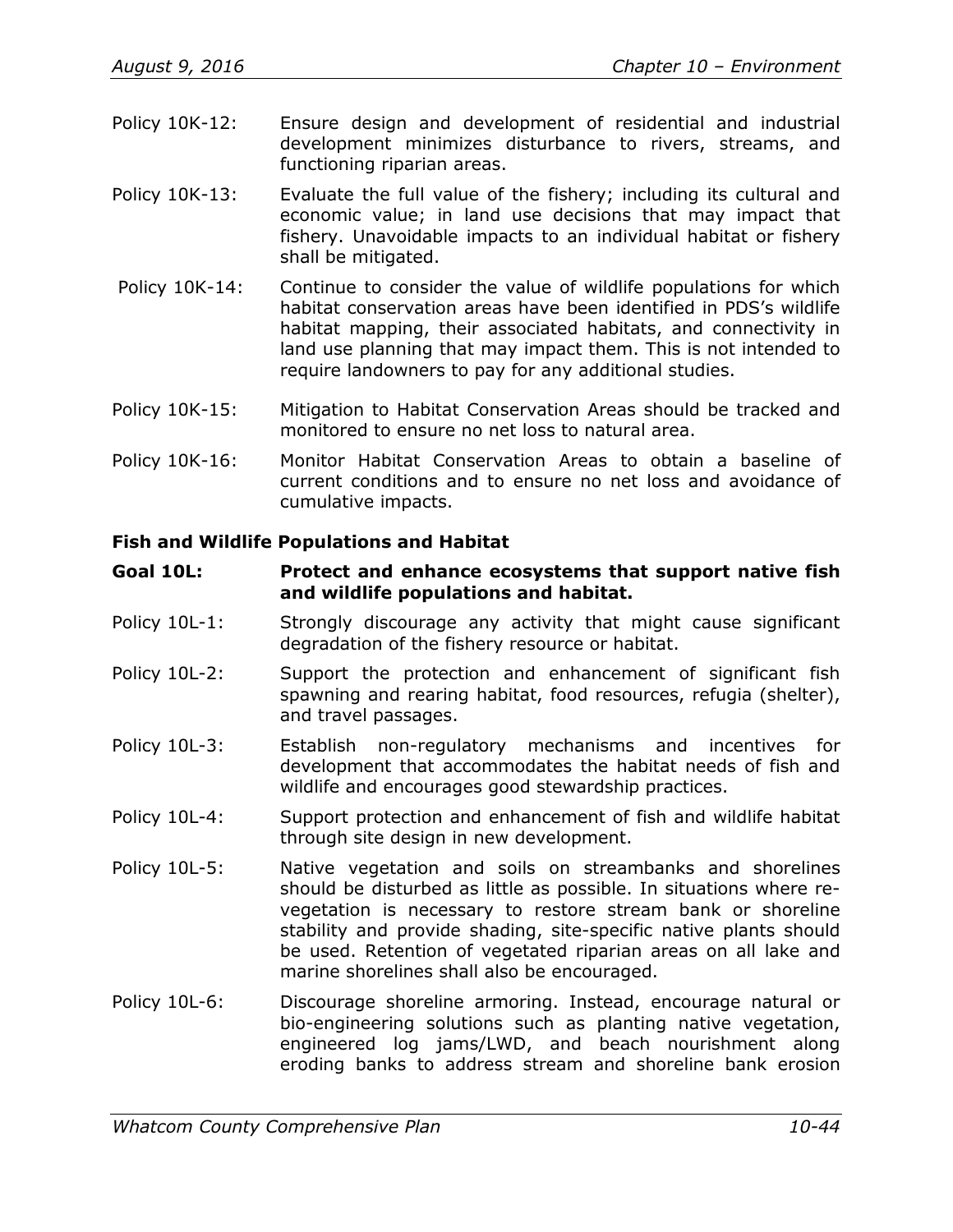problems. Riparian buffers should be replanted with suitable native vegetation as a part of all bank stabilization projects.

- Policy 10L-7: Encourage native vegetation and soil retention and plantings that provide or maintain the beneficial uses and functions of streams, rivers, lakes, and marine shorelines.
- Policy 10L-8: Maintain and encourage restoration of habitat functions for threatened and endangered fish species.
- Policy 10L-9: Use Best Available Science to inform the creation of regulations to mitigate adverse impacts of development adjacent to rivers, streams, and marine shorelines.
- Policy 10L-10: Encourage landowners to voluntarily protect surface water quality with filter strips or other appropriate water cleansing mechanisms installed between lawns, landscaping, livestock pens, or agricultural fields and waterbodies.
- Policy 10L-11: Formulate and implement a comprehensive, landscape-based, environmental management program to protect fish and wildlife. The program should include the following:
	- 1. Formulate an administrative approach to the review of development and planning proposals that consider natural system policies;
	- 2. Investigate and develop programs for acquisition and restoration of important fish and wildlife habitat areas;
	- 3. Develop and enter into cooperative agreements with State and Federal agencies and neighboring jurisdictions to identify and protect ecosystems;
	- 4. Identify and map important habitat corridors and connectivity throughout the county; and,
	- 5. Support the development of educational materials which list, describe, and characterize the appropriate use of native vegetation to enhance ecosystem functions in Whatcom County.
- Policy 10L-12: Consider establishing formal meander limits for the Nooksack River, precluding additional development within this zone, and promote the River and Flood property acquisition program within these areas.
- Policy 10L-13: Diligently work to prevent and/or reduce the establishment and/or spread of invasive species.
- Policy 10L-14: Actively participate in and support WRIA 1 Salmon Recovery efforts to return self-sustaining salmonid runs to harvestable levels through: the restoration of healthy rivers, marine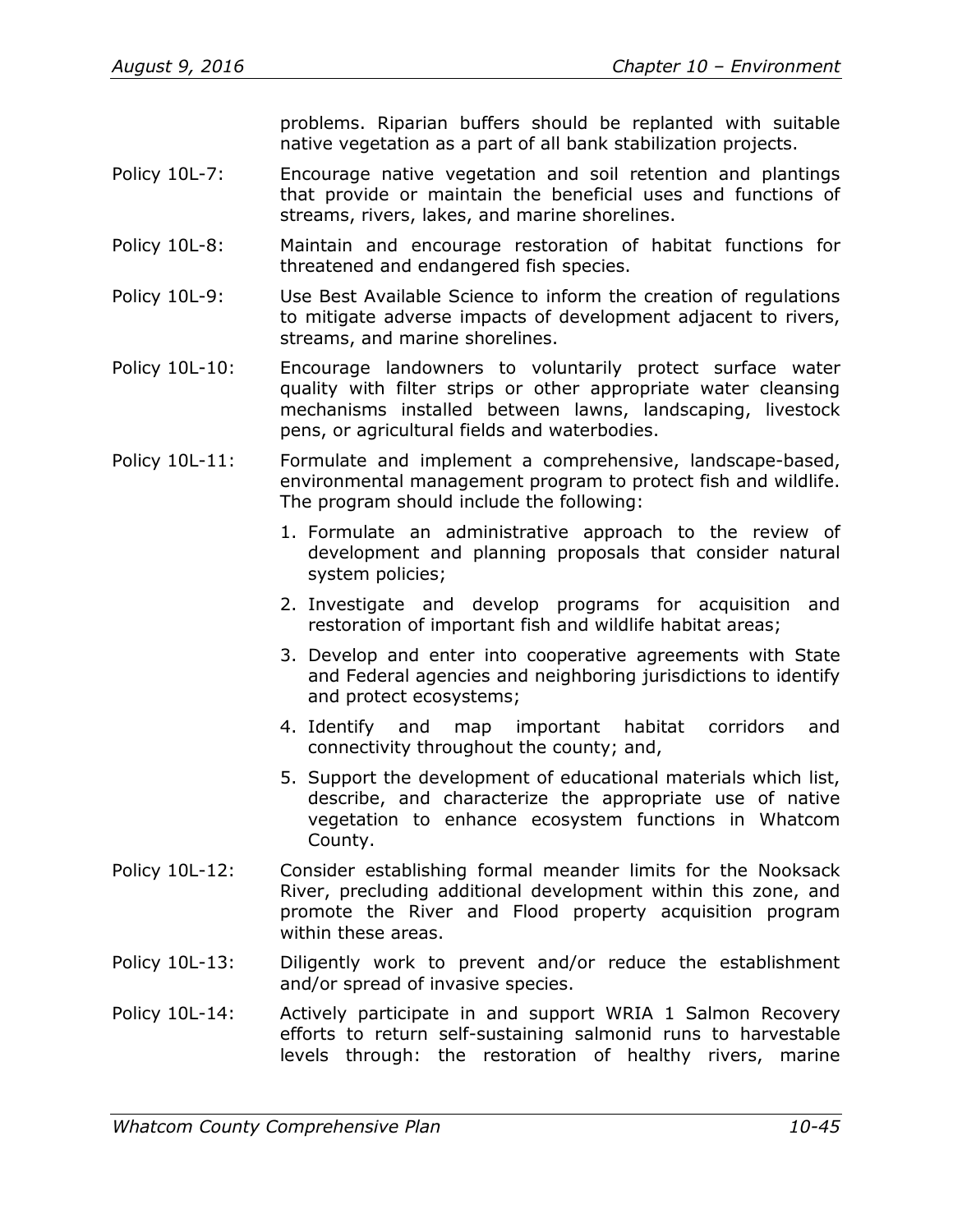shorelines, and natural processes; the careful use of hatcheries; and responsible harvest.

- Policy 10L-15: Participate in protection and improvement of biodiversity.
- Policy 10L-16: Consider establishing important habitat areas as sending areas after creating a voluntary, workable transfer of development rights (TDR) program.
- Policy 10L-17: Mitigation of wetlands should be reviewed and tracked over time to ensure no net loss of wetland function.
- Policy 10L-18: A baseline of wetland identification and function should be made to track and prevent net loss and avoid cumulative impacts.

## **Wetlands**

Wetlands are crucial environmental features in Whatcom County. Wetlands provide invaluable functions in aquifer recharge, groundwater storage, floodwater detention, pollutant removal and purification of water supplies, as well as provision of fish and wildlife habitat. Loss of wetlands has been due to many factors, including urbanization, agricultural development, and drainage projects.

A plethora of complex and often confusing laws govern the definition, delineation, and protection of wetlands. These laws originate at national, state, and county levels. Land managers and private citizens often experience difficulty in interpreting, synthesizing, and applying wetland regulations. In general, however, state regulations must comply with federal standards and local regulations must comply with both federal and state standards.

## **Goal 10M: Conserve and enhance regulated wetlands.**

- Policy 10M-1: Recognize natural wetlands such as swamps, bogs, saltwater marshes, and ponds for their value in cleaning water, reducing flood damage, providing valuable habitat for plants, fish and wildlife, and as sites for groundwater recharge.
- Policy 10M-2: Develop and adopt criteria to identify and evaluate wetland functions that meet the Best Available Science standard and that are consistent with state and federal guidelines.
- Policy 10M-3: Biological functions of wetlands are complex and interwoven. Evaluate the full range of potential and immediate economic impacts in land use decisions relating to wetlands, including fisheries, wildlife, recreation, farmlands, sustainable resources, air and water quality, flood hazard management, real estate, cultural attributes, and other uses.
- Policy 10M-4: Encourage land development to avoid wetland impacts. Impacts to regulated wetlands should be contingent upon full mitigation measures that equitably compensate for wetlands impacts, on a case-by-case basis. Approved mitigation measures shall include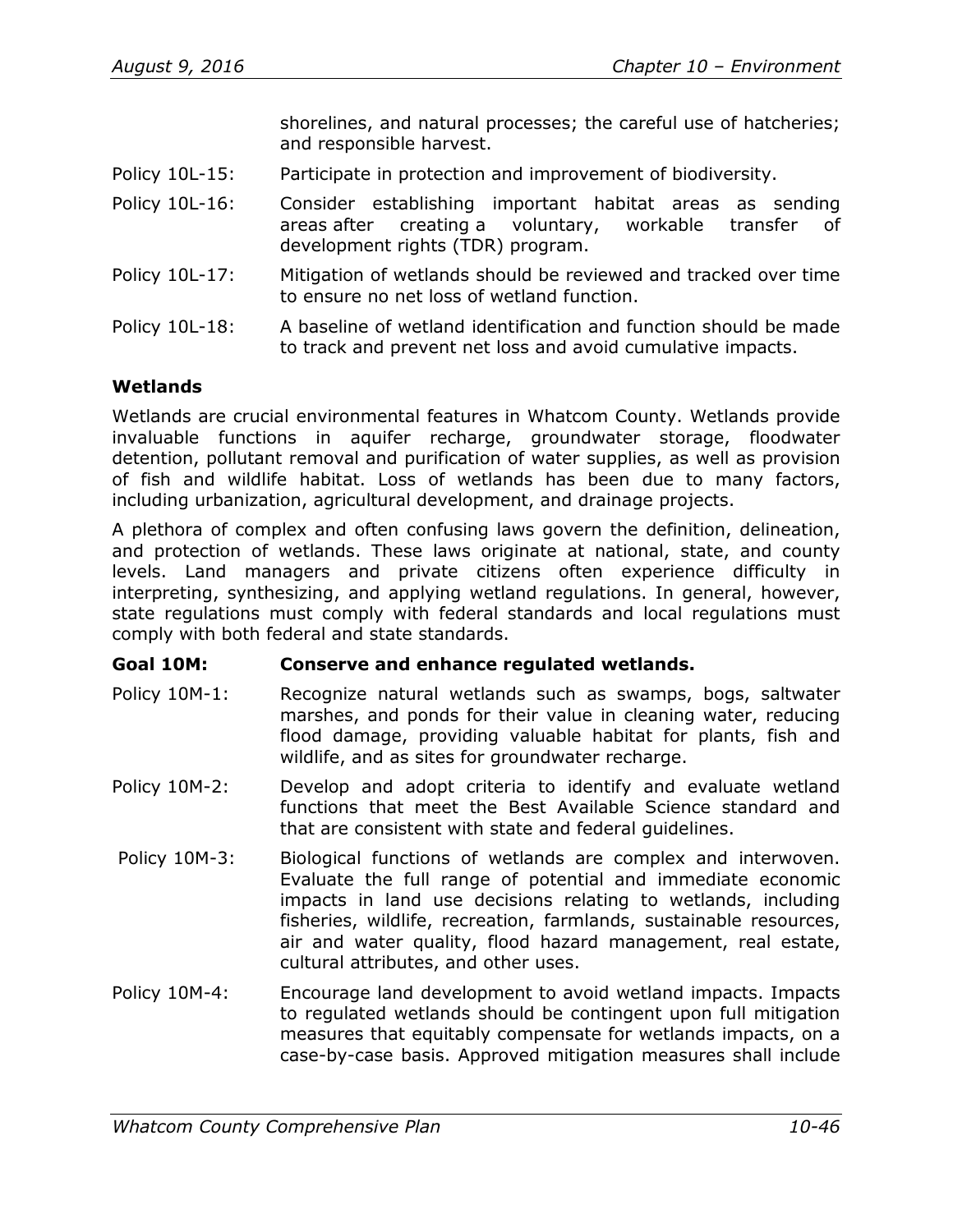resources for long-term monitoring and adaptive management of mitigation outcomes to assure effectiveness. Strongly discourage alteration of land that results in the degradation of type 1 and 2 wetlands.

- Policy 10M-5: Property rights and public services are essential components of our political and economic system. Where such rights and public services are significantly compromised by the goal of wetland preservation, adverse wetland impacts may be permitted through standardized mitigation. This may include avoidance, impact minimization, restoration, enhancement, creation, or offsite compensation for loss of wetland functions in accordance with mitigation sequencing.
- Policy 10M-6: Recognize beneficial wetland uses, functions, and values. Support protection of fish and wildlife habitat, water quality, plant diversity, flood attenuation and low-flow contribution, and water storage through planning, acquisition, incentive programs, and mitigation.
- Policy 10M-7: Development applications should be assessed on a case-by-case basis so that marginal wetlands are not preserved at the expense of upland areas with higher habitat value.

## **Marine Habitat**

### **Goal 10N: Protect and enhance marine ecosystems and resources in Whatcom County.**

- Policy 10N-1: Support the Whatcom County Marine Resources Committee in its pursuit of the Northwest Straits Commission benchmarks as follows:
	- **Broad county participation in MRCs;**
	- A net gain in high-value habitat and ecosystem functions;
	- A net reduction in shellfish bed closures;
	- Measurable increases in factors supporting bottomfish recovery;
	- **Population increases in other key indicator species;**
	- Coordination of scientific data;
	- Successful public education and outreach efforts; and,
	- The establishment of a regional system of Marine Protected Areas (MPA's).
- Policy 10N-2: Promote naturalized shoreline buffers and restoration of riparian vegetation.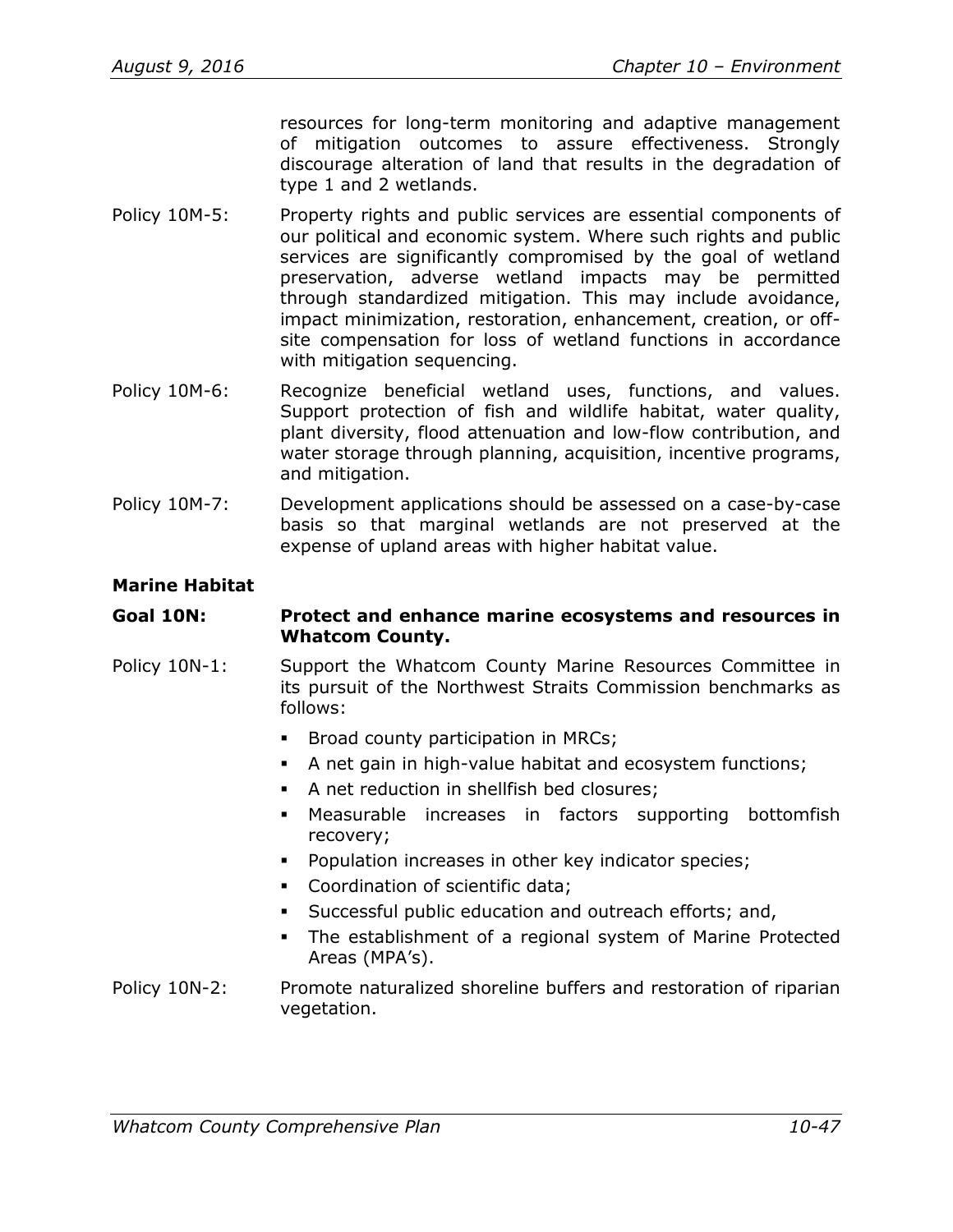- **Goal 10P: Protect and enhance shellfish habitat in commercial and recreational areas to ensure a productive resource base for long-term use.**
- Policy 10P-1: Identify and designate marine shellfish habitat for commercial and recreational uses.
- Policy 10P-2: Restore degraded waters within the drainage basins of shellfish growing areas to a level that allows/supports shellfish harvesting by work with the Department of Ecology, Tribes, Department of Health, Department of Fish and Wildlife, and affected property owners to improve water quality.
- Policy 10P-3: Protect shellfish resources by means of pollution prevention and enforcement when necessary. This should include surface and groundwater monitoring for early detection of pollution to minimize the damage and cost of resource restoration.
- Policy 10P-4: Improve knowledge of the importance of protecting, preserving, and improving the quality of shellfish habitat within the County. Seek out valuable partnerships that will raise awareness, provide education, and enhance shellfish habitat.
- Policy 10P-5: Develop Low Impact Development standards in shellfish habitat areas.
- Policy 10P-6: Identify and encourage the use of stormwater treatment systems and Best Management Practices to reduce fecal coliform bacteria levels in stormwater discharging directly into shellfish habitat areas.
- Policy 10P-7: Solicit input from the Shellfish Protection District advisory committees and appropriate state, federal, and tribal agencies when considering updates to the Comprehensive Plan that relate to shellfish protection.
- Policy 10P-8: Identify and restore functions, selected through best available landscape-based science, of key wetland areas.
- Policy 10P-9: Modify county roadside ditch maintenance procedures to protect water quality.
- Policy 10P-10: Continue to partner with jurisdictions in British Columbia to minimize impacts on water quality, including what affects shellfish habitat.
- Policy 10P-11: Work within the structure of County programs such as the WRIA Watershed Management Planning process to achieve improvements in land use Best Management Practices that will positively affect change in marine water quality.